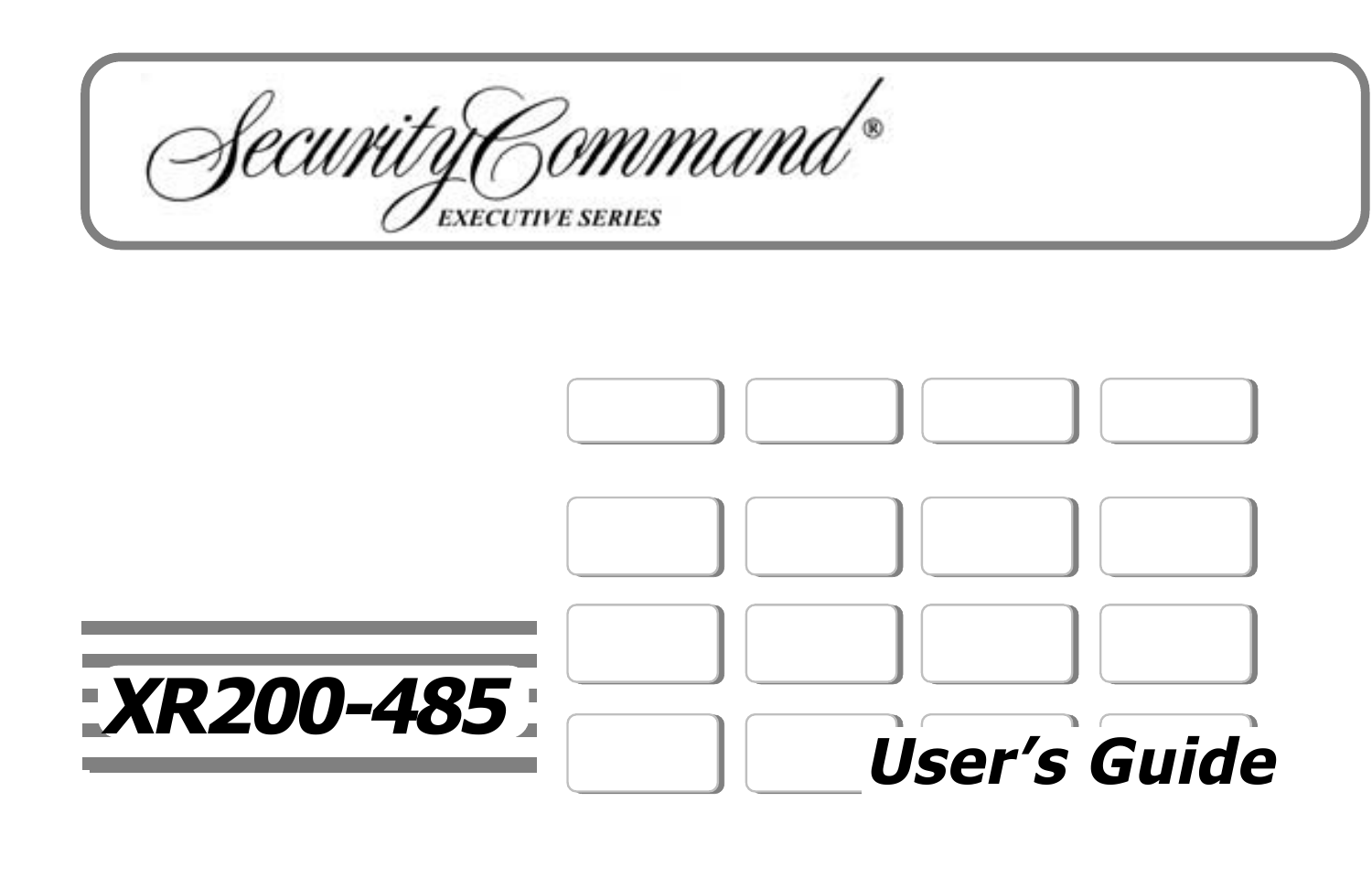## **Silencing an Alarm**

- 1. While the alarm bell or siren is sounding, press the COMMAND key until **MENU? NO YES** appears and press the select key under **YES**. Enter your user code and press the COMMAND key until **ALARM SILENCE** appears. Press any top row select key. The system silences the alarm bell or siren.
- 2. If your system is programmed to send an Abort (alarm cancel) report to the central station, the keypad displays **ALARM CANCELLED**.

Copyright © 1997 - 2003 Digital Monitoring Products, Inc. Information furnished by DMP is believed to be accurate and reliable. This information is subject to change without notice.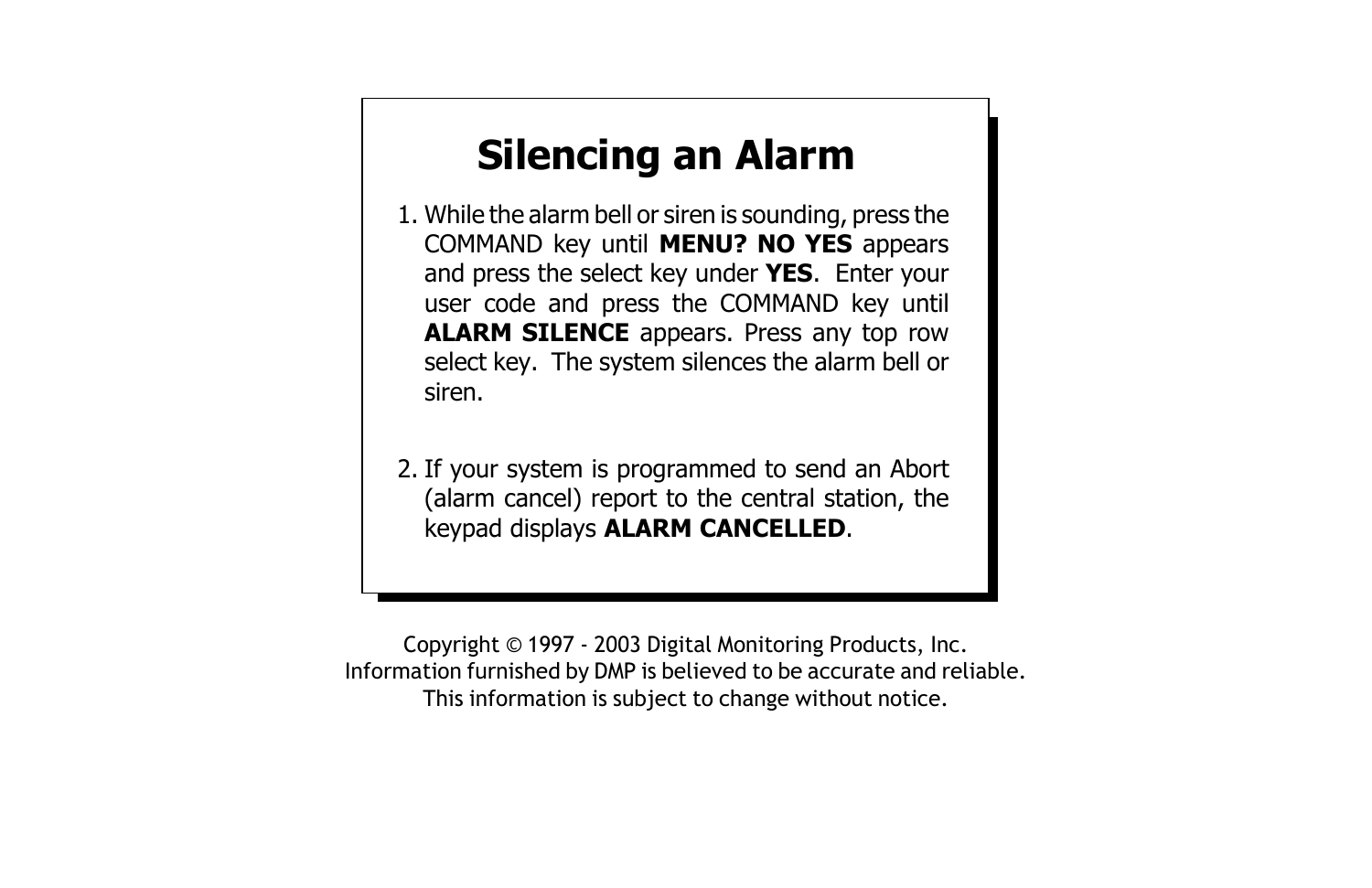## **XR200-485 Command ProcessorTM Panel User's Guide Table of Contents**

| Special Security Command Tones  4        |  |
|------------------------------------------|--|
| Special Security Command Displays  4     |  |
|                                          |  |
| Understanding Security System Terms  6   |  |
|                                          |  |
|                                          |  |
|                                          |  |
|                                          |  |
| Disarming the System from the keypad  11 |  |
|                                          |  |
| Security Command User Menu  12           |  |
|                                          |  |
| Using the Alarm Silence Function  13     |  |
|                                          |  |
|                                          |  |
|                                          |  |
|                                          |  |
|                                          |  |
| Using the Armed Areas Function  14       |  |

| Turning the Outputs ON and OFF  15    |  |
|---------------------------------------|--|
|                                       |  |
| Using the Zone Status Function  16    |  |
|                                       |  |
| Using the Bypass Zones Function  17   |  |
|                                       |  |
| Using the Zone Monitor Function  18   |  |
|                                       |  |
| Using the System Status Function  18  |  |
|                                       |  |
| Using the System Test Function 19     |  |
|                                       |  |
|                                       |  |
|                                       |  |
|                                       |  |
|                                       |  |
|                                       |  |
|                                       |  |
|                                       |  |
| Setting the Date and Time 31          |  |
| Setting the System's Date and Time 31 |  |
|                                       |  |
|                                       |  |
|                                       |  |
|                                       |  |

Outputs On Off ............................................ 15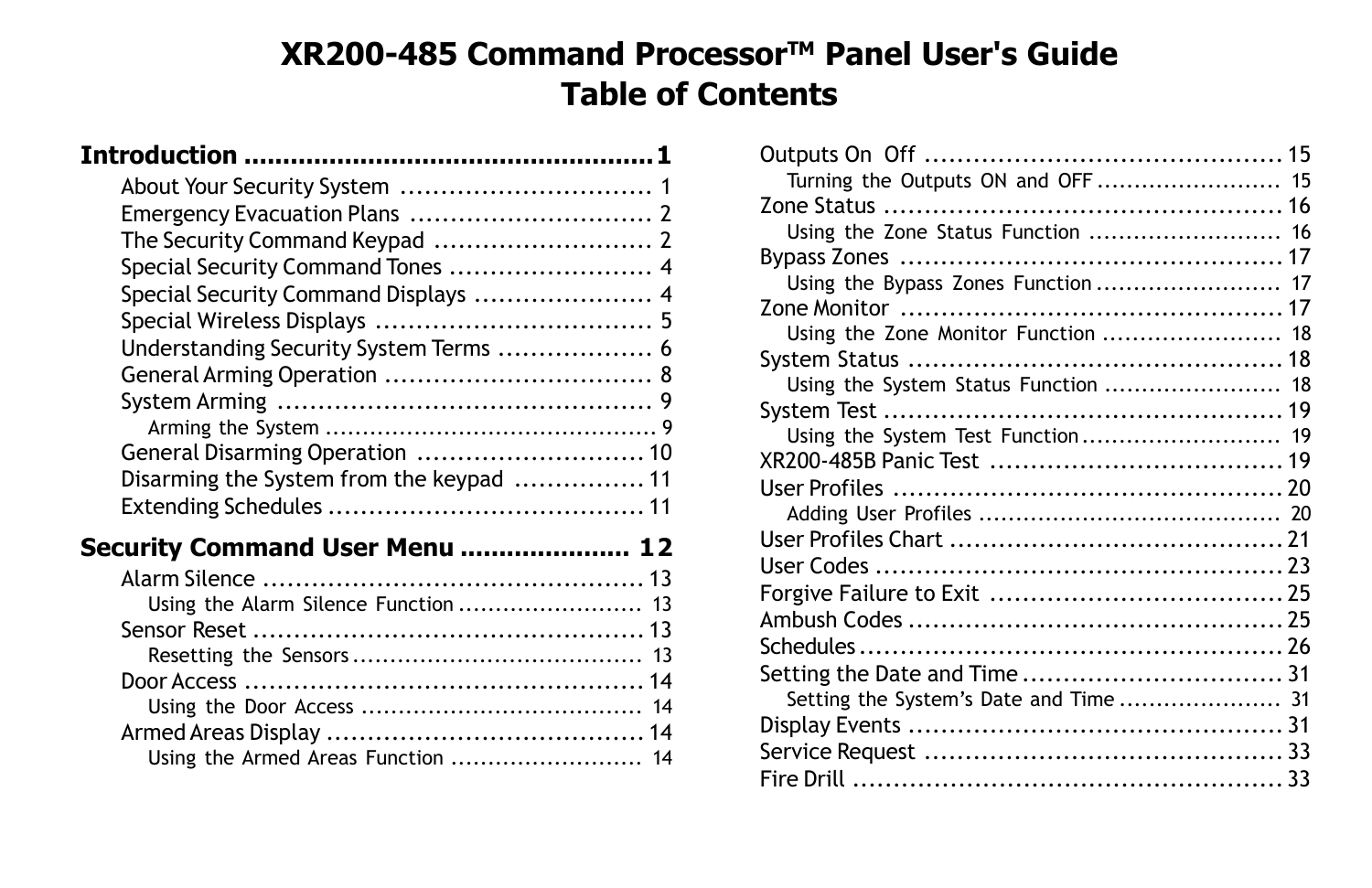## **XR200-485B Userís Guide Supplement ........ 34**

| System and Panic Zones Test  34               |  |
|-----------------------------------------------|--|
|                                               |  |
|                                               |  |
| Testing your system's burglary protection  35 |  |
|                                               |  |
|                                               |  |

## **System Setup ................................................ 36** System Setup Record ...................................... 36

| Security Command Keypad Record  37 |  |
|------------------------------------|--|
|                                    |  |
|                                    |  |
|                                    |  |
|                                    |  |
|                                    |  |

## **Appendix A .................................................... 42**

| About the Display Events Section  42    |  |
|-----------------------------------------|--|
| Arming and Disarming Event Displays  42 |  |
|                                         |  |
| User Code Change Event Displays  43     |  |
| Supervisory Event Displays  43          |  |
| System Monitor Event Displays 44        |  |
| Door Access Event Displays  44          |  |
| Schedule Change Event Displays  45      |  |
| Zone Bypass Event Displays  45          |  |
|                                         |  |

| Delete User Profiles Browser 48                  |  |
|--------------------------------------------------|--|
| Change User Profiles Browser  49                 |  |
|                                                  |  |
| Delete User Codes Browser  50                    |  |
| Change User Codes Browser  50                    |  |
|                                                  |  |
|                                                  |  |
|                                                  |  |
|                                                  |  |
| Using the access reader for user menu access  52 |  |
| Pager Direct <sup>™</sup> User's Guide  53       |  |
|                                                  |  |
|                                                  |  |
|                                                  |  |
|                                                  |  |
|                                                  |  |
|                                                  |  |
|                                                  |  |
| Frequently asked questions  56                   |  |
|                                                  |  |
|                                                  |  |
| Common Keypad Displays Continued  58             |  |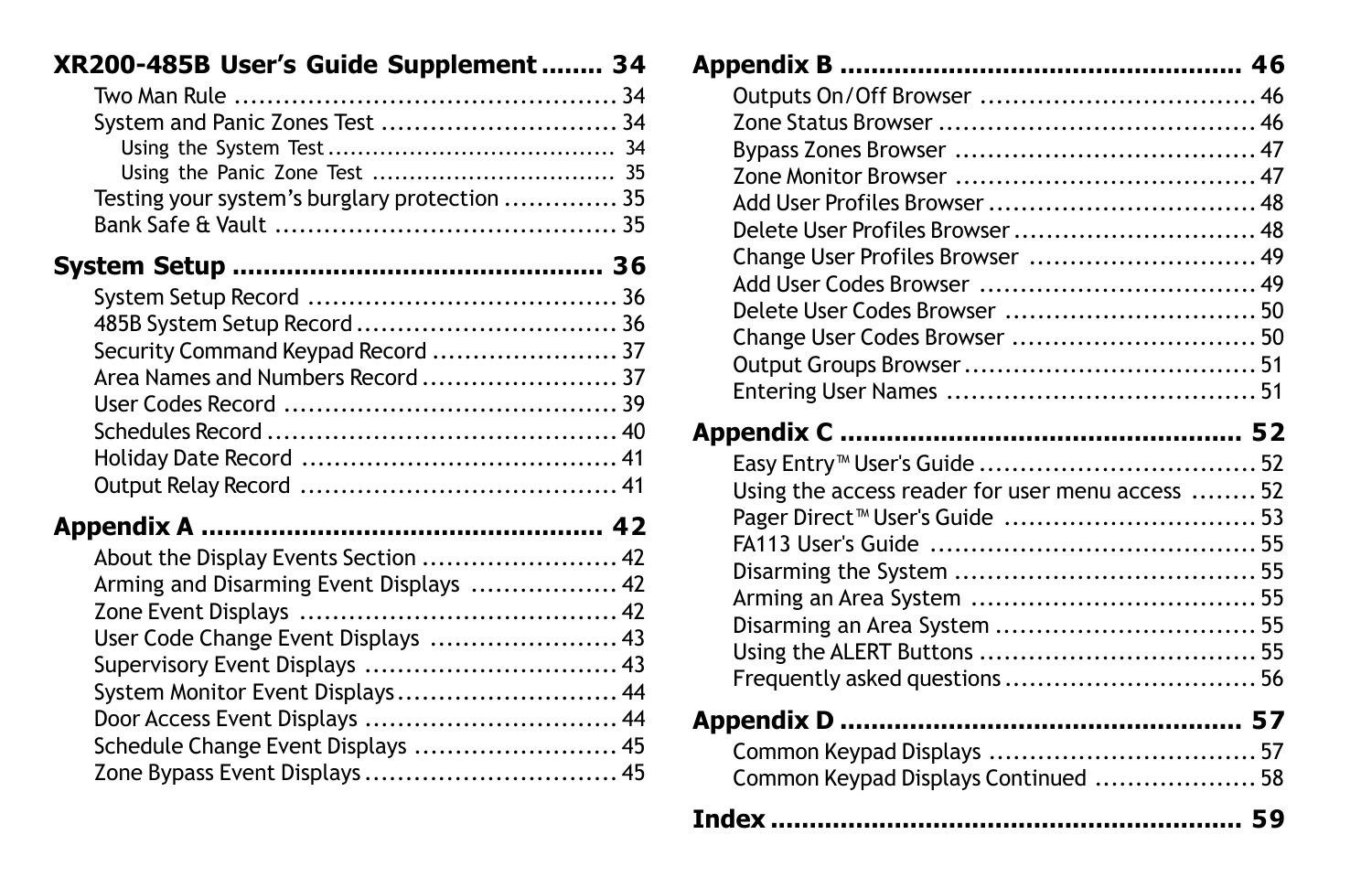## **Introduction**

## **About Your Security System**

The Security Command system has been designed with your safety and comfort in mind. It uses the latest in computer based technology to create the most advanced, user friendly security, fire, and access control system available.

The Security Command system combines ease of use with a simple to understand Security Command keypad to offer the full range of features requested by today's security system owners.

Use the Security Command system to turn portions of your protection on or off by pressing a few keys, or have the system turn on or off automatically by entering a simple schedule. You can add, delete, and change personal user codes at any time or check the status of protection devices in the system.

## **Parts of the System**

There are two main parts to the Security Command system, the Security Command keypad and the keypad User Menu.

## **Security Command Keypad**

This is the device we have placed at certain locations throughout the premises that allow you to turn the system's protection on and off using your personal user code.

## **Keypad User Menu**

The keypad provides a simple User Menu containing all of the functions you need to fully operate your system such as changing the time of day or a personal user code.

## **A Note About False Alarms**

One of the most important concerns facing the security industry today is false alarms. The accidental dispatching of police and fire agencies places others in jeopardy by limiting the response capability of those emergency service units. We take this concern seriously and have spent many hours training our employees to recognize the causes of false alarms and prevent them from occurring.

As part of our commitment to reducing false alarms, we would like to encourage you to read this guide thoroughly. All the information contained here can help you quickly, and comfortably, learn the operation of the Security Command system. If you have any additional questions, or feel that you need more training, please do not hesitate to contact us.

## **Test Your System Weekly**

It is recommended that you test the burglary portion of your system at least once each week. Testing should involve an active test of all doors, windows, and motion detectors connected to your system. If your system also has fire protection, call the service department to find out how this portion of your system should be tested.

Refer to the System Test section of this guide for instructions on testing the burglary portion of your system and refer to the Fire Drill section for instructions on testing your system fire bells.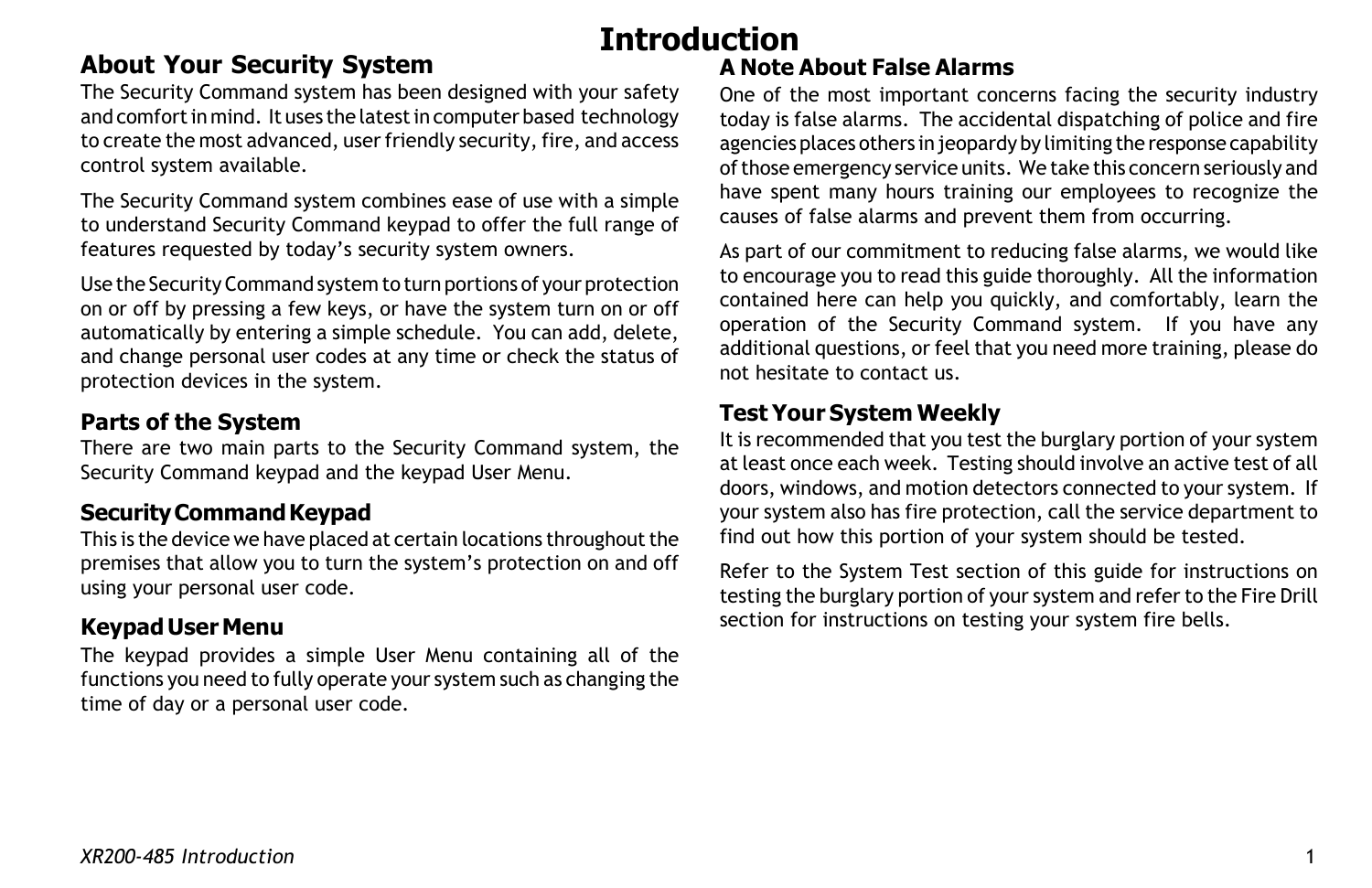## **Emergency Evacuation Plans**

The National Fire Protection Association recommends that you establish an emergency evacuation plan to safeguard lives in the event of a fire or other emergency. Use the following steps as a guide.

## **Draw a floor plan of your home or business**

On a clean sheet of paper, draw the walls, windows, doors, and stairs. Also draw any obstacles that a person may encounter while exiting the building such as large furniture or appliances.

## **Develop escape routes**

Determine at least two routes the occupants in each room can take to safely escape. One route can be the most obvious such as the door. Another can be through a window that can be easily opened. If the window is high off the ground, an escape ladder should be provided.

Draw arrows on the floor plan to show escape routes from each room.

## **Decide where to meet**

Prearrange a meeting place outside and away from where emergency personnel are likely to be working. A neighbor's house or across the street in the front of the house are good locations. Always perform a head count to make sure all occupants safely exited. **NEVER ENTER A BURNING BUILDING.** If the head count shows one or more persons missing, give this information immediately to the authorities. Never enter a building to look for someone.

## **Practice your escape plans**

Devising an escape plan is only the beginning. For the plan to be effective everyone should practice the escape routes from each room.

## **Early detection**

The best way to survive a fire or other emergency is to get out early. The installation of a fire alarm system, with smoke and carbon monoxide detectors in each room, can greatly decrease your risk of loss or injury.



**Sample Floor Plan**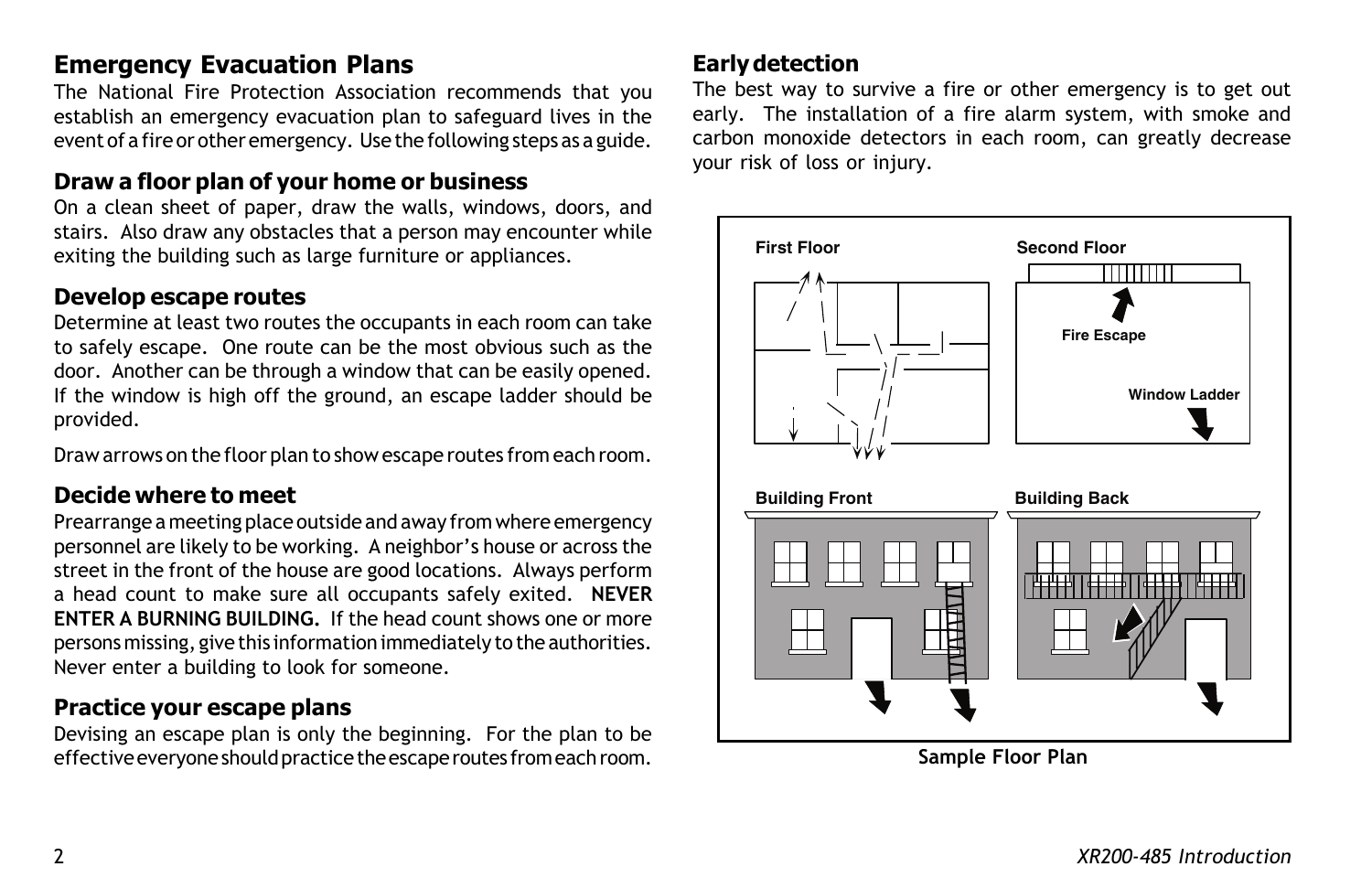## **The Security Command Keypad**

Your system may have one or more easy to use Security Command keypads (16- or 32-character) that allow you to properly operate the system. The illustration and descriptions below highlight some of the keypad features:

## **The Select keys**

There are four keys under the display called the Select keys. These keys are one of the features that make your system so easy to operate by allowing you to make selections by pressing the Select key under choice being shown in the display.

For the purposes of this guide, when instructed to press the first Select key, press the far left Select key; the second Select key is the second from the left; third Select key is second from the right; and the fourth Select key is the far right key.

## **Data Entry keys**

These keys allow you to enter your user code when arming or disarming or enter other information into the system.



## **The Back Arrow key**

The Back Arrow key is used to go back through the keypad displays while operating your system. You can press the Back Arrow key to back up through the list of functions in the User Menu or to erase the last character you entered.

## **The COMMAND key**

The COMMAND key allows you to advance through the keypad displays or User Menu or complete a data entry function.

## **POWER LED**

This LED remains on steady as long as your system is connected to its AC power supply. Should there be an interruption, the LED turns off and the system's backup battery maintains normal operation for a time so you can contact the service department.

## **ARMED LED**

This LED is ON steady anytime a burglary protection area is armed and is OFF when ALL areas are disarmed.

## **2-Button Panic Keys**

Your keypad may be set up to send a Panic, Emergency, or Fire report to the central station. This function is optional. An icon label should appear above the Select keys if this option is programmed for your keypad.



Polic Emergency **Fire** 

To send a panic, press and hold the two Select keys for 2 seconds, until a beep from the keypad is heard.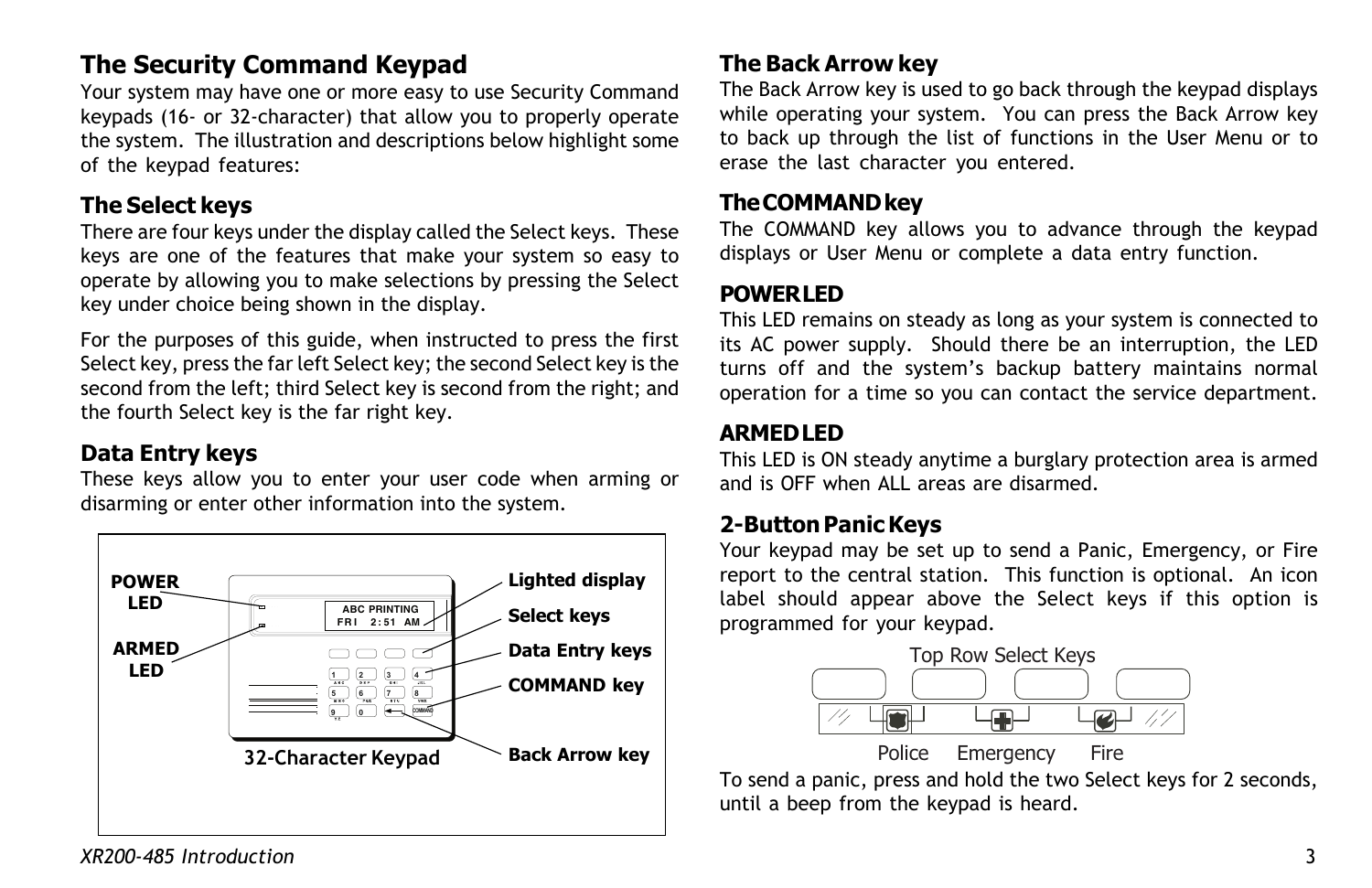## **32-Character Keypad User Options Menu**

Press and hold the Back Arrow and COMMAND keys for about two seconds. The keypad display shows **SET BRIGHTNESS**. Use the first Select key to lower the display brightness or the fourth Select key to increase the brightness. Press COMMAND.

At **SET TONE**, use the first Select key to lower the keypad tone or the fourth Select key to raise the tone. Press COMMAND.

At **SET VOLUME LEVEL**, use the first Select key to lower the keypad volume or the fourth Select key to raise the keypad volume. Press the Back Arrow key to exit the User Options menu.

## **Special Security Command Tones**

Your keypad also contains a small speaker that alerts you about events as they occur on your system. Below are brief descriptions of the different tones you will hear from the keypad:

**Fire Alarm tone:** An intermittent sweeping siren that sounds until the fire alarm is silenced. From LCD keypads only.

**Burglary Alarm tone:** A constant siren tone that continues until the alarm is silenced. From LCD keypads only.

**Key press tone:** A short beep each time you press a key on the keypad and it's acknowledged by the system.

**Prewarn tone:** A continuous pulsed tone that sounds when you open an entry delay door on a system that is armed (turned on) reminding you to disarm the burglary protection.

**Monitor tone:** A pulsed tone for one second, one pulse only that sounds whenever a door or window is opened while you are using the zone monitor function from the User Menu. LCD keypads sound a doorbell chime. See Zone Monitor.

**Trouble tone:** A steady tone indicating a trouble condition on your system. Press a Select key to silence.

**What to do when the trouble tone is sounding** You can silence the trouble tone by pressing any key. This only silences the keypad and does not correct the condition that originally caused the trouble.

## **Special Security Command Displays**

As you use your system, you will occasionally see a keypad display that asks you to enter a code or that describes a condition on the system. Below are some examples of the displays you will see:

## **ALARM**

A 24-hour zone (for example fire or panic) or an armed burglary zone has been tripped. Your system may sound bells or sirens.

## **TROUBLE**

There is a problem with a protection device or system component. This display is accompanied by a description of the problem.

## **ENTER CODE**

The system requires you to enter your user code. User codes can be required for turning your system on (arming), turning your system off (disarming), and many other functions.

As you enter your user code, the keypad display shows an asterisk (\*) in place of each digit pressed. This keeps others from seeing your user code on the display as it's entered.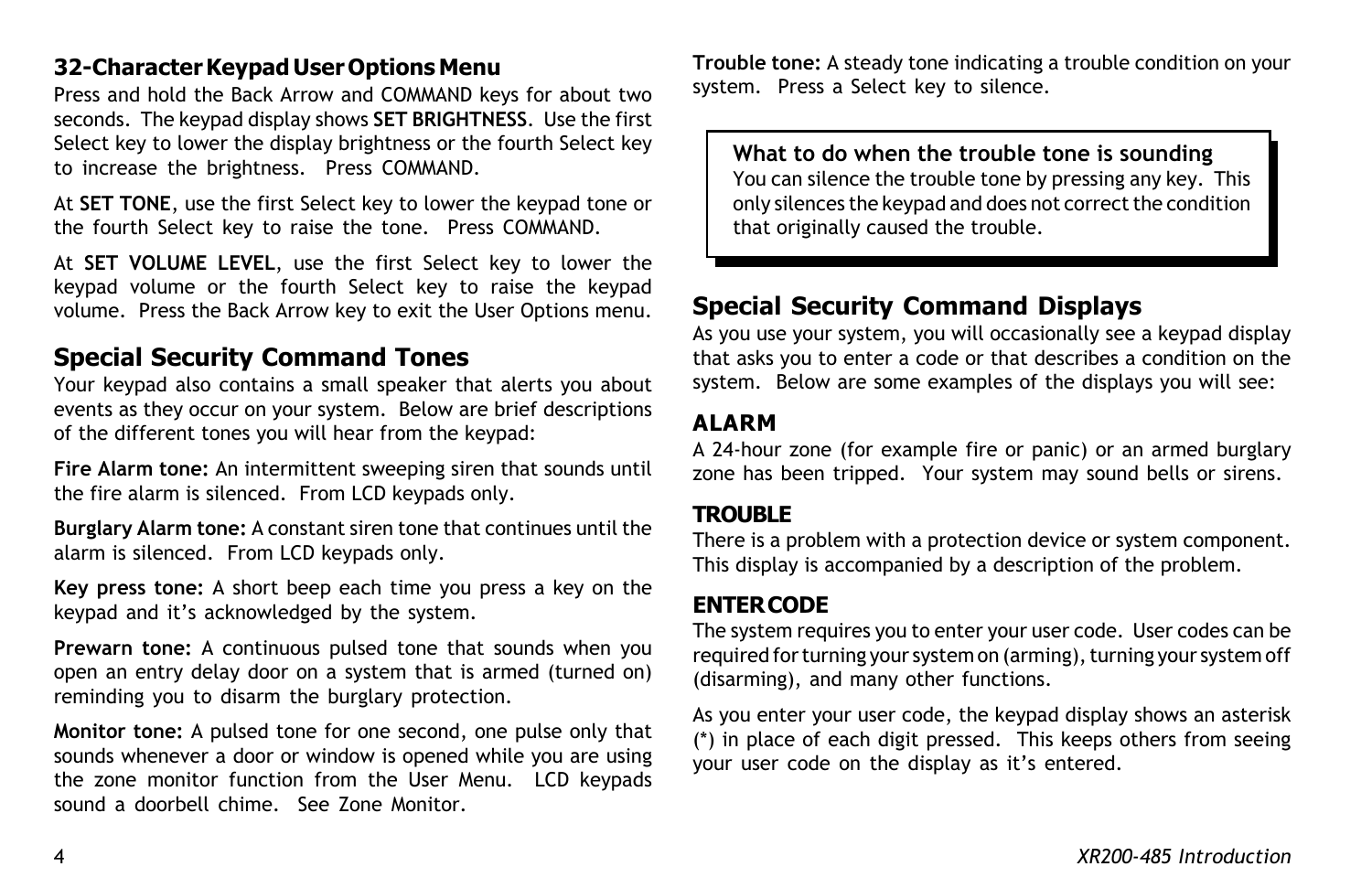## **TRY AGAIN** or **INVALID CODE**

The user code you have entered is not recognized by the system. Check the user code and try again.

## **INVALID PROFILE**

All user codes have a profile that allow the user to only access certain functions. When users attempt functions outside their authority, the **INVALID PROFILE** message displays.

## **INVALID AREA**

A user has attempted a door access for an area they are not assigned.

## **INVALID TIME**

A user code assigned to a specific schedule has been entered outside of the valid schedule. See Schedules and User Codes.

## **ARMED AREA**

A user has attempted a door access to an armed area to which they do not have arming and disarming capability.

## **FAILED TO EXIT (ANTI-PASS BACK)**

Anti-pass requires users to properly exit (egress) an area they have previously accessed. If they fail to exit through the proper card reader location they will not be granted access on their next attempt. If a Failed to Exit message appears, a user assigned the anti-pass back option has attempted to re-enter an area which they did not exit properly. The user must exit the area through the proper door. If not possible, your system administrator should select the Forgive option in the User Codes menu option.

## **SYSTEM TROUBLE or SERVICE REQUIRED**

There is a problem with one or more of the components in your system. Contact our service department as soon as possible.

## **SYSTEM BUSY**

The Security Command system is performing another task of a higher priority. This usually only takes a few moments.

## **Special Wireless Displays**

Your system may use radio transmitters to send alarm and trouble information from the protection devices to the panel. Wireless systems operate the same as hard-wired and also have a few unique keypad displays.

**BACK DOOR - LOBAT** - (Low Battery) The battery in a radio transmitter is low. (BACK DOOR is used as an example only.)

**BACK DOOR - MISNG** - (Missing) The panel is not receiving the radio transmitter's periodic test report.

**WIRELESS - TRBL** - (Trouble) Some part of your wireless system is operating improperly. Test the system to locate the trouble.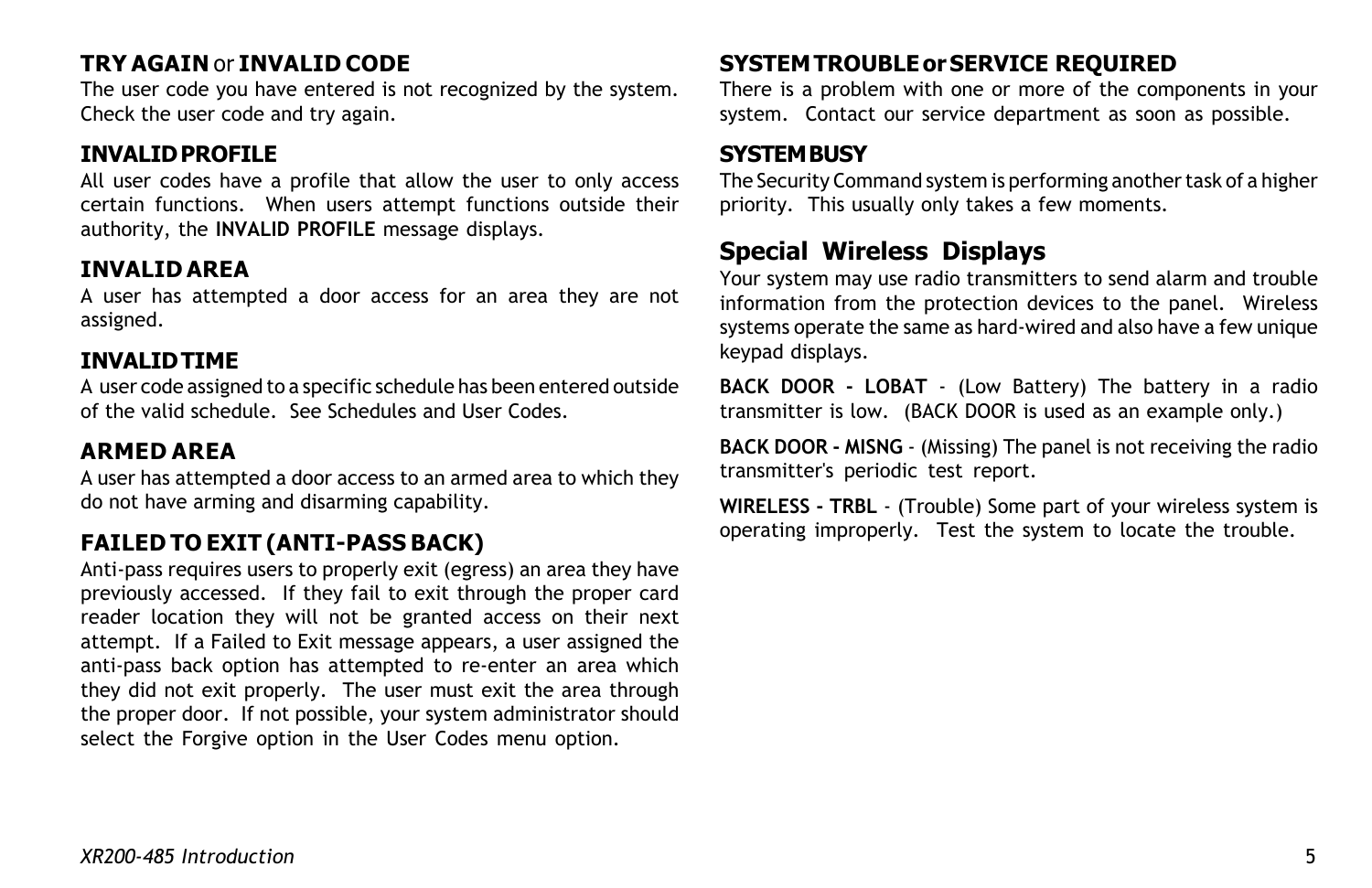## **Understanding Security System Terms**

Throughout this guide, and in some displays on your keypad, you will see certain words or phrases that might be unfamiliar. Below are some terms you will see here and on your keypad display:

## **Areas**

An area is made up of burglary zones that can be armed or disarmed together. One area might consist of the office doors and windows. When you arm the office, these zones arm together and sound an alarm if opened.

An area also constitutes a place that can be accessed by entering a code at the keypad.

## **Arming**

This is the term used for turning on the burglary protection in one or more areas of the system. Your system may require you to enter a user code. When armed, the system is able to sound alarm bells or sirens and, if monitored, send alarm reports to a central station when a burglary zone is tripped.

Fire, panic, and other 24-hour devices are always turned on and do not need to be armed.

## **Fault**

In some cases you may see the keypad display **FRONT DOOR** – **FAULT**. This means that there is a problem with the front door, such as the door being open when you are arming the system. If you see a **-FAULT** display, attempt to correct the problem (in this case shut the door). After the zone is in a normal state again, you may arm the system. You may also bypass the zone and then arm the system.

## **Central Station Monitoring**

Your system can also be programmed to automatically send alarm, trouble, and arming and disarming reports to a central station. Operators at the central station can in turn dispatch the appropriate authorities or contact you with the specific event information.

## **Disarming**

This means turning off one or more areas of the system. When disarmed, the system does NOT sound alarms or send alarm reports to a central station when a burglary zone is faulted.

## **Door Access**

Entry/Exit doors that are used to restrict access to the building provide door access to authorized users. When a user code is entered at the keypad by entering a code or presenting a card to a reader, the system verifies authority and unlocks the door for a short period of time. See Easy Entry™ User's Guide in Appendix C.

## **Entry or Exit zone**

Almost all systems have one or more doors through which you can enter or exit the premises. These doors are programmed with a delay time to allow you to enter or exit without setting off the alarm.

When you arm the system, activity on this zone is ignored until the programmed exit delay time expires. Once that time has expired and the system is fully armed, opening the door causes the panel to start the *entry* delay time. During the entry delay time, you must enter a valid user code to disarm the system or an alarm will occur.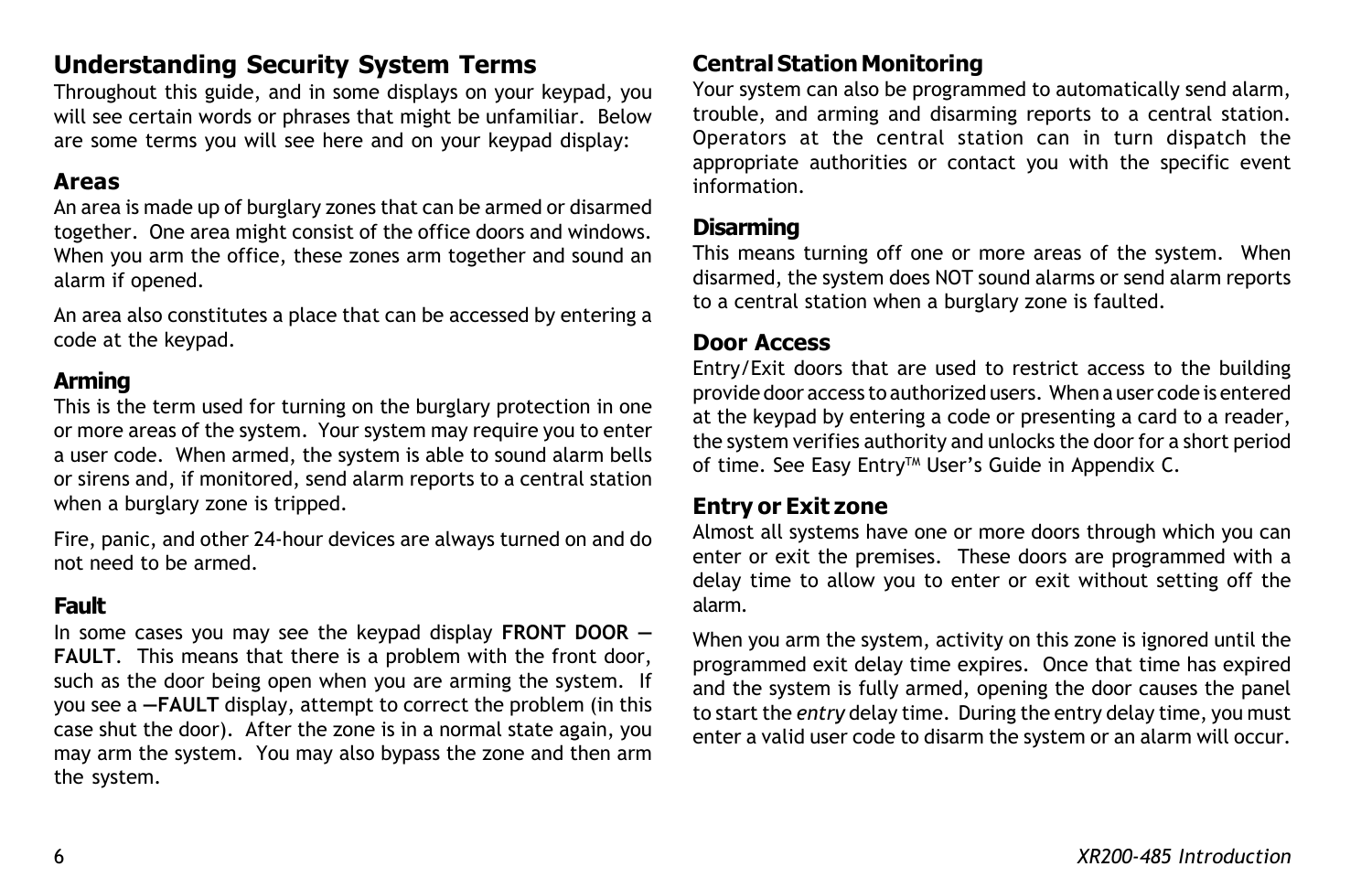## **Status**

Status is a feature that automatically displays the armed or disarmed status of your system on the Security Command keypads. Alarm or trouble conditions on a zone or a system monitor such as AC or battery trouble can also be displayed. There are two types of status information available: **Armed Status** and **Status List**.

## **Armed Status**

With Armed Status, the keypad displays the current armed condition of areas within your security system. For example:

When you arm areas 1 to 4, the keypad shows = **1234** When you arm areas 1 and 3, the keypad shows = **1 3**

Also, for keypads that include an Armed LED, the Armed LED is ON steady anytime a burglary protection area is armed and is OFF when ALL areas are disarmed.

## **Status List**

The keypad Status List displays any alarm or trouble condition on a zone, and any trouble condition on an internal system monitor. The system monitors include the AC power, battery power, panel box tamper, printer, and phone lines. If more than one alarm or trouble condition occurs at the same time, the keypad sequences this information on its display.

If the alarm is from a 24-hour zone or a system monitor, it remains in the Status List until it restores. If one or more armed burglary zones trip at the same time, the last one to trip remains in the Status List. This is to ensure that if a burglary has occurred the last zone tripped remains displayed even if it has been restored.

## **View Zone Status**

To view the disarmed zones that are in fault, press any Select key when the status list is displayed.

## **Zone**

A zone refers to one or more protected openings (doors or windows) or protection devices (motion or glassbreak detectors) grouped together under the same zone name and number.

Often, similar devices in the same general area will share the same zone. For example, the windows on the east side of the premises can all be grouped together in a zone named **E. WINDOWS**.

## **Instant Zone**

Interior protection devices and perimeter devices, such as exterior windows, passive infrared detectors, and non entry doors, are typically not programmed with delay times. If these zones are tripped while the system is armed, an alarm occurs instantly.

## **24-hour Zone**

A 24-hour zone is **not** turned on or off by arming or disarming your system. Some examples of 24-hour zones are fire zones, panic zones, and temperature control zones.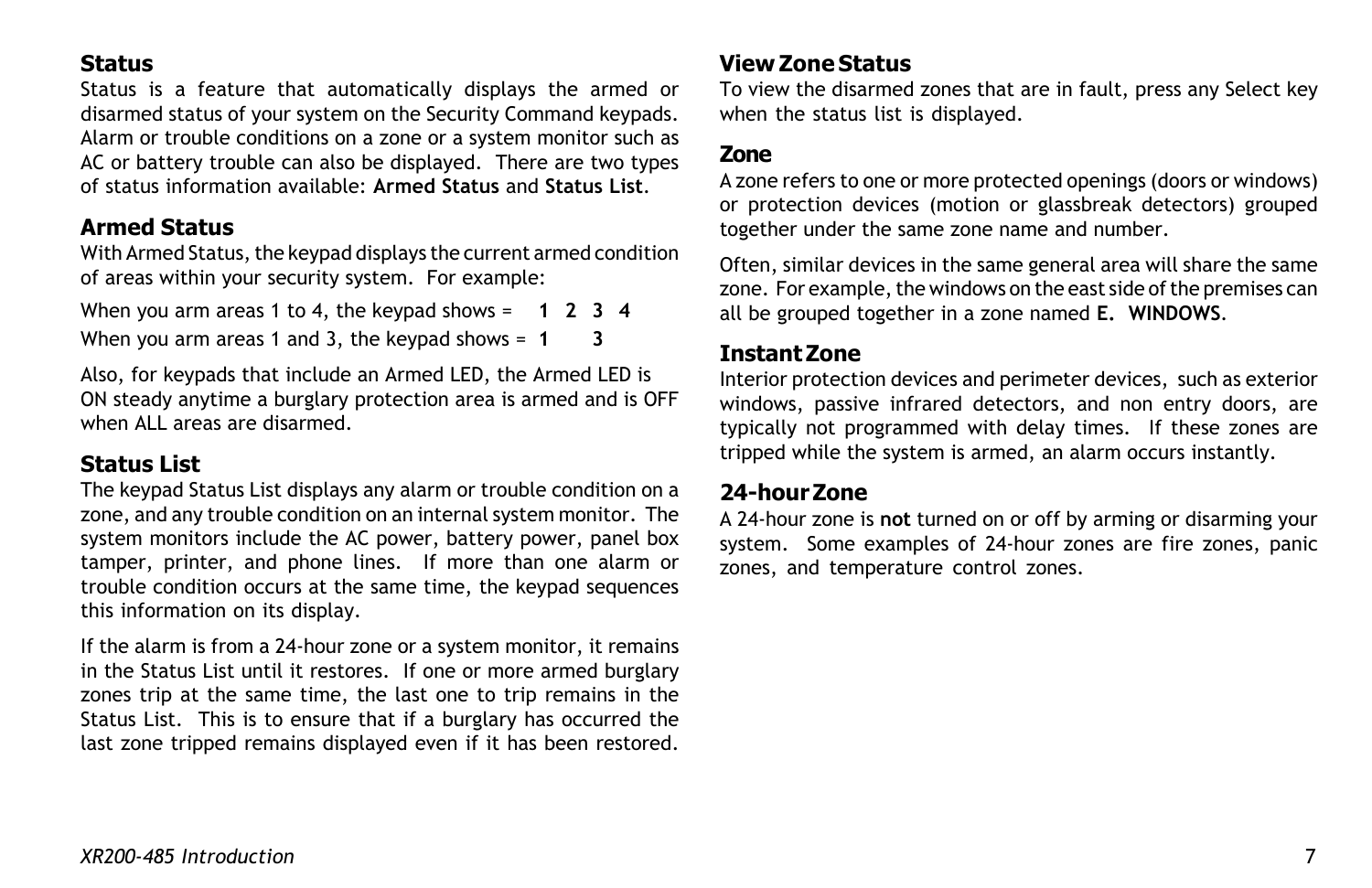## **General Arming Operation**

Your burglary protection is divided into areas. Each area has a custom name. Areas can be turned on or off independent of other areas and can have different schedules and authorized users.

After making your arming selection, the keypad displays any zones that are currently bypassed. These zones remain bypassed until the system is armed and then disarmed. Any 24-hour zones in a faulted condition are also displayed.

Before arming, the system verifies that all doors, windows, and other protection devices to be armed are in normal condition. If everything is okay, the system arms. If there is a problem on one or more burglary zones, the system cannot arm until the problem is corrected. If the problem is simply an open door or window, correct the problem and try arming again.

If the problem cannot be corrected, you can force arm or bypass the zone or wait until the zone can be repaired by a service technician. A **force armed** zone is ignored by the system until it restores to normal. A **bypassed** zone is ignored by the system during the entire armed period. A zone remains bypassed until the system is disarmed.

In some cases, you might see the keypad display **FRONT DOOR** – **FAULT**. The keypad will then display **PRIORITY ZONE** which is a zone that cannot be bypassed. The problem on the zone must be corrected before the system can be armed.

**Armed Message:** After all bypassing is completed or zone faults corrected, the keypad briefly displays **ALL SYSTEM ON** if all areas in the system are arming and **SYSTEM ON** if only selected areas are arming. The keypad then displays the exit delay time as it counts down. When the exit delay time expires, all disarmed zones are armed.

If your system uses a keyswitch to arm an area, the exit delay time is NOT shown on the keypad display.

**ONE MOMENT . . . Message:** If your system is monitored, it may be programmed to wait for the transmission of an arming report to the central station before displaying the armed message. (See Arming Report below.) This is to verify your phone lines are working properly. While the system is waiting for the transmission, the display reads **ONE MOMENT...**. If the report is received, the keypad displays the armed message. If the report is not received, the keypad displays **LOCAL ALARM ONLY** before displaying the armed message.

**Arming Report**: Your system can be programmed to send arming or zone bypassing reports to a central station. This feature is optional and can be programmed for you at any time.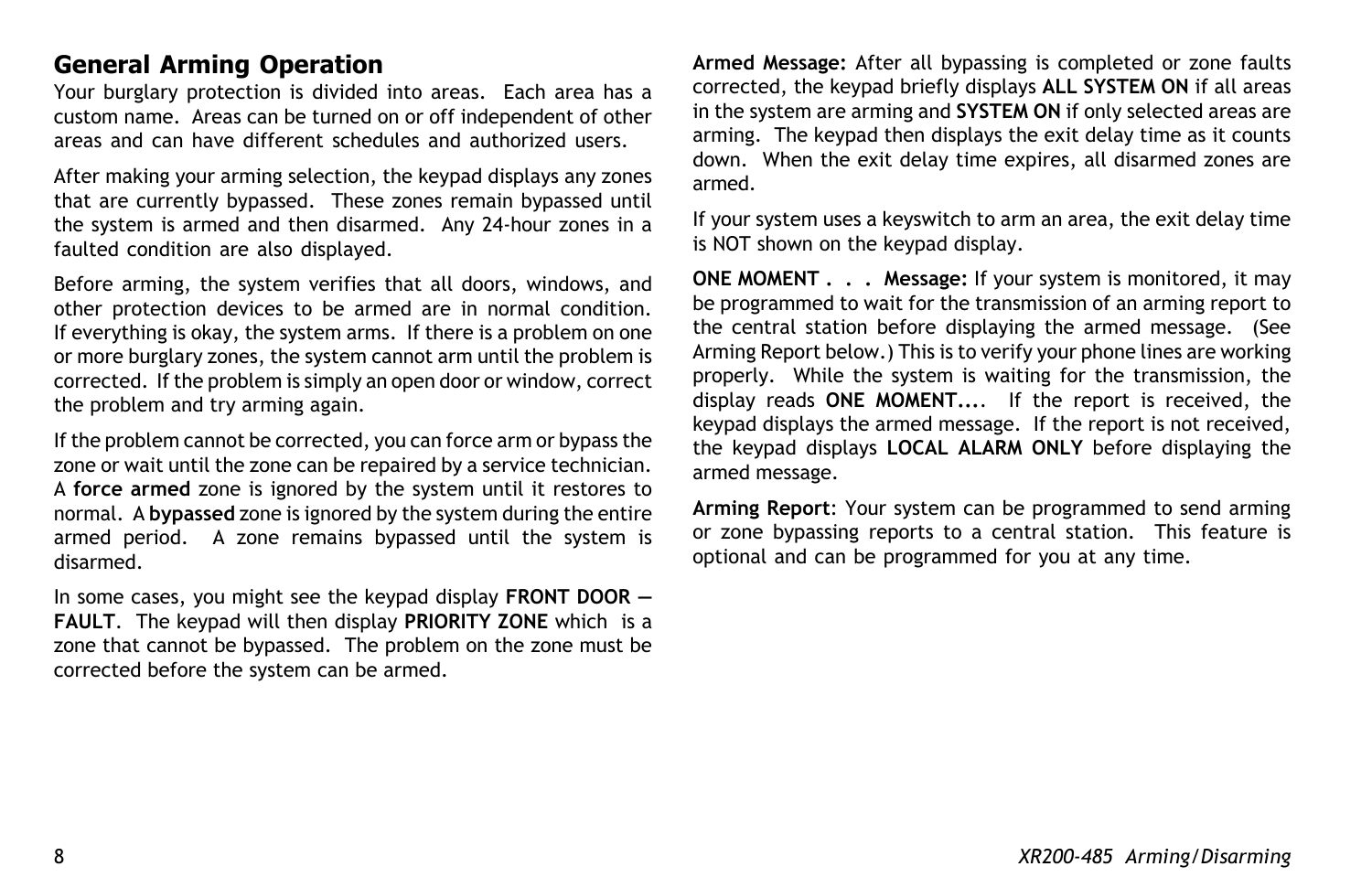## **System Arming**

**Area Assignment:** Your security system has been set up into separate areas. The number of areas and their names are listed in the back of this guide.

**Arming or Disarming:** You can arm and disarm all areas at one time or each area individually. You can only arm or disarm areas authorized for your user code.

**Arm all or Selective Arming:** After entering your user code, the system allows you to arm either all of the areas to which you have access or one or more selected areas. If you choose to arm all areas, the system begins verifying that all zones in those areas are in a good condition. If you choose to arm selected areas, the system prompts you to choose the areas you want to arm.

## **Arming the System**

- 1. Press the COMMAND key until **ARM DISARM** is displayed.
- 2. Select **ARM** to arm the system.
- 3. Enter your user code if required. The display reads **ALL? NO YES**.
- 4. Select **NO** to arm only selected areas. Go to step 5. Select **YES** to arm all areas authorized for your user code. Go to step 6.
- 5. If you selected **NO** in step 4, the display begins to list each area to which you have access followed by **NO YES**. Example: **OFFICE NO YES**

5a. Select **YES** for each area you want to arm.

5b. Select **NO** for each area you do not want to arm.

- **Note:** You can also just press the area numbers you want to arm while at the **ALL? NO YES** display. This changes the display to **AREAS:** . The area numbers you select appear in the display. For example: **AREAS: 2 4** . Press COMMAND when done.
- 6. The system displays any bypassed zones or faulted 24-hour or Priority zones. A faulted Priority zone cannot be armed.
- 7. At this point you can **force arm** or **bypass** any faulted zones. A zone that is force armed will be restored into the system if it later returns to normal. A zone that is bypassed will remain bypassed until the system is disarmed. See steps 7a through 7d.

7a. If a problem exists on a zone, the zone name and problem is shown followed by: **OKAY BYPASS STOP**.

7b. Select **OKAY** to force arm the faulted zone.

7c. Select **BYPASS** to bypass all faulted zones being displayed.

**Note**: 24-hour zones cannot be bypassed.

7d. Select **STOP** to stop the system from arming. Correct the zone problem(s) and return to step 1.

Your system may be programmed to require a user code that has authorization to force arm or bypass a faulted zone. The system will ask for a user code to be entered.

- 8. The display reads **SYSTEM ON** if at least one area in the system is armed, and **ALL SYSTEM ON** if all areas in the system are armed.
- 9. The keypad then displays the exit time in seconds and counts down the remaining time: **EXIT : ##** (**##** = seconds remaining). The exit zones arm when the delay time expires.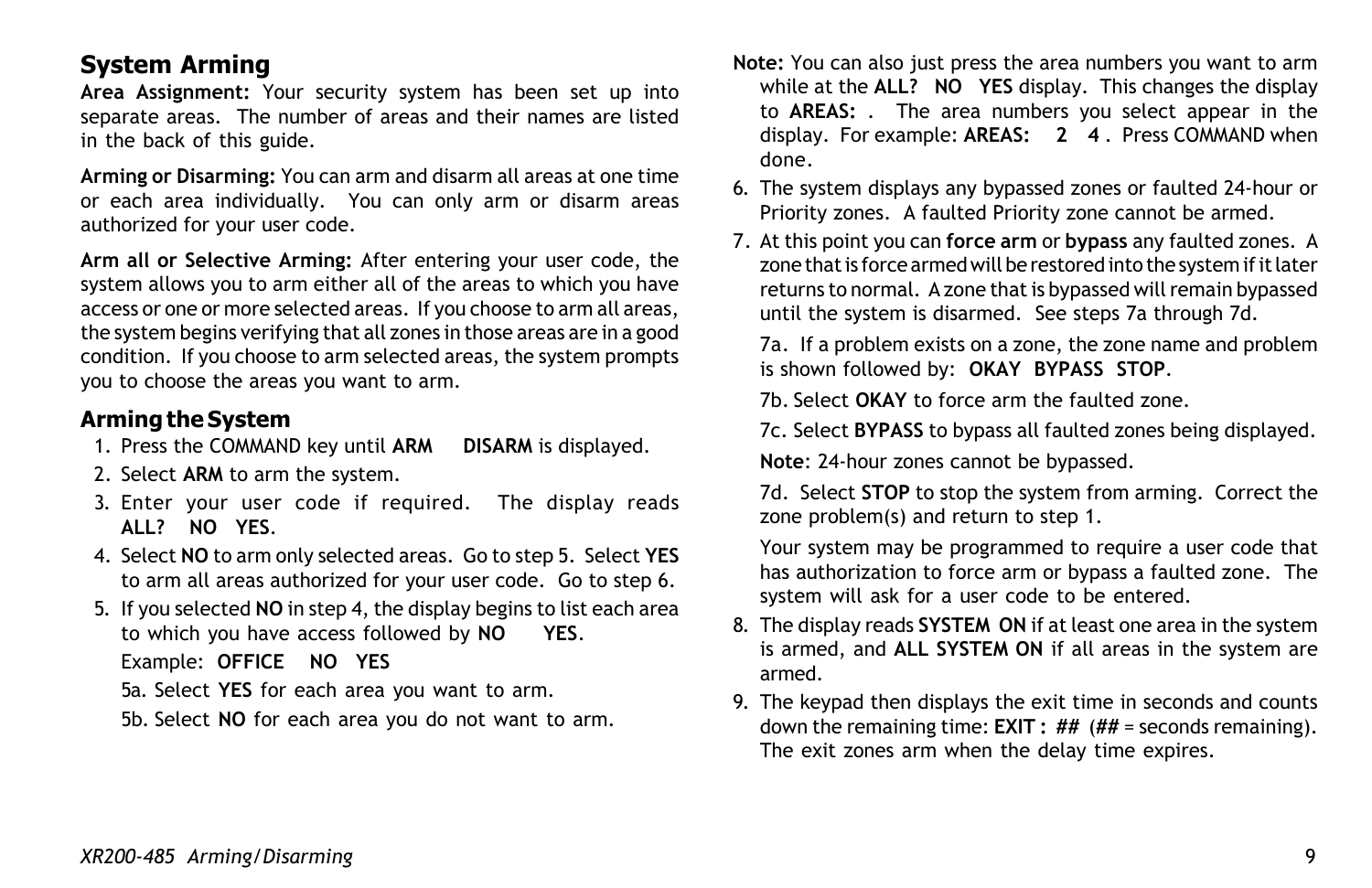## **General Disarming Operation**

While the system is armed, you can only enter the premises through an entry/exit delay door without causing an alarm. After opening the door, the Security Command keypad sounds a prewarn tone to remind you to disarm the system. (See Door Access Disarming below.) You must disarm the system before the entry delay time expires or an alarm on the door zone will occur.

During the entry delay time, the keypad displays **ENTER CODE:**. Enter your code to disarm the system. Only those areas assigned to your code will disarm.

When you present your card to an outside reader to gain access and your code has authority to disarm, those areas assigned to the door which match areas assigned to your code will automatically disarm. Enter code is not displayed.

**Schedules**: If you have programmed schedules for your system and a code is entered outside of a schedule and that code does not have authorization to disarm outside of schedules, the keypad displays **INVALID TIME.** This lets the users know that they are disarming outside of their authorized time. If your system is monitored, an Unauthorized Entry report is sent to the central station.

**All or Selective Disarming:** After entering your user code, the system allows you to disarm either all of the areas to which you have access or just selected areas. If you choose to disarm all areas, the system automatically disarms them. If you choose to disarm selected areas, the area names will be displayed on the keypad.

**Alarm Display:** After disarming, the keypad displays any zones that tripped or any transmission problems that occurred during the armed period. All burglary zones are then disarmed and any bypassed zones are automatically reset.

**Disarmed Message:** The keypad displays **ALL SYSTEM OFF** after the system disarms.

**Central Station Report:** A report of the system disarming can be transmitted to the central station. This is optional and can be programmed for you at any time.

**Door Access Disarming:** Your system may be programmed to allow disarming of areas when a card is presented to a door access reader located outside of the building. Simply present your card to the reader and after the card's code is validated for the appropriate authority, a door access is granted and your matching areas are automatically disarmed. See the Easy Entry™ User's Guide in Appendix C.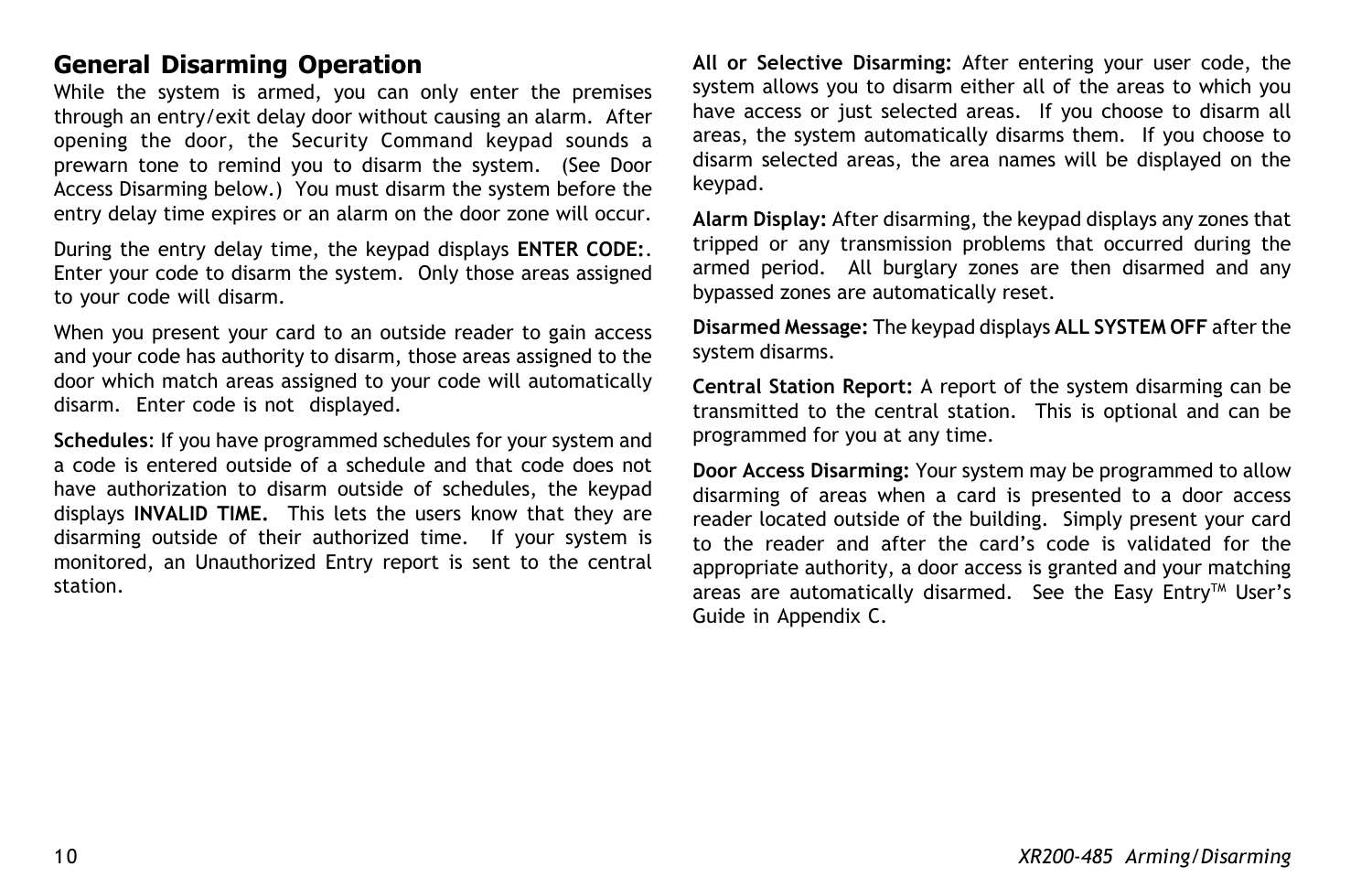## **Disarming the System from the keypad**

- 1. Press the COMMAND key until **ARM DISARM** is displayed. During entry delay this process starts at step 3.
- 2. Select **DISARM** to disarm areas.
- 3. The keypad displays **ENTER CODE:** . Enter your user code and press COMMAND. The keypad displays **ALL? NO YES**.
- 4. Select **YES** to disarm all areas authorized for your user code. Select **NO** to disarm only certain areas individually. The keypad then displays the name of each area authorized for your user code followed by the **NO YES** display.

Choose **YES** to disarm the area displayed.

Choose **NO** to not disarm and to display the next area.

**Note:** You can also just press the area numbers you want to disarm while at the **ALL? NO YES** display. This changes the display to **AREAS:** . The area numbers you select appear in the display. For example: **AREAS: 2 4** . Press COMMAND when done.

- 5. After all areas have been displayed, any alarms or communication problems that occurred during the armed period are displayed.
- 6. If all areas have been disarmed, the keypad next displays **ALL SYSTEM OFF**.

## **Extending Schedules**

Depending on your system's programming, when the schedule expires (the ON time) you can extend the schedule to a later time. The keypad buzzer sounds and the keypad displays "area name" and **LATE** or **CLOSING TIME!**. This reminds users still on the premises to arm the system or extend the schedule.

To extend the system's schedule:

- 1. Press a Select key. The keypad will display **ENTER CODE:-**.
- 2. Enter your code and press COMMAND or present your access card to a valid reader. The system's schedule is automatically extended one hour.
- 3. The keypad then displays **-: AM PM**. You can enter a time to extend the schedule for greater than one hour. Press **AM** or **PM**.

**Note:** If the system is not armed by the scheduled closing time, a Late to Close report is sent to the central station. If the schedule is extended, a Schedule Change report is sent to the central station.

For information about extending a schedule before the scheduled closing time has been reached, see **Extending Schedules (EXT)** in the User Menu portion of this guide.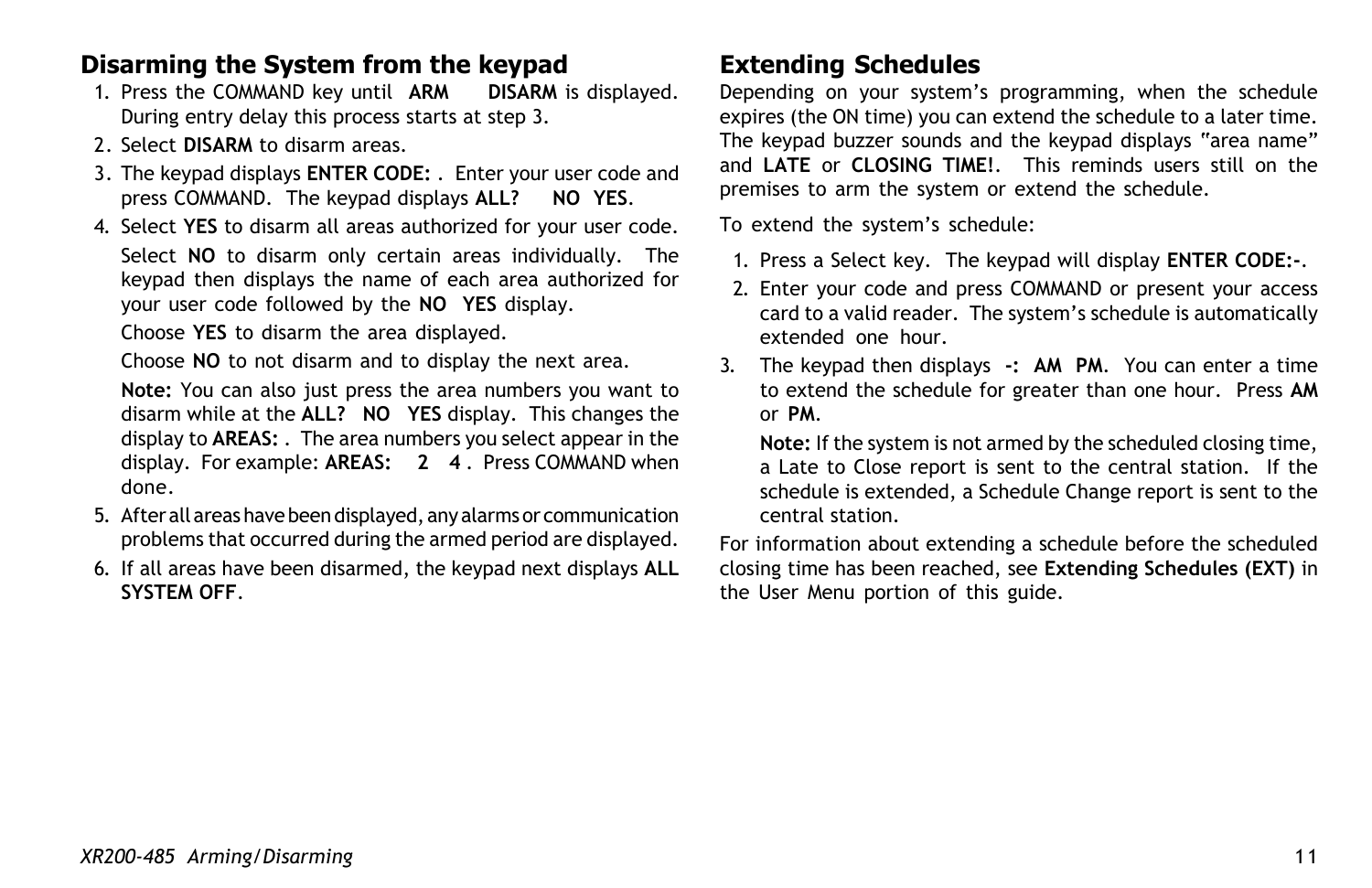## **User Menu**

|                                                                                           | <b>Security Command User Menu</b><br>Many of the features of your system have been put into a User                                                                            | <b>ZONE STATUS</b>     | Allows you to see if a zone is either armed,<br>bypassed, in alarm, open, or shorted.                             |  |  |  |
|-------------------------------------------------------------------------------------------|-------------------------------------------------------------------------------------------------------------------------------------------------------------------------------|------------------------|-------------------------------------------------------------------------------------------------------------------|--|--|--|
|                                                                                           | Menu that you can access from any Security Command keypad.<br>The menu requires you to enter your user code and then it only                                                  | <b>BYPASS ZONES</b>    | Allows you to Bypass a zone or reset an<br>already bypassed zone.                                                 |  |  |  |
| To access the User Menu:                                                                  | shows those functions to which you have access.                                                                                                                               | <b>ZONE MONITOR</b>    | Allows you to add or remove a zone from the<br>monitor mode.                                                      |  |  |  |
|                                                                                           | 1. Press the COMMAND key until MENU? NO YES displays.                                                                                                                         | <b>SYSTEM STATUS</b>   | Displays the current condition of the system's<br>AC power, backup battery, and panel tamper                      |  |  |  |
|                                                                                           | 2. Select YES. The keypad displays ENTER CODE: -. Enter your<br>user code and press COMMAND. You can now scroll down<br>through the list of system features available to you. | <b>SYSTEM TEST</b>     | (optional).<br>Tests the system's siren, communication to<br>the central station, and backup battery.             |  |  |  |
| <b>User Menu Options</b>                                                                  |                                                                                                                                                                               | <b>USER PROFILES</b>   | Allows you to change user profiles.                                                                               |  |  |  |
| The list below shows the User Menu options in order:<br><b>Menu Option</b><br>Description |                                                                                                                                                                               | <b>USER CODES</b>      | Allows you to add, delete, or change user<br>codes.                                                               |  |  |  |
| <b>ALARM SILENCE</b>                                                                      | Silences an alarm bell or siren.                                                                                                                                              | <b>SCHEDULES</b>       | Allows you to add, remove, or change<br>system schedules.<br>Allows you change the Day, Date, or Time             |  |  |  |
| <b>SENSOR RESET</b>                                                                       | Resets smoke or glassbreak detectors that<br>have latched due to an alarm condition.                                                                                          | <b>TIME</b>            |                                                                                                                   |  |  |  |
| <b>DOOR ACCESS</b>                                                                        | Momentarily opens the keypad's door lock                                                                                                                                      |                        | that is currently in the system.                                                                                  |  |  |  |
| <b>ARMED AREAS</b>                                                                        | relay.<br>Displays the name of any areas in the<br>system that are currently in the armed                                                                                     | <b>DISPLAY EVENTS</b>  | Allows you to view or print the last 1,000<br>door accesses or 200 system events that<br>occurred on your system. |  |  |  |
|                                                                                           | state.<br>Allows you to turn on or off any of the<br>outputs described in the System Setup                                                                                    | <b>SERVICE REQUEST</b> | Allows you to send a message to the Central                                                                       |  |  |  |
| <b>OUTPUTS ON/OFF</b>                                                                     |                                                                                                                                                                               |                        | Station requesting service on the alarm<br>system.                                                                |  |  |  |
|                                                                                           | section of this guide.                                                                                                                                                        | <b>FIRE DRILL</b>      | Allows you to test the system's fire bells.                                                                       |  |  |  |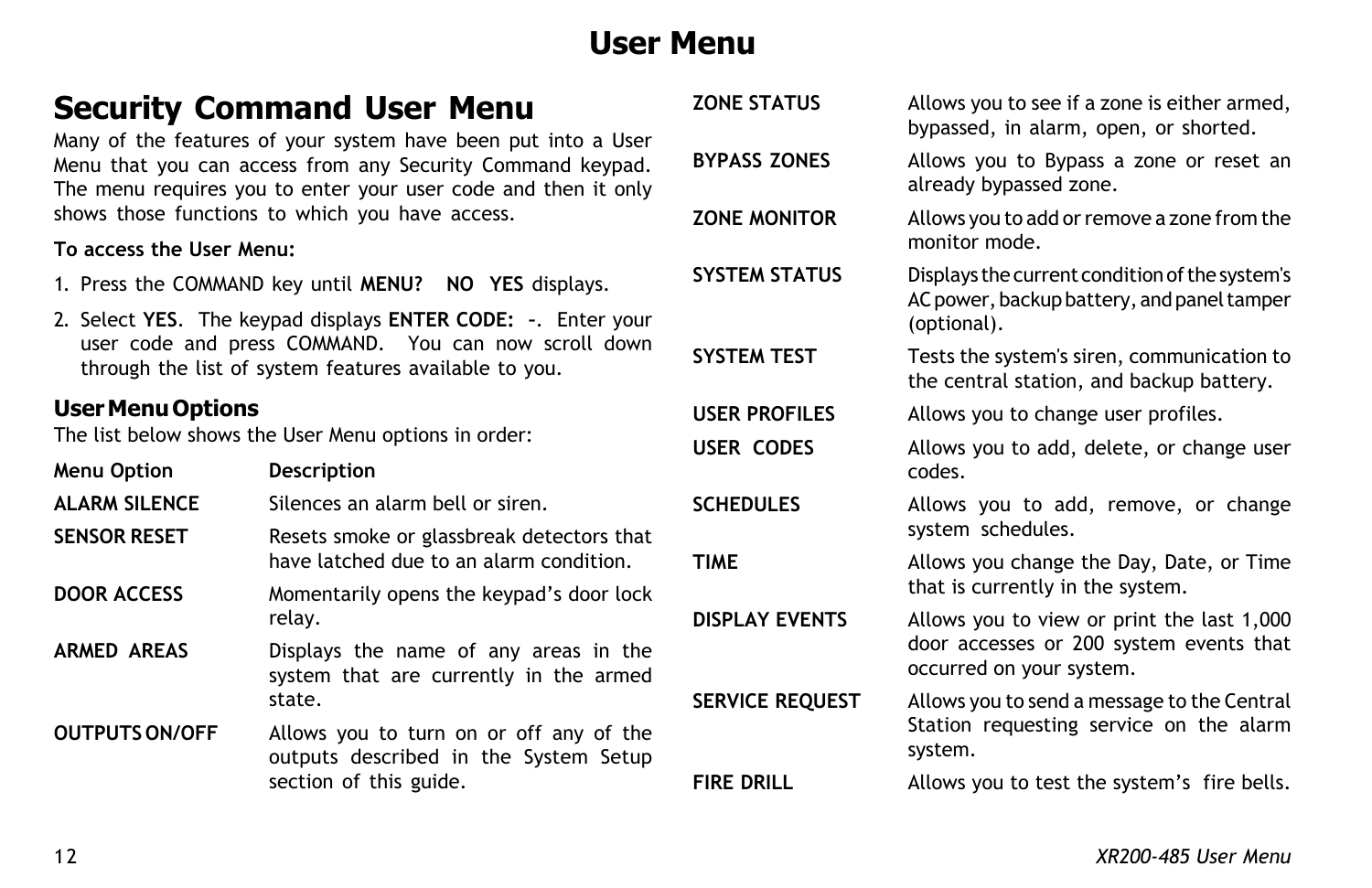## **Alarm Silence**

Silences the alarm bells or sirens during an alarm.

Alarm Silence allows you to turn off the alarm bells and sirens connected to your system during an alarm. Using Alarm Silence does NOT stop an alarm report from being sent to the central station and does not reset any alarmed devices. Use the Sensor Reset function to reset devices such as smoke detectors that have latched in alarm.

**Note**: You can also silence an alarm by entering your user code and pressing COMMAND or by presenting your card to a reader while the Status List is displaying. Matching areas assigned to your code are disarmed and a door access occurs.

## **Using the Alarm Silence Function**

- 1. Access the User Menu.
- 2. The keypad displays **ALARM SILENCE?**.
- 3. Press any Select key to silence the bells and exit the User Menu.

## **Sensor Reset**

Resets smoke or glassbreak detectors. Also clears Fire/Supervisory alarm and trouble displays.

Sensor Reset is used to reset smoke and glassbreak detectors after they have been tripped. Once these detectors have tripped, they must be reset before they can detect any additional alarm conditions. When Sensor Reset is selected, power to the detectors is temporarily removed by the system allowing them to reset.

Make sure all smoke is cleared from around the area of the smoke detectors before performing a Sensor Reset to prevent the alarm from occurring again.

## **Resetting the Sensors**

- 1. Access the User Menu.
- 2. Press COMMAND until **SENSOR RESET** displays.
- 3. The keypad displays **SENSORS OFF** for five seconds followed by **SENSORS ON**.
- 4. The keypad automatically exits the User Menu.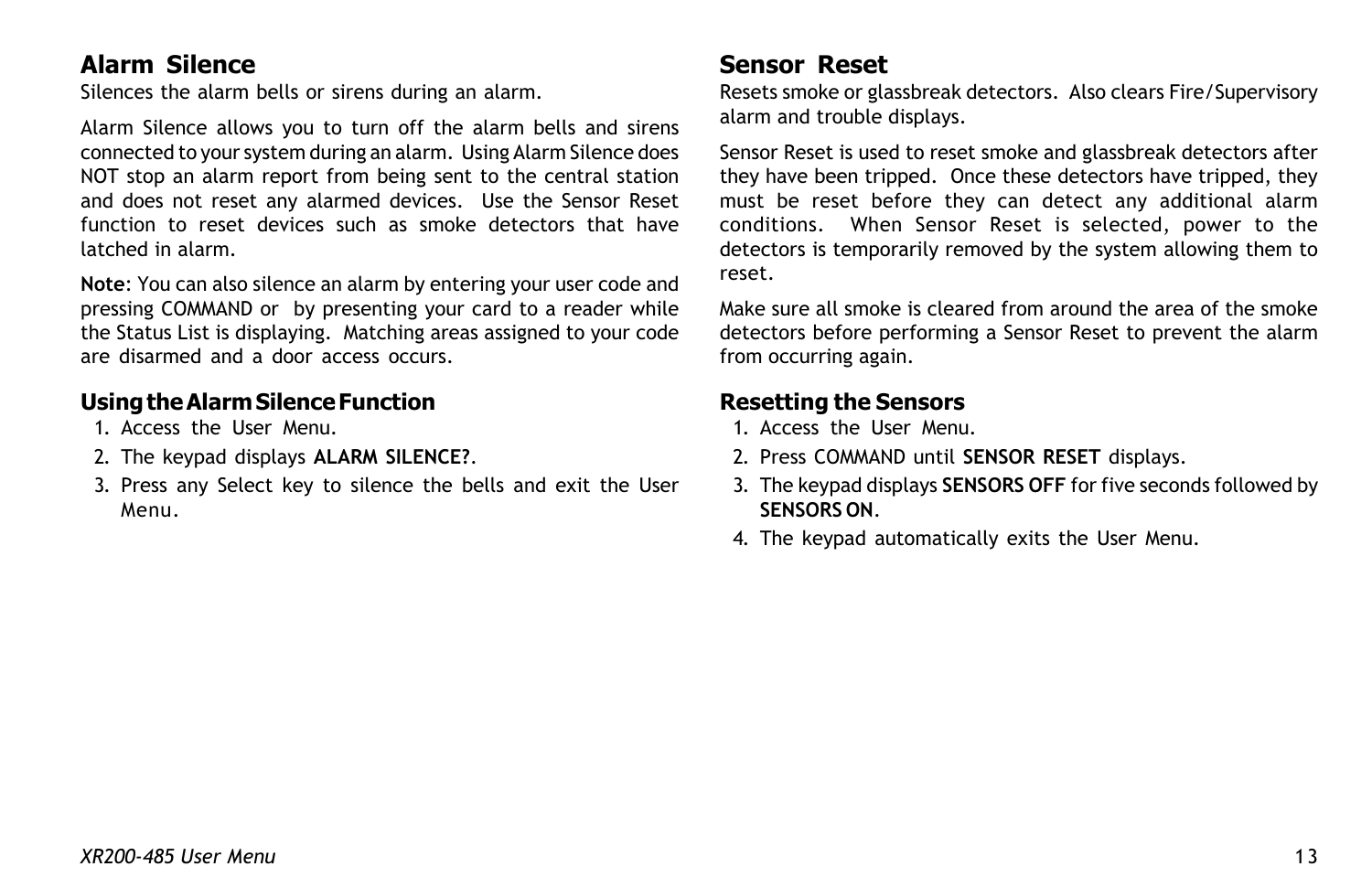## **Door Access**

Operates an electric door strike from the keypad.

Door Access is used to operate a door strike relay that is built into some Security Command keypads. Power for the door strike is connected to the keypad relay and can be interrupted by using the Door Access function.

Door Access also operates by simply entering your user code and pressing COMMAND while the Status List is displaying. See Easy Entry<sup>TM</sup> User's Guide in Appendix C. If you are using a 793 keypad that has a built-in card reader, you may simply present your card to be given Door Access.

A report of this entry can be sent to your central station. This report is optional and can be programmed for you at any time.

## **Using the Door Access**

- 1. Access the User Menu.
- 2. Press COMMAND until **DOOR ACCESS?** displays.
- 3. Press any Select key. The door strike relay turns on momentarily.
- 4. The keypad returns to the Status List display.

## **Armed Areas Display**

Displays all armed area names in the system.

The Armed Areas display lists all of the names of the armed areas in your system at the Security Command keypads.

## **Using the Armed Areas Function**

- 1. Access the User Menu.
- 2. Press COMMAND until **ARMED AREAS?** displays.
- 3. Press any Select key. The keypad displays the first armed area name. To scroll through the list of armed area names, press the COMMAND key.
- 4. If there are no armed areas, the keypad displays **NONE**.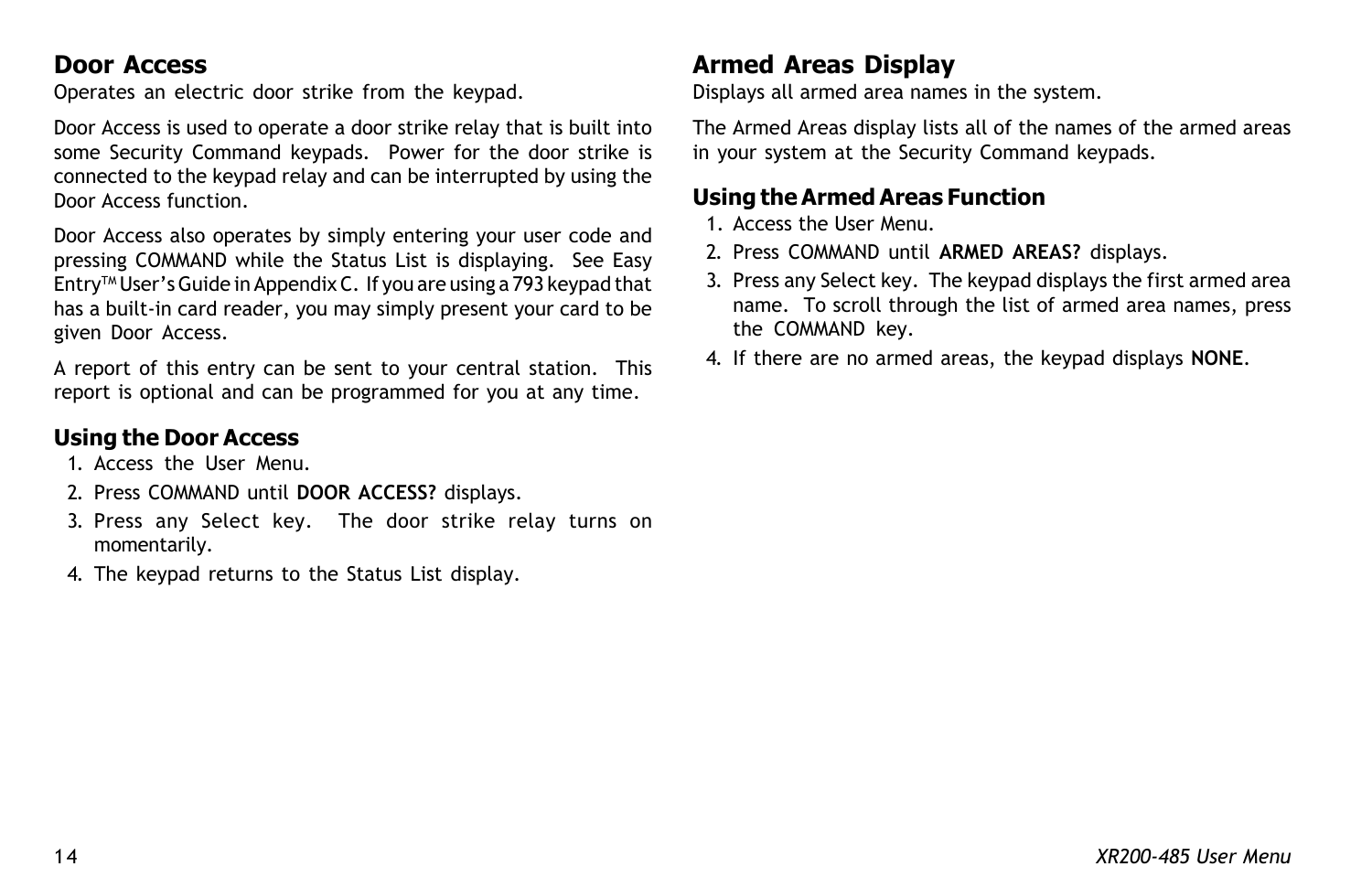## **Outputs On Off**

Allows you to manually turn the system or door access relay outputs ON and OFF.

This function is used to individually turn your system's relay and access door outputs ON and OFF. Your system may use these outputs to control door access, interior and exterior lighting, heating, air conditioning, or other appliances.

The names and numbers of the relays connected to your system are located in the System Setup section of this guide.

Outputs can be turned ON or OFF regardless of the output settings in **Schedules**.

Your system may be programmed to require that your user code profile have access to areas assigned to the keypad. **INVALID AREA** is displayed when your user code does not have access to the keypad's areas and the output does not turn on.

Under certain conditions, some outputs cannot be turned on. If you select a restricted output, the keypad displays **CANNOT TURN ON**.

## **Turning the Outputs ON and OFF**

- 1. Access the User Menu.
- 2. Press COMMAND until **OUTPUTS ON/OFF?** displays.
- 3. Press any Select key to display **OUTPUTS DOOR.**
- 4. Select the type of output you want to turn ON or OFF by pressing the Select key under **OUTPUTS** or **DOOR**.
- 5. Enter the output number you want to turn ON or OFF. The output number will appear in the display. The range for outputs is 1-10, 100-199, 200-299. The range for door is 1-16.
- 6. With the output number displayed, press the Select key under **ON** or **OFF**. The output is then turned ON or OFF depending on your Selection, and remains in that state until you change it. The keypad displays the first 12 characters of the output or door name followed by either ON or OFF for four seconds to provide visual verification of the action. Press the COMMAND key to end the four second display.
- 7. The system automatically returns to the output or door prompt and a new output can be selected to turn ON or OFF. Refer back to step 4.
- 8. Press the Back Arrow key to exit the User Menu.

## ☞ **Browser Feature**

If you are unsure of the output number, refer to Appendix B at the back of this guide for a diagram showing you how to use the built-in **Outputs ON/OFF browser**.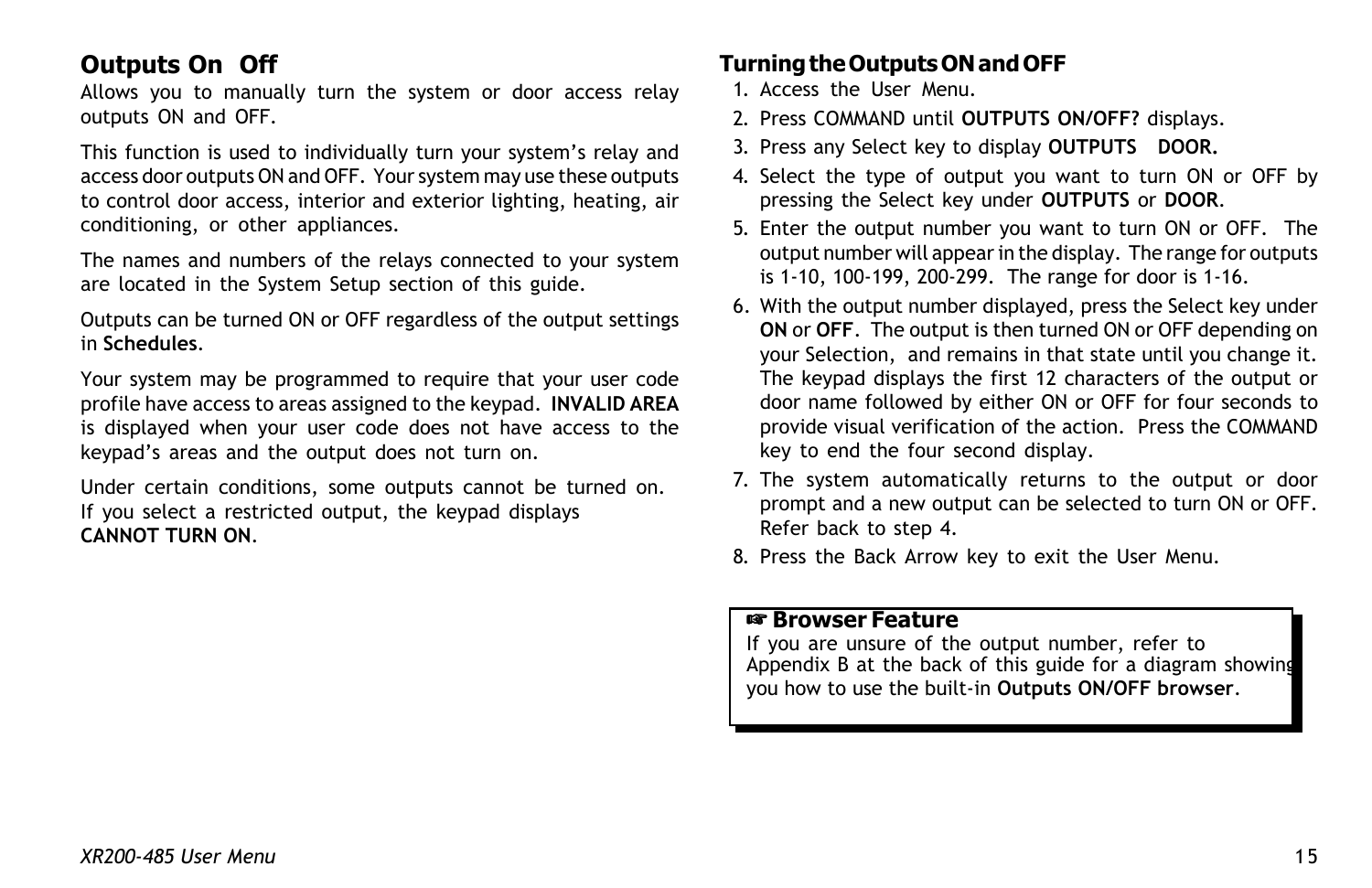## **Zone Status**

Displays a list of armed, bypassed, or alarmed zones. Also allows you to check the status of individual zones. Zone Status can be used to give you a list of zones by category or display the current status of an individual zone number. The four categories are:

- **Armed Zones** zones that are currently armed.
- ï **Bypassed Zone**s zones that are currently bypassed.
- Alarmed Zones zones that have gone into alarm during the current or previous armed period.
- **Number** enter the number of any zone to check its status.

## **Using the Zone Status Function**

- 1. Access the User Menu.
- 2. Press COMMAND until **ZONE STATUS?** displays.
- 3. Press any Select key to display **ARM BYPS ALR NBR**.
- 4. Select **ARM** for a list of zones that are currently armed. You can scroll through the list by pressing the COMMAND key.
- 5. Select **BYPS** for a list of zones that are currently bypassed.
- 6. Select **ALR** for a list of zones that have gone into alarm during the current or previous armed period.
- 7. Press **NBR** and **ZONE NO: -** will be displayed.
- 8. At the **ZONE NO**: prompt, enter the zone number you want to check and press COMMAND. The zone number and name is displayed followed by its status. For example, a zone status for zone 1 might be **BACK DOOR - OKAY**.

Below is a list of the zone status displays:

- **-OKAY** <sup>=</sup> the zone is in a normal condition
- **-BYPAS** <sup>=</sup> the zone is bypassed
- **-BAD** <sup>=</sup> the zone is in a bad or faulted condition
- 9. After displaying the zone status, **ZONE**: returns for you to enter another zone number.

## ☞ **Browser Feature**

If you are unsure of the zone number or description, refer to Appendix B at the back of this guide for a diagram showing you how to use the built-in **Zone Status browser**.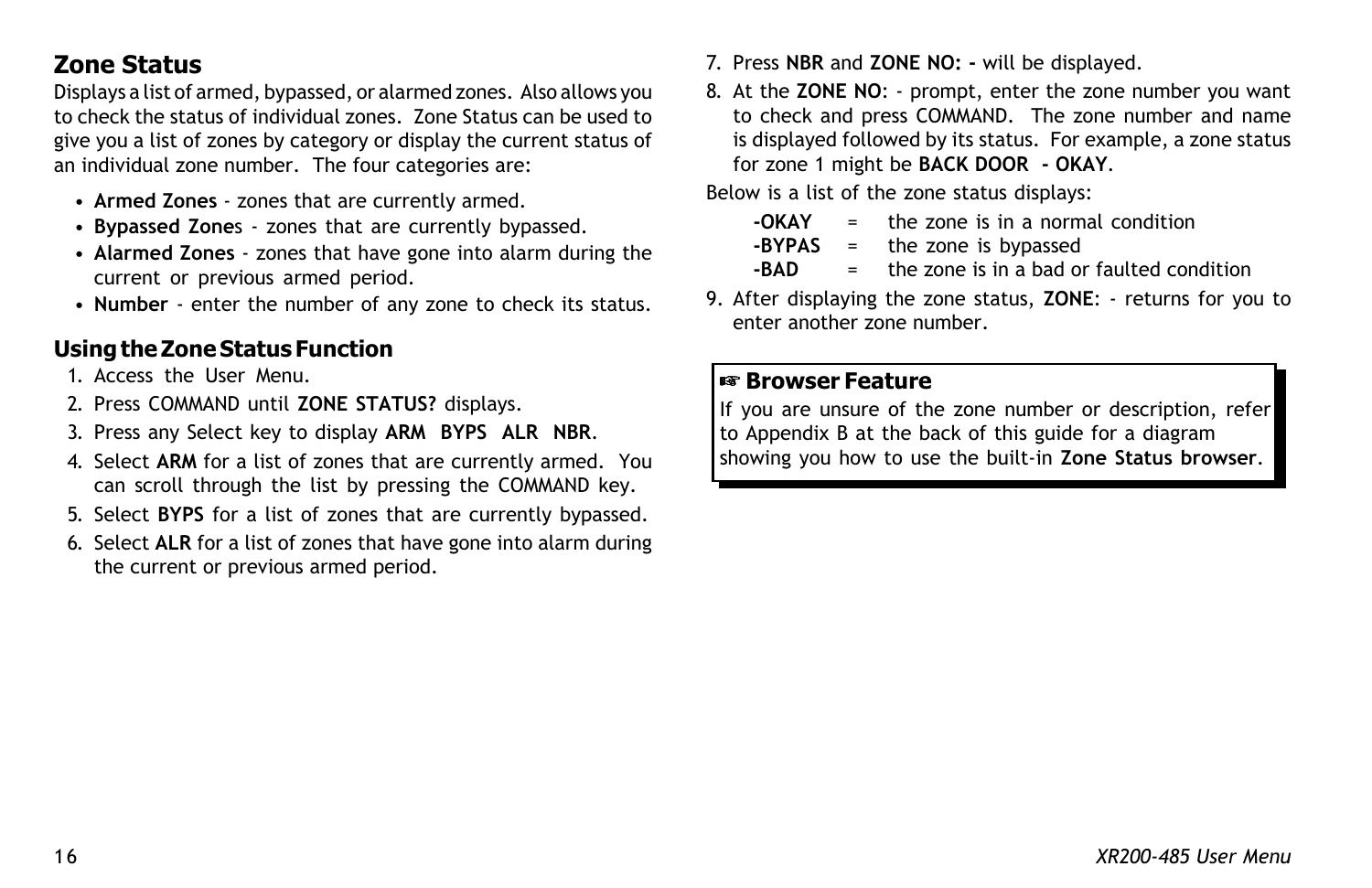## **Bypass Zones**

Allows you to bypass a zone prior to arming.

Bypassing is usually done when a zone cannot be restored to normal. A significant benefit of bypassing a zone is to allow a zone in a faulted or bad condition to be bypassed so that arming can occur. The faulted zone can be serviced the next day.

A zone can be bypassed only while it is disarmed. Fire, panic, emergency, and supervisory type zones are always armed, so they can never be manually bypassed.

Bypass Zones can also be used to reset a zone that has been bypassed and restore it back into the system.

When Bypass Zones is selected, a report can be transmitted to your central station.

## **Using the Bypass Zones Function**

- 1. Access the User Menu.
- 2. Press COMMAND until **BYPASS ZONES?** displays.
- 3. Press any Select key. The keypad displays **ZONE: - RST BYPS**.
- 4. To Bypass a zone, enter the zone number and select **BYPS**. The zone number automatically disappears and a new zone number can be entered. Refer back to step 3.
- 5. To Reset a zone, enter the zone number and select **RST**.

## ☞ **Browser Feature**

If you are unsure of the zone number or description, refer to Appendix B at the back of this guide for a diagram showing you how to use the built-in **Bypass Zones browser**.

## **Zone Monitor**

Allows the system to monitor selected disarmed zones (doors, windows, or motion detectors) and display their name at the keypad as they are faulted. This feature could be used to monitor an access door.

Zone Monitor works with any disarmed zone and will also sound the keypad monitor tone when the zone faults. The zone name is displayed at all keypads in your system.

You can place any combination of disarmed zones in Zone Monitor but only the most recent zone faulted is displayed. The displayed zone name clears automatically after a short time or when the zone is armed.

**Using Zone Monitor as part of your weekly system test:** After using the System Test function, place all zones in Zone Monitor. Starting at the front door, go around and open and then close each door and window. You should hear the keypad beep each time. The keypad will also display the name of each zone as its device is opened.

Once all protected doors and windows have been tested, walk in front of each motion detector. The keypad should beep to confirm their operation. If at any time during your weekly testing a device does not cause the keypad to beep, call the service department for assistance.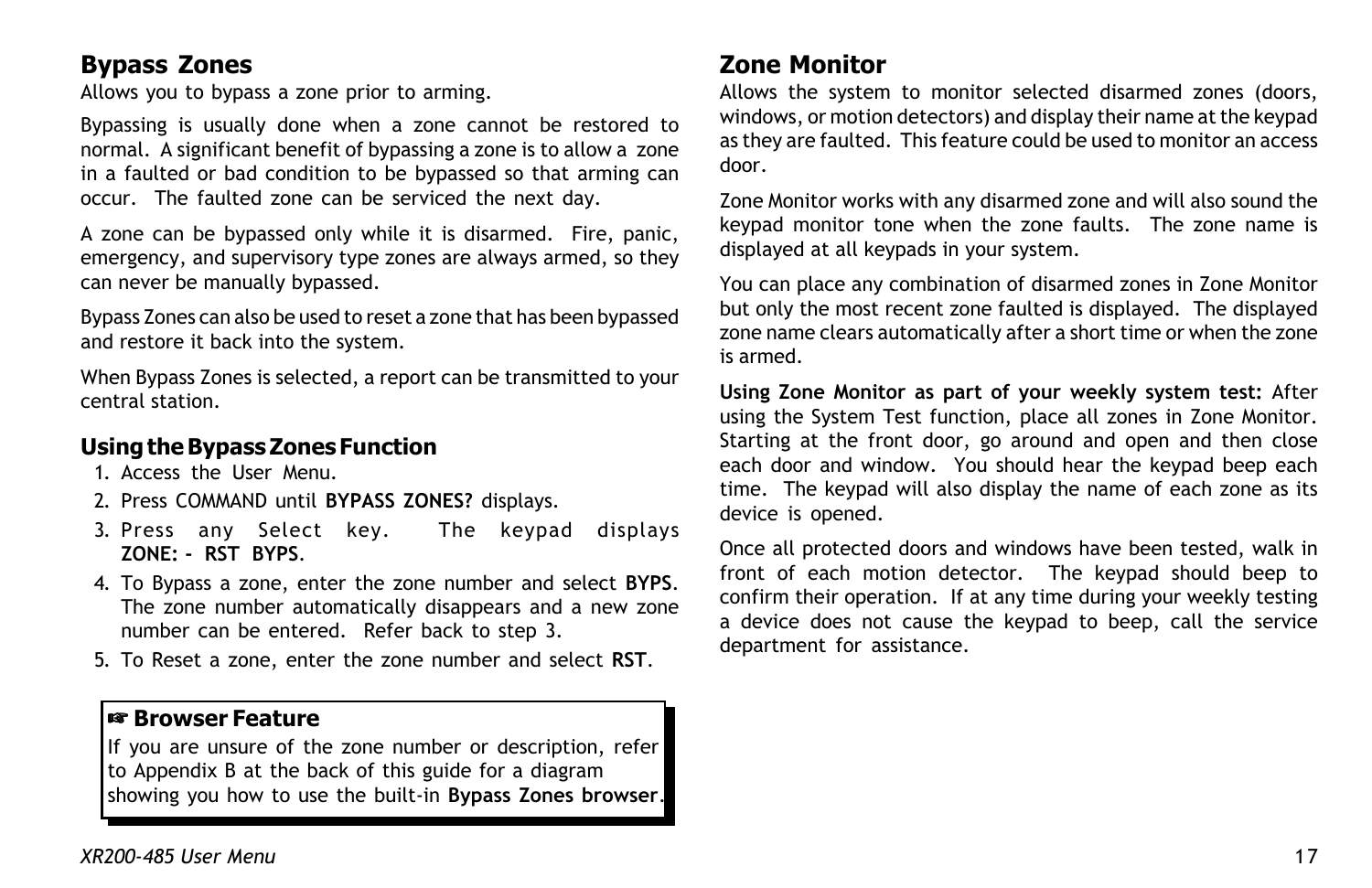## **Using the Zone Monitor Function**

- 1. Access the User Menu.
- 2. Press COMMAND until **ZONE MONITOR?** displays.
- 3. Press any Select key. The keypad displays **ALL NBR**.
- 4. Select **ALL** to place all disarmed zones into Zone Monitor. 4a. The keypad displays **ALL? ADD RMV.**
	- 4b. Select **ADD** to add all disarmed zones to Zone Monitor.

4c. Select **RMV** to remove all disarmed zones.

- 5. Select **NBR** to enter a specific zone number for zone monitor.
- 6. If **NBR** is selected, the keypad displays **ZONE: ADD RMV**. 6a. Enter any zone number and select **ADD** to add this zone.
	- 6b. Enter any zone number and select **RMV** to remove this zone.
- 7. The zone number automatically disappears and a new zone number can then be entered in step 6a or 6b.

## ☞ **Browser Feature**

If you are unsure of the zone number or description, refer to Appendix B at the back of this guide for a diagram showing you how to use the built-in **Zone Monitor browser**.

## **System Status**

Displays the current condition of internal system hardware.

System Status displays the condition of the panel's AC power, battery power, and optional panel tamper. When System Status is selected, each monitor is displayed followed by **OKAY** or **TRBL** (Trouble) to indicate the current condition.

## **Using the System Status Function**

- 1. Access the User Menu.
- 2. Press COMMAND until **SYSTEM STATUS?** displays.
- 3. Press any Select key. The display starts listing each system monitor and status.

For example: **AC POWER - OKAY**

Below are the System Monitor displays:

| Keypad Display  | What it monitors     |
|-----------------|----------------------|
| <b>AC POWER</b> | $= AC power$         |
| <b>BATTERY</b>  | = Battery power      |
| <b>TAMPER</b>   | $=$ Panel box tamper |

These are followed by either **OKAY** or **TRBL** (trouble).

If **TRBL** is displayed, call the service department for assistance.

4. The system then displays its firmware version (for example, **VER\_201\_9/15/99**), the panel model (**MODEL XR200-485**), and then exits the User Menu.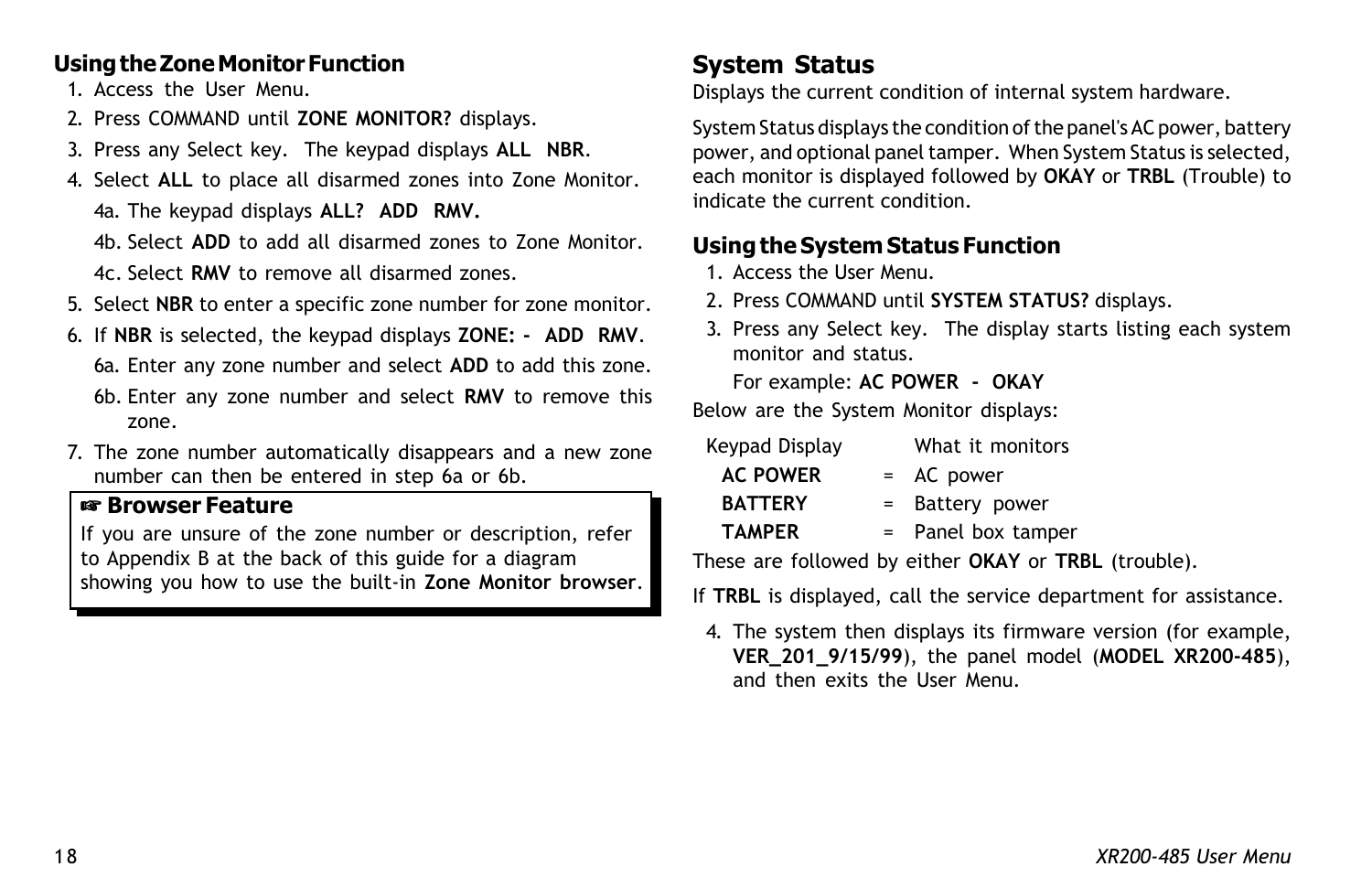## **System Test**

System Test is used to test the battery, alarm bell or siren, and communication to a central station. The System Test function begins automatically as soon as you select it.

## **Using the System Test Function**

- 1. Access the User Menu.
- 2. Press COMMAND until **SYSTEM TEST?** displays.
- 3. Press any Select key. The system test begins automatically and the keypad displays the following messages in this order:
	- 1) **BELL SOUNDING** during a two second bell test
	- 2) **BATTERY OKAY** or **BATTERY TRBL** to indicate the condition of the battery
- \* 3) **TRANSMIT TEST** and **ATTEMPT NO : 1** during the transmit test
- 4) **TRANSMIT OKAY** or **TRANSMIT FAILED** to show the results of the transmit test
- 5) **TEST END** to indicate the System Test is complete.
- 6) You can end the transmit test by pressing the Back Arrow key.
	- \* The transmit test does not operate on local systems.
- **Testing your systemís burglary protection:** The System Test function should be a part of your weekly testing and should be followed by placing the interior and perimeter burglary devices in Zone Monitor mode. This allows you to open and then close each protected door and window while listening for the keypad to beep confirming its operation. See Zone Monitor.

## **XR200-485B Panic Test**

Your system may be a Model XR200-485B which includes a panic button zone test. See the XR200-485B User's Guide Supplement section in the back of this guide.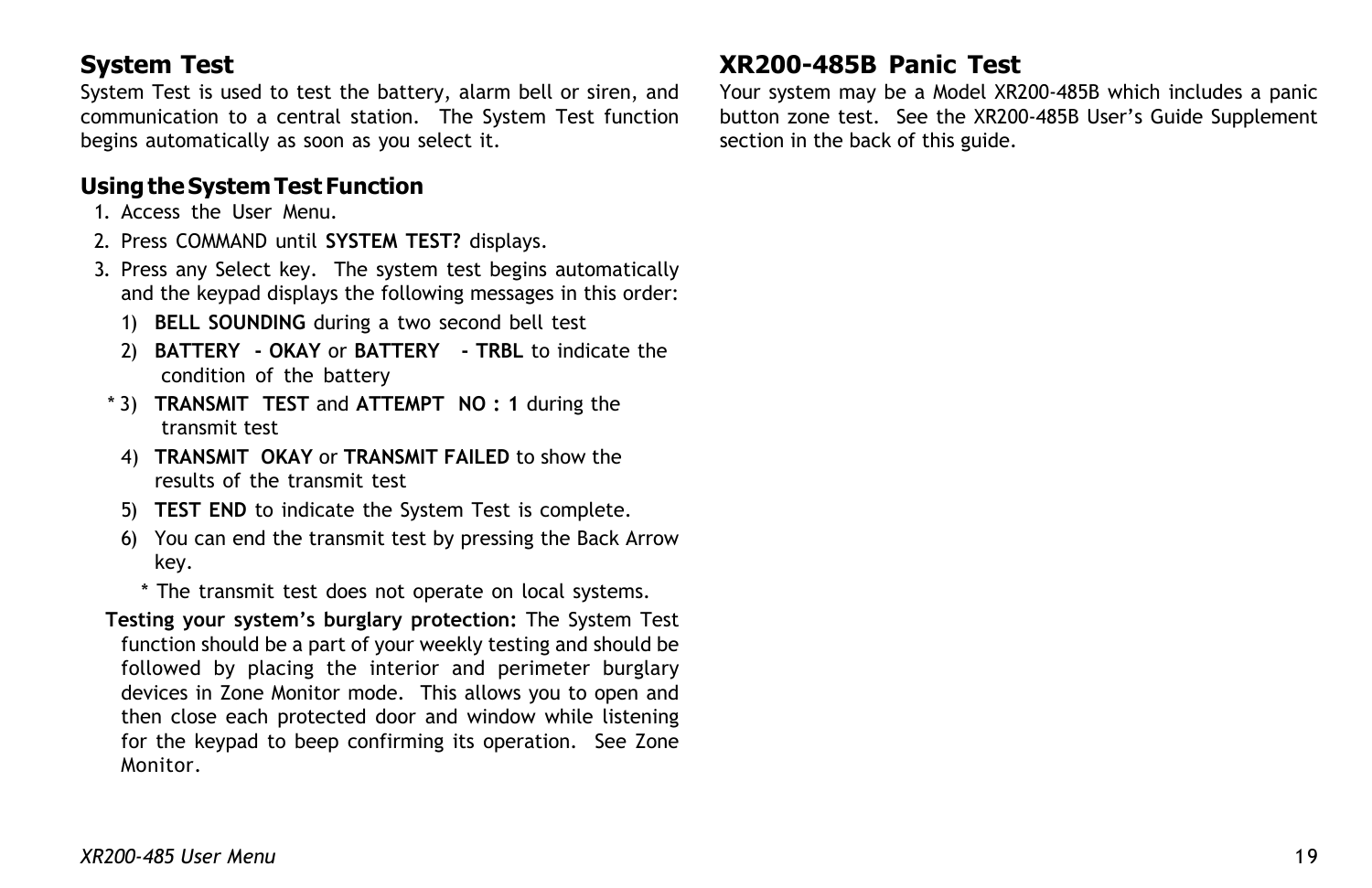## **User Profiles**

This option allows you to add, delete, or change User Profiles. A profile defines the authority of each user code in the system. There are several characteristics associated with each User Profile that define its authority within the system.

**Profile Number** - Each profile may be assigned a unique number from 1 to 99. The Profile Number is the default Profile Name.

**Profile Name** - Each profile may be assigned a 16 character name. The Profile Number is used as the Default name.

**Area Number** - Each profile may be assigned specific areas of the burglary part of the system for arming and disarming. When profiles 1 to 98 are created, NO areas are assigned by default and the default for profile 99 is ALL areas assigned. Profile 99 is already added to the system by the factory.

**Access Area Number** - Each profile may be assigned door access area assignments. Default for profile 1 to 98 is NO areas assigned and default for profile 99 is ALL areas assigned. Profile 99 is already added to the system by the factory.

**Output Group Assignment** - Each profile may be assigned an output group number from 1 to 10. Default for profile 1 to 98 is NO output group assigned and default for profile 99 is output group **ten**. Your system may by programmed to turn on an output group at certain keypads when a door access occurs.

**User Menu Assignments** - Each user profile may have any of the menus assigned to it as shown in the Profile table on page 21. For explanations of User Menu Assignments, read the descriptions in the pages that follow. The Profile table lists the user menu profile assignments and the system functions users are allowed to access based on the profile numbers assigned to their codes. The settings listed in the table are default values and any of the profiles can be changed.

When adding or changing a profile, only selections that your code has authority to modify are shown.

Always make sure that at least one administrator code in your system has a profile with **all** authorities.

## **Adding User Profiles**

- 1. Access the User Menu.
- 2. Press COMMAND until **USER PROFILES?** displays.
- 3. Press any Select key. The keypad displays **ADD DEL CHG**.
- 4. Press the first Select key, under **ADD,** to add a new user profile.
- 5. At the **PROFILE NO: -** prompt, enter an unused profile number and press COMMAND. The display changes to **PROFILE NAME**.
- 6. Press any Select key and the display changes to **-**. Enter a profile name of up to 16 characters. After the name is entered, press COMMAND. See **Entering Names** in Appendix B.
- 7. At the **AREAS:** prompt, enter the area numbers (1-8) for arming and disarming assigned to this profile.
- 8. The keypad displays **ACCESS:** . Enter the area numbers (1-8) assignment to allow door access for this profile. Press the COMMAND key.
- 9. The keypad displays **OUTPUT GROUP: -**. Enter the number (1- 10) for the Output Group assigned to this profile. Press the COMMAND key.
- 10. The keypad displays each of the menus as shown in the Profile Table on the following page for you to enable for this profile number. Select YES or NO and press the COMMAND key to advance to the next menu Selection.
- 11. When you have completed Selecting all User Profile menu assignments, the keypad displays **PROFILE ## ADDED** message for 4 seconds.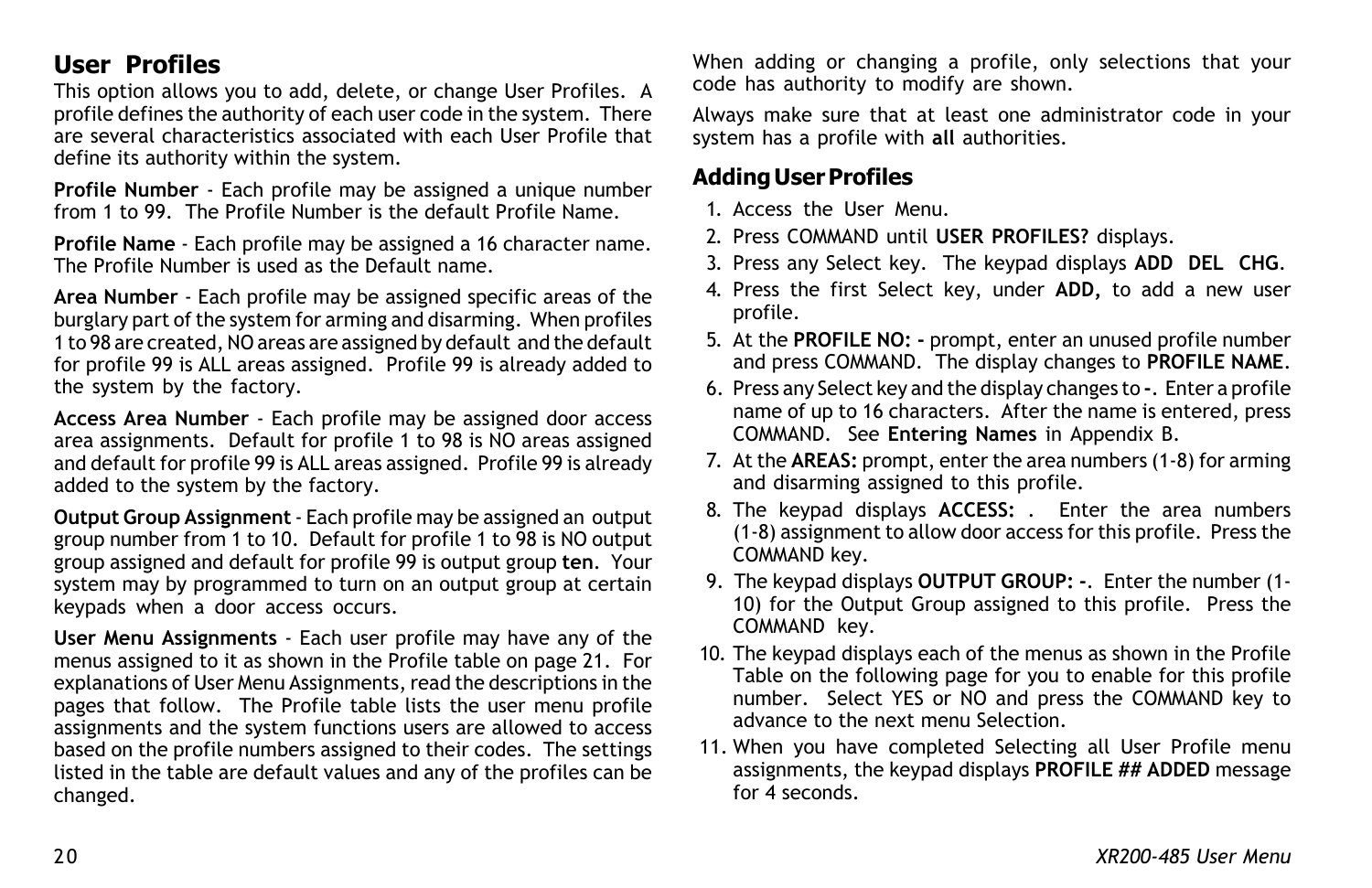## **User Profiles Chart**

| <b>Profiles</b>  |               |            |                            |           |                |           |           |           |           |           |           |           |           |           |           |
|------------------|---------------|------------|----------------------------|-----------|----------------|-----------|-----------|-----------|-----------|-----------|-----------|-----------|-----------|-----------|-----------|
|                  | <b>Number</b> |            |                            |           |                |           |           |           |           |           |           |           |           |           |           |
| Menu             |               |            | <b>Privilege</b>           | 1         | $\overline{2}$ | 3         | 4         | 5         | 6         | 7         | 8         | 9         | 10        | 11-98     | 99        |
| <b>ARM/DIS</b>   | <b>NO</b>     | <b>YES</b> | Arm and Disarm             | No        | Yes            | Yes       | Yes       | Yes       | Yes       | Yes       | Yes       | Yes       | <b>No</b> | No        | Yes       |
| <b>ALM SLNC</b>  | <b>NO</b>     | <b>YES</b> | <b>Alarm Silence</b>       | No        | Yes            | Yes       | Yes       | Yes       | Yes       | Yes       | Yes       | Yes       | <b>No</b> | <b>No</b> | Yes       |
| <b>SNSR RST</b>  | <b>NO</b>     | <b>YES</b> | <b>Sensor Reset</b>        | Yes       | Yes            | Yes       | Yes       | Yes       | Yes       | Yes       | Yes       | Yes       | <b>No</b> | <b>No</b> | Yes       |
| <b>DOOR ACS</b>  | <b>NO</b>     | <b>YES</b> | Door Access                | Yes       | Yes            | Yes       | Yes       | Yes       | Yes       | Yes       | Yes       | Yes       | Yes       | <b>No</b> | Yes       |
| <b>ARM AREA</b>  | <b>NO</b>     | <b>YES</b> | <b>Armed Areas</b>         | Yes       | Yes            | Yes       | Yes       | Yes       | Yes       | Yes       | Yes       | Yes       | <b>No</b> | <b>No</b> | Yes       |
| <b>OUTPUTS</b>   | <b>NO</b>     | <b>YES</b> | Outputs ON/OFF             | <b>No</b> | <b>No</b>      | <b>No</b> | <b>No</b> | Yes       | Yes       | Yes       | Yes       | Yes       | <b>No</b> | <b>No</b> | Yes       |
| <b>ZN STATS</b>  | <b>NO</b>     | <b>YES</b> | Zone Status                | Yes       | Yes            | Yes       | Yes       | Yes       | Yes       | Yes       | Yes       | Yes       | <b>No</b> | No        | Yes       |
| <b>BYPAS ZN</b>  | <b>NO</b>     | <b>YES</b> | <b>Bypass Zones</b>        | No        | <b>No</b>      | <b>No</b> | <b>No</b> | <b>No</b> | Yes       | Yes       | Yes       | Yes       | <b>No</b> | No        | Yes       |
| <b>ZONE MON</b>  | <b>NO</b>     | <b>YES</b> | Zone Monitor               | <b>No</b> | <b>No</b>      | <b>No</b> | Yes       | Yes       | Yes       | Yes       | Yes       | Yes       | <b>No</b> | <b>No</b> | Yes       |
| <b>SYS STAT</b>  | <b>NO</b>     | <b>YES</b> | <b>System Status</b>       | Yes       | Yes            | Yes       | Yes       | Yes       | Yes       | Yes       | Yes       | Yes       | <b>No</b> | <b>No</b> | Yes       |
| <b>SYS TEST</b>  | <b>NO</b>     | <b>YES</b> | <b>System Test</b>         | <b>No</b> | <b>No</b>      | <b>No</b> | Yes       | Yes       | <b>No</b> | Yes       | Yes       | Yes       | <b>No</b> | <b>No</b> | Yes       |
| <b>PROFILES</b>  | <b>NO</b>     | <b>YES</b> | <b>User Profiles</b>       | <b>No</b> | No             | <b>No</b> | <b>No</b> | <b>No</b> | <b>No</b> | <b>No</b> | <b>No</b> | Yes       | <b>No</b> | <b>No</b> | Yes       |
| USR CODE         | <b>NO</b>     | <b>YES</b> | <b>User Codes</b>          | <b>No</b> | <b>No</b>      | <b>No</b> | <b>No</b> | <b>No</b> | <b>No</b> | <b>No</b> | <b>No</b> | Yes       | <b>No</b> | <b>No</b> | Yes       |
| <b>SCHEDULS</b>  | <b>NO</b>     | <b>YES</b> | <b>Schedules</b>           | No        | <b>No</b>      | <b>No</b> | <b>No</b> | <b>No</b> | <b>No</b> | Yes       | Yes       | Yes       | <b>No</b> | <b>No</b> | Yes       |
| <b>TIME</b>      | <b>NO</b>     | <b>YES</b> | Time                       | No        | <b>No</b>      | <b>No</b> | <b>No</b> | <b>No</b> | <b>No</b> | <b>No</b> | Yes       | Yes       | <b>No</b> | <b>No</b> | Yes       |
| <b>DIS EVNT</b>  | <b>NO</b>     | <b>YES</b> | <b>Display Events</b>      | Yes       | Yes            | Yes       | Yes       | Yes       | Yes       | Yes       | Yes       | Yes       | <b>No</b> | <b>No</b> | Yes       |
| <b>SERV REQ</b>  | <b>NO</b>     | <b>YES</b> | Service Request            | <b>No</b> | <b>No</b>      | <b>No</b> | <b>No</b> | <b>No</b> | <b>No</b> | <b>No</b> | Yes       | Yes       | <b>No</b> | <b>No</b> | Yes       |
| <b>FIRE DRIL</b> | <b>NO</b>     | <b>YES</b> | <b>Fire Drill</b>          | <b>No</b> | <b>No</b>      | <b>No</b> | <b>No</b> | <b>No</b> | <b>No</b> | <b>No</b> | Yes       | Yes       | <b>No</b> | No        | Yes       |
| <b>EXTEND</b>    | <b>NO</b>     | <b>YES</b> | <b>Extended Schedules</b>  | No        | <b>No</b>      | <b>No</b> | <b>No</b> | <b>No</b> | Yes       | Yes       | Yes       | Yes       | <b>No</b> | No        | Yes       |
| <b>TEMP CODE</b> | <b>NO</b>     | <b>YES</b> | <b>Temporary User Code</b> | No        | <b>No</b>      | <b>No</b> | <b>No</b> | <b>No</b> | <b>No</b> | <b>No</b> | <b>No</b> | <b>No</b> | <b>No</b> | No        | <b>No</b> |
| <b>ANTI PASS</b> | <b>NO</b>     | <b>YES</b> | Antipass Back              | <b>No</b> | <b>No</b>      | <b>No</b> | <b>No</b> | <b>No</b> | <b>No</b> | <b>No</b> | <b>No</b> | No        | <b>No</b> | No        | <b>No</b> |
| ALOW: 1234       |               | ANY        | Alow: Shift/Time Access    | 1234      | 1234           | Any       | Any       | Any       | Any       | Any       | Any       | Any       | Any       | Any       | Any       |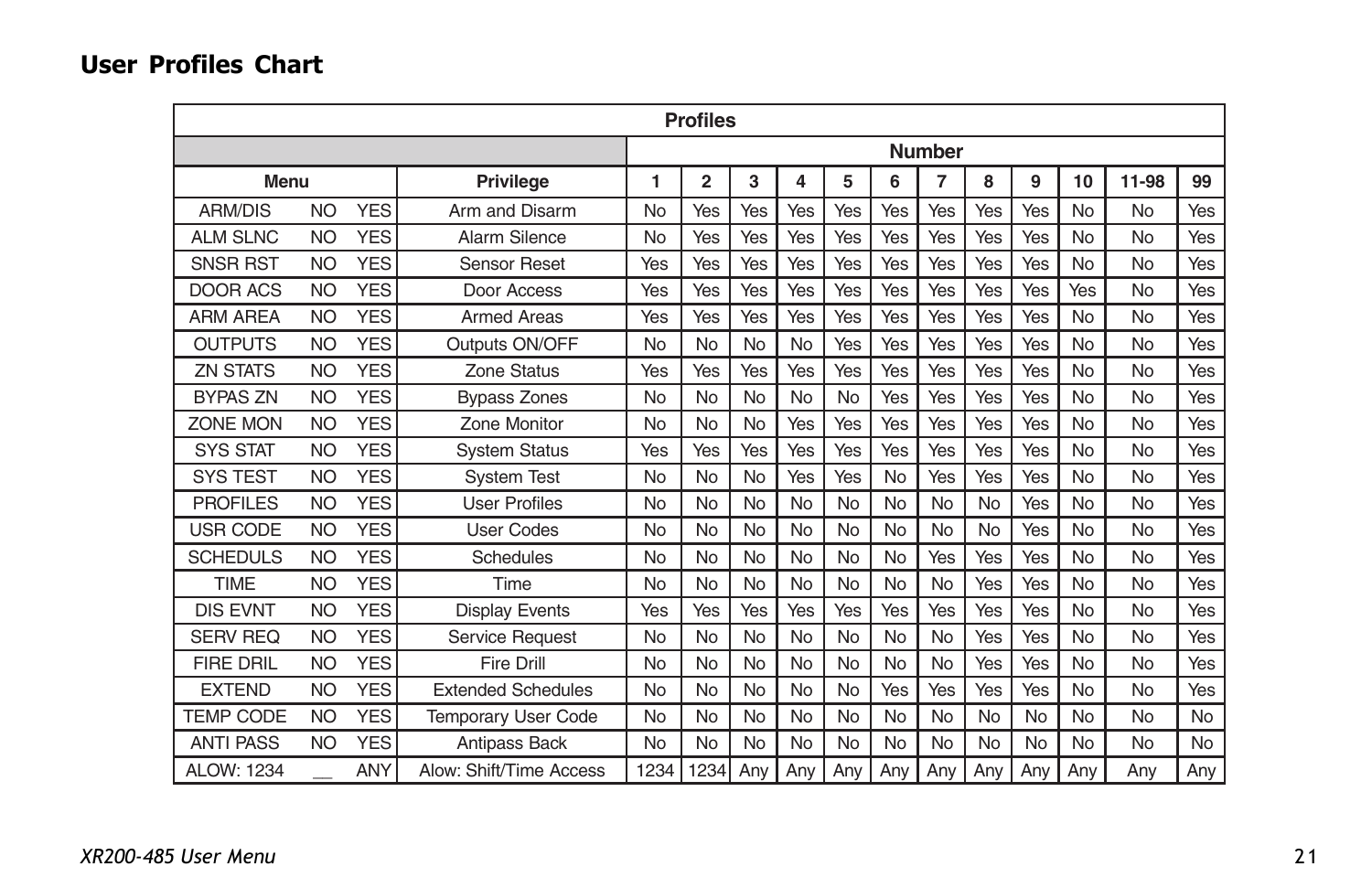## **Deleting User Profiles**

- 1. Access the User Menu.
- 2. Press COMMAND until **USER PROFILES?** displays.
- 3. Press any Select key. The keypad displays **ADD DEL CHG**.
- 4. Press the second Select key, under **DEL,** to delete a user profile.
- 5. At the **PROFILE NO: -** prompt, enter a profile number and press COMMAND. The display changes to **DELTD**.

**Note:** User codes assigned to deleted profiles will not function.

## **Changing User Profiles**

- 1. Access the User Menu.
- 2. Press COMMAND until **USER PROFILES?** displays.
- 3. Press any Select key. The keypad displays **ADD DEL CHG**.
- 4. Press the far right Select key, under **CHG**.
- 4. At the **PROFILE NO: -** prompt, enter a profile number and press COMMAND. The display changes to **PROFILE NAME**.
- 5. Press any Select key and the display changes to **-**. Enter a profile name of up to 16 characters. The default Profile Name uses the Profile Number. After the name is entered, press COMMAND.
- 6. At the **AREAS:** prompt, enter the area numbers (1-8) for arming and disarming assigned to this profile.
- 7. The keypad displays **ACCESS:** . Enter the area numbers (1-8) assignment to allow door access for this profile. Press the COMMAND key.
- 8. The keypad displays **OUTPUT GROUP: -**. Enter the number (1 through 10) for the Output Group assigned to this profile. Press the COMMAND key.
- 9. The keypad displays each of the menus as shown in the Profile Table for you to enable for this profile number. Select **YES** or **NO** and press the COMMAND key to advance to the next menu Selection.
- 10. When you have completed Selecting all User Profile menu assignments as shown in the Profile table, the keypad displays **PROFILE CHNGD** message for 4 seconds, indicating the profile is changed.

### **TEMP CODE**

When **YES** is selected for this menu option, and when this profile is assigned to a user code (see next section), the keypad will display **TEMP DAYS:** . Enter the number of days (1 to 250) that a temporary User Code can operate. Default is 7 days. Temp users are deleted from the system at 12:00 AM on the last day.

### **ALOW: 1 2 3 4 ANY**

This menu option defines the time schedules that the User Code will operate for door access and disarming. Selecting **1, 2, 3, and/or 4** indicates operation during the S1-S4 shift schedules. Selecting **ANY** (fourth Select key) from the menu indicates that the code will operate any time, regardless of schedules. All shift schedules may be selected for one user. Menu access is not affected by this option.

An **UNAUTHORIZED ENTRY** message is sent to the central station if disarming occurs outside the open/close schedule for any of the areas.

## ☞ **Browser Feature**

Refer to Appendix B at the back of this guide for a diagram showing you how to use the **Output Group browser and the Profile browsers**.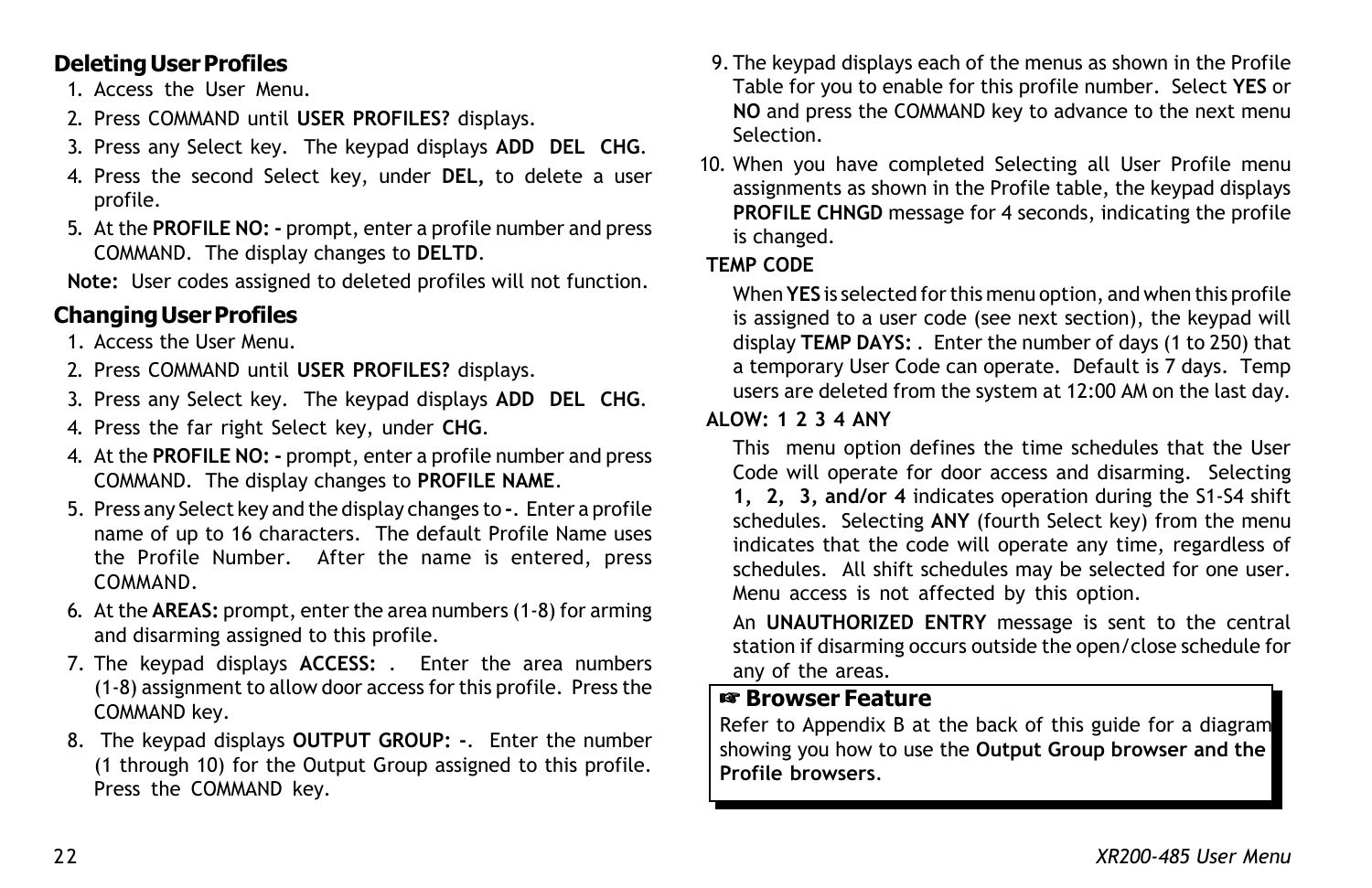## **User Codes**

This option allows you to add, delete, or change a user code. You may also assign specific User Profiles to individual users.



**User Number** - Every user is numbered. This number identifies the user to the system and is transmitted to the central station when the user arms or disarms areas.

**User Code** - Each user also has a 3 to 5 digit number to enter into the Security Command keypad when arming or disarming the system. **Note**: A User Code cannot begin with zero and 3-digit codes cannot begin with 98.

**User Names** - Each code may also be programmed with the user's name. Up to 16 characters may be entered.

**User Profile** - The user is also assigned a Profile (1 to 99) by the person administrating the system that determines the areas and functions the user can access.

## **Adding User Codes**

- 1. Access the User Menu.
- 2. Press COMMAND until **USER CODES?** displays.
- 3. Press any Select key. The keypad displays **ADD DEL CHG BAT**.
- 4. Press the Select key under **ADD** or **BAT** (Batch) to add a new user code.
- 5. At the **USER NUMBER: -** prompt, enter a user number and press COMMAND. The display changes to **CODE NO: -** .
- 6. Enter a user code of 3 to 5 digits and press COMMAND. The user enters this number to arm, disarm, etc. If using access cards, present the card instead of entering a code. After the code is entered the keypad displays **USER NUMBER ###** as the user name.
- 7. A 16-character name may be entered to identify the user. Press any top row key to clear the current name. You may then enter the new name. After the name is entered press COMMAND. See **Entering Names** in Appendix B.
- 8. The display changes to **PROFILE NO: -**. Select the profile number to assign a set of authorized functions to the user code as outlined in the **Profile Table** on the previous page.
- 9. At the **PROFILE NO:** display, enter a profile number from 1 to 99, and press COMMAND. The displays shows **USER # ADDED**.

If **BAT** (Batch) has been chosen in step 4 instead of **ADD**, the next available user number will be automatically selected and steps 6 and 7 only will be repeated. The User Profile assignment will be automatically selected for the next user based on the previous user entered. This batch entry method speeds up user entry in large systems.

## ☞ **Browser Feature**

Refer to Appendix B at the back of this guide for a diagram showing you how to use the **User Profiles Change browser**.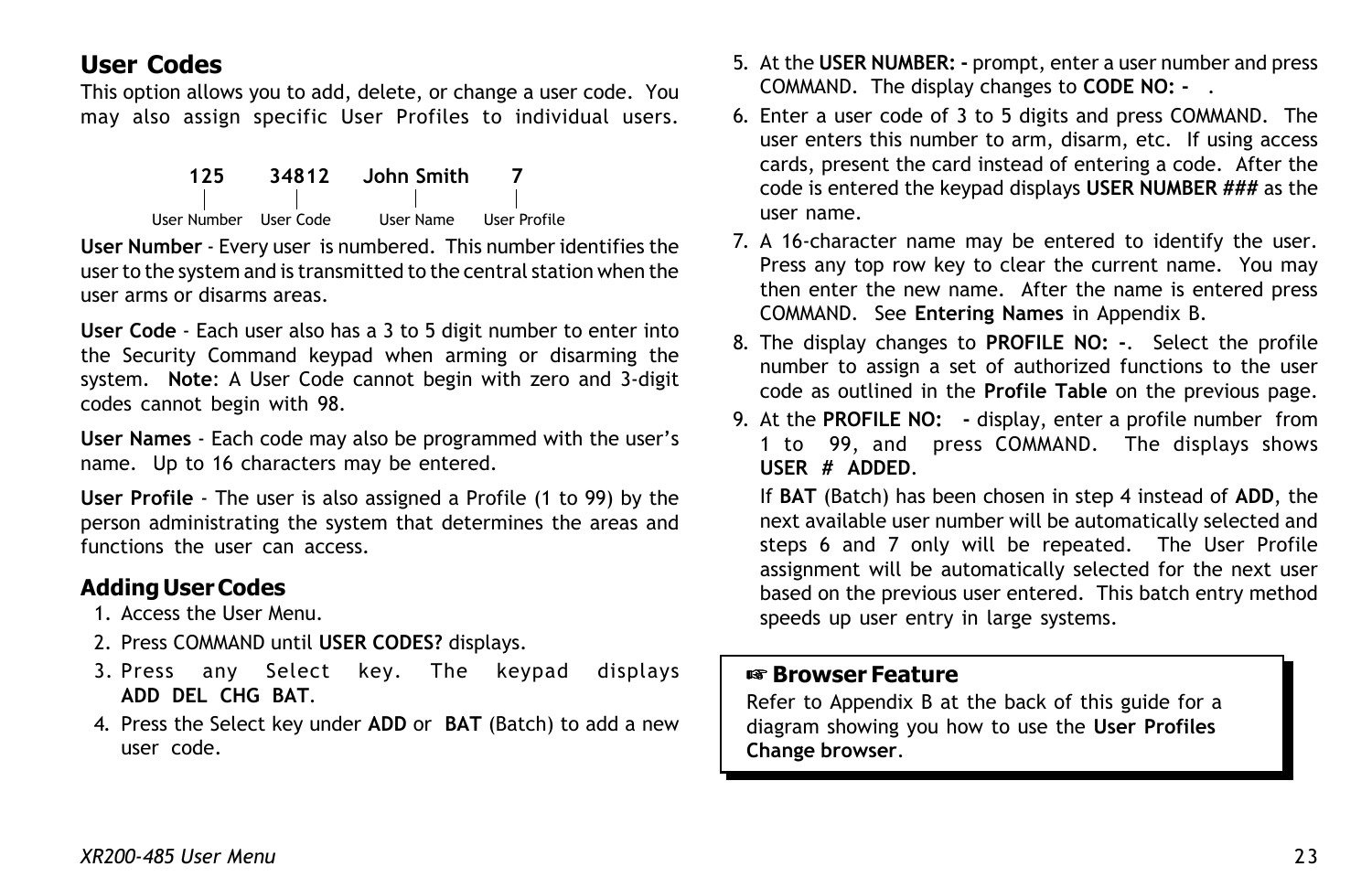## **Deleting User Codes**

- 1. Access the User Menu.
- 2. Press COMMAND until **USER CODES?** displays.
- 3. Press any Select key. The keypad displays **ADD DEL CHG BAT**.
- 4. Press the second Select key, under **DEL**, to delete a user code from the system. To delete a user code, you must have a user code with a profile that has user code authority.

**Note**: Your system must have at least one user with user code authority in order to be able to add or delete user codes. Be careful not to delete all users with user code authority from your system. Also, the user code used to enter the user menu to delete codes cannot be deleted. In other words, you can not delete yourself.

- 5. At the **USER NUMBER: -** prompt, enter the user number you want to delete and press COMMAND. The display changes to **USER # DELETED**.
- 6. The display then changes back to **USER NUMBER: -** allowing you to delete another user. Press the Back Arrow key twice to exit the User Menu.

## **Changing User Codes**

- 1. Access the User Menu.
- 2. Press the COMMAND key until **USER CODES?** displays.
- 3. Press any Select key. The keypad displays **ADD DEL CHG BAT**.
- 4. Press the third Select key, under **CHG,** to change a user code.
- 5. At the **USER NUMBER: -** prompt, enter the user number to change and press COMMAND.

Refer to the System Setup section for the number of user codes available for your system.

- 6. The display changes to **CODE NO: \* \* \* \* \***. Press a Select key and enter the new user code. Press COMMAND.
- 7. The display then shows the current user name. Press any top row key to clear. See **Entering Names** in Appendix B to enter a new name.

**Note**: Changing a user code does not change the user number.

- 8. The display changes to **PROFILE NO: -.** Select the profile number to assign a set of authorized functions to the user code as outlined in the **Profile Table** on page 11.
- 9. After entering the profile number, the keypad displays **USER # CHANGED** for 5 seconds followed by **USER NUMBER: -**. This display allows you to enter another user number to change. Press the Back Arrow key twice to exit the User Menu.

## ☞ **Browser Feature**

Refer to Appendix B at the back of this guide for diagrams showing you how to use the **User Codes Add, Delete, and Change browsers**.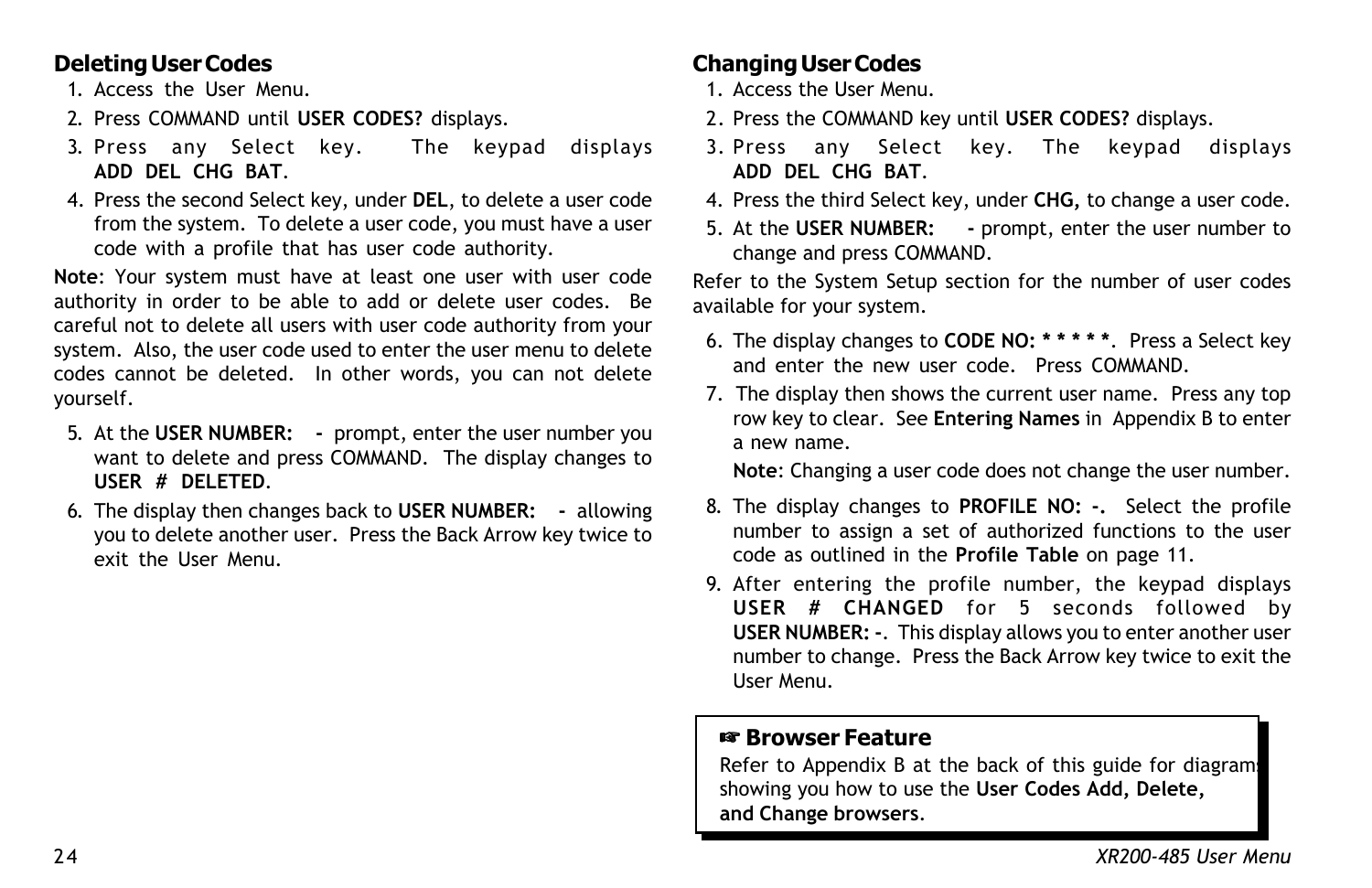## **Forgive Failure to Exit**

Failure to Exit is an Anti-pass back violation in which a user assigned with anti-pass back has attempted to re-enter an area that the user did not exit through.

Forgive Failure to Exit removes the anti-pass back violation. See page 5 for more information about anti-pass back.

- 1. After the **USER CODES?** menu has been accessed and **ADD DEL CHG BAT** is displayed, press COMMAND. The keypad displays **FRGV.**
- 2. Press the top left key. The display changes to **USER NUMBER:-**
- 3. At the **USER NUMBER:-** prompt, enter the user number to be forgiven and press COMMAND. The User Code Browser described in the Appendix can help find the appropriate user by name if you do not know the number.
- 4. To clear the **FAILURE TO EXIT** (Anti-pass back) violation for all users enter **000** at the **USER NUMBER:-** prompt.
- 5. The keypad will display **USER XXX FORGIVE** to confirm, then return to step 3 for the next user. Press the Back Arrow key to exit this menu.

## **Ambush Codes**

Your system may be programmed to allow user number 1 to be an Ambush code. This Ambush code functions identically to a standard code with the exception that it sends a silent alarm to the central station. This silent alarm alerts the operator to a duress situation at the premises and prompts the immediate notification of authorities.

Refer to the System Setup section of this guide to see if your system is programmed for Ambush. If so, do NOT program a code for user number 1 unless you intend to use the Ambush function.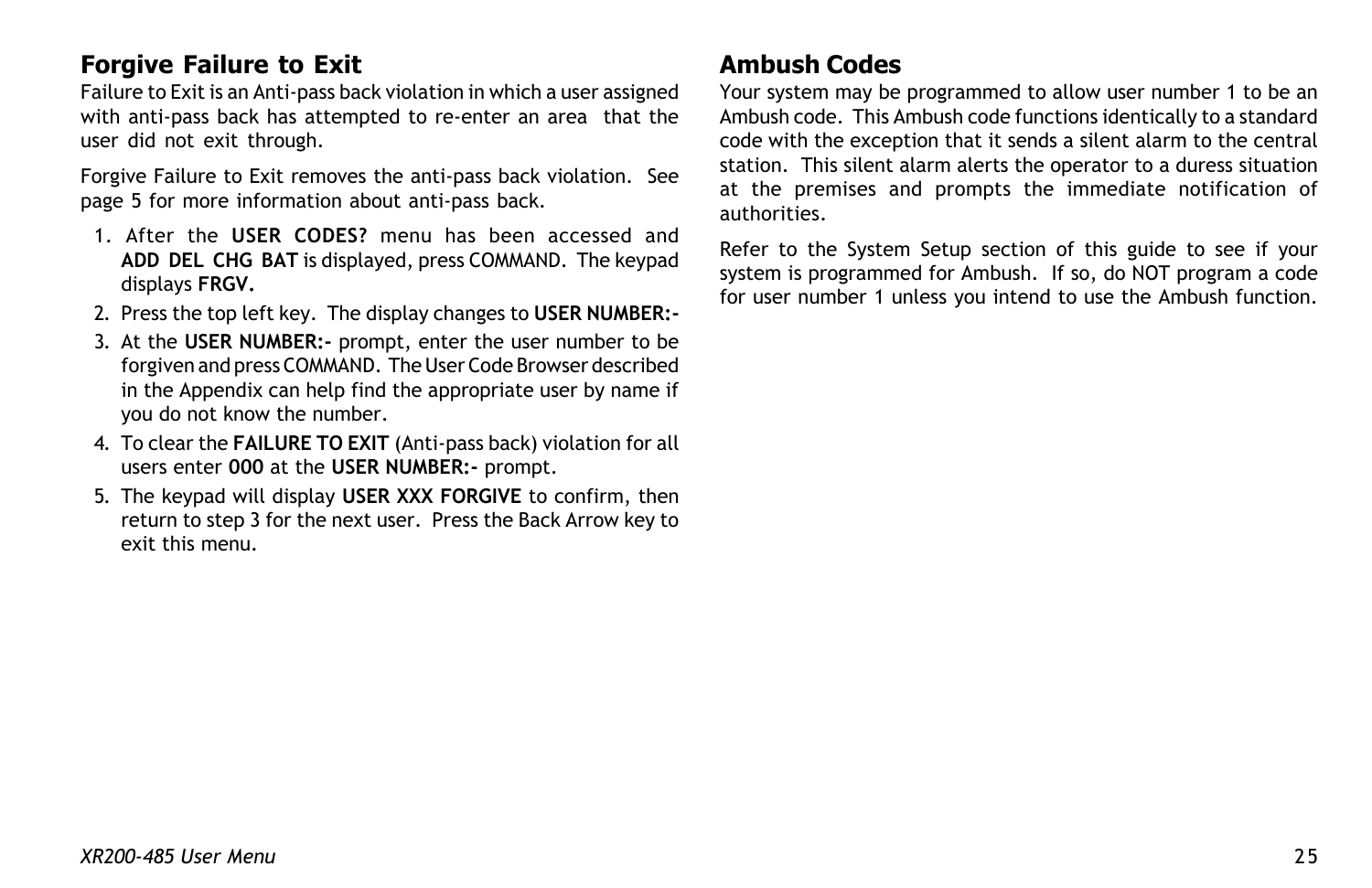## **Schedules**

Schedules are ideal for auto arming and disarming of individual areas and for creating Opening/Closing windows during which users can access the building or disarm the system. Having separate schedules allows you to create Opening/Closing windows for each day. One could be for normal business activity and another could be for cleaning crews or a second shift. Once programmed, these schedules operate continually until changed.

The Schedules function allows you to program into the system the times at which you normally turn your burglary protection on and off each day of the week. This information can then be used by the system to automatically arm or disarm the burglary protection.

If your system does not use automatic arming, you can use the Closing Check/Extend feature with Schedules to help ensure your system is armed manually at a specific time. This option sounds the keypad buzzer and displays **CLOSING TIME!** or **AREA LATE!** when a schedule expires. Users still on the premises are reminded to arm the system or extend the schedule to a later time.

Your system provides you with five different types of schedules:

**Shift (S1, S2, S3, S4)** allow you to set access and disarm schedules that occur at the same time each day until you change them. Users are assigned to shifts using the **ALOW** authority.

**Output (OUT)** schedules allow you to set the times when relay outputs or door strikes connected to your system turn ON and OFF automatically.

**Door (DOOR)** schedules allow you to set times when door strikes turn ON and OFF automatically.

**Holiday (HOL)** dates allow you to enter special dates which activate Holiday Schedules that supercede all other schedules.

**Extend (EXT)** schedules allow you to set a time for a one time extend of the current running shift (S1 - S4) schedule.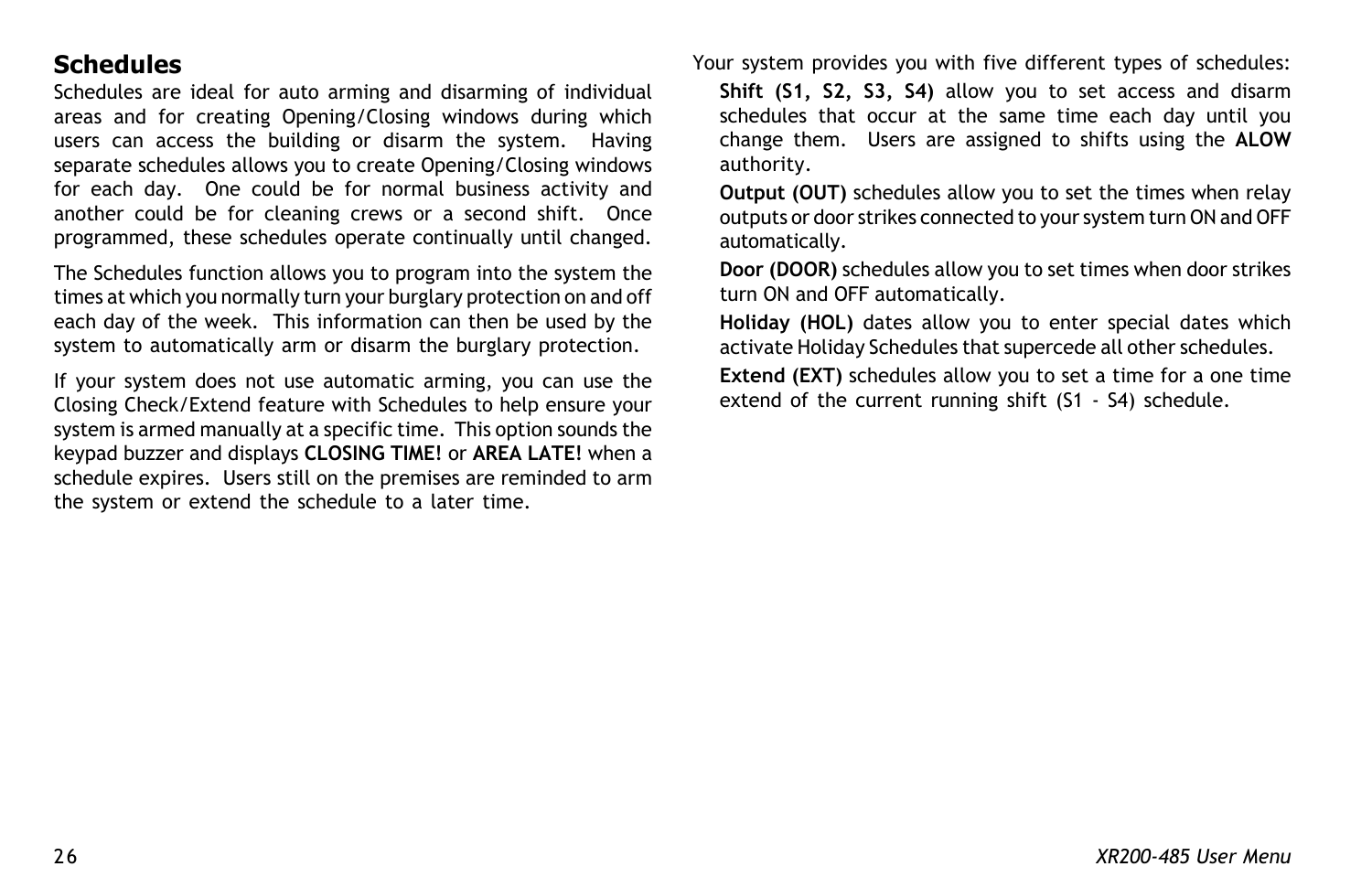## **Setting Shift (S1 S2 S3 S4) Schedules**

- 1. Access the User Menu and press COMMAND until **SCHEDULES?** displays. Press any Select key.
- 2. The keypad displays **S1 S2 S3 S4**. Press the Select key under the shift you want to program. This will allow you to enter a schedule that remains in place until you change or delete it.
- 3. Your system may be programmed to allow four shift schedules per area, if so, **AREA NO:-** is displayed. Enter the area number that you are assigning to a schedule. Press the COMMAND key to accept your Selection and continue setting schedules.
- 4. The keypad displays **SUN MON TUE WED**. Press the COMMAND key to display **THU FRI SAT HOL.** Press the Select key under the day you want the schedule to begin. If **HOL** is selected, go to **Setting Holiday ABC Schedules** for additional instructions.

**Note:** After Selecting the day of the week or holiday for the schedule to begin, the keypad displays any currently programmed Opening and Closing times previously set for that day. This feature allows you to review programmed schedules at any time.

A schedule entered in **HOL** (holiday) will be active and override **SUN MON TUE** etc. schedules anytime a holiday date occurs.

5. If Opening and Closing times are displayed, the keypad then displays **DELETE KEEP**. Press the Select key under **DELETE** to enter new times.

6. The keypad then displays **OPENING TIME?** followed by the display **MON** - : **AM PM.** Enter the new opening time and select **AM** or **PM**.

Enter all schedule times using a 12 hour clock. For example, to enter 6 AM you would enter a  $0 + 6 + 0 + 0$  and press the Select key under  $AM$ . For 11 PM you would enter a  $1 + 1 + 0$ + 0 and press the Select key under **PM**.

The keypad then displays **CLOSING TIME?** followed by the display **MON - : AM PM.** Enter the new closing time and select **AM** or **PM**. Pressing the Select key under the day **MON** (whichever day is displayed) allows you to scroll through the days of the week and create a schedule window that spans multiple days.

**Note:** You must enter an Opening *and* Closing time or the system will not recognize the schedule.

The new schedule is now part of your system.

- 7. The keypad goes back to the **SUN MON TUE WED** display allowing you to enter another schedule.
- 8. To **clear** a schedule press **DELETE** and then **AM** when the opening time is requested.

Press the Back Arrow key to exit the User Menu.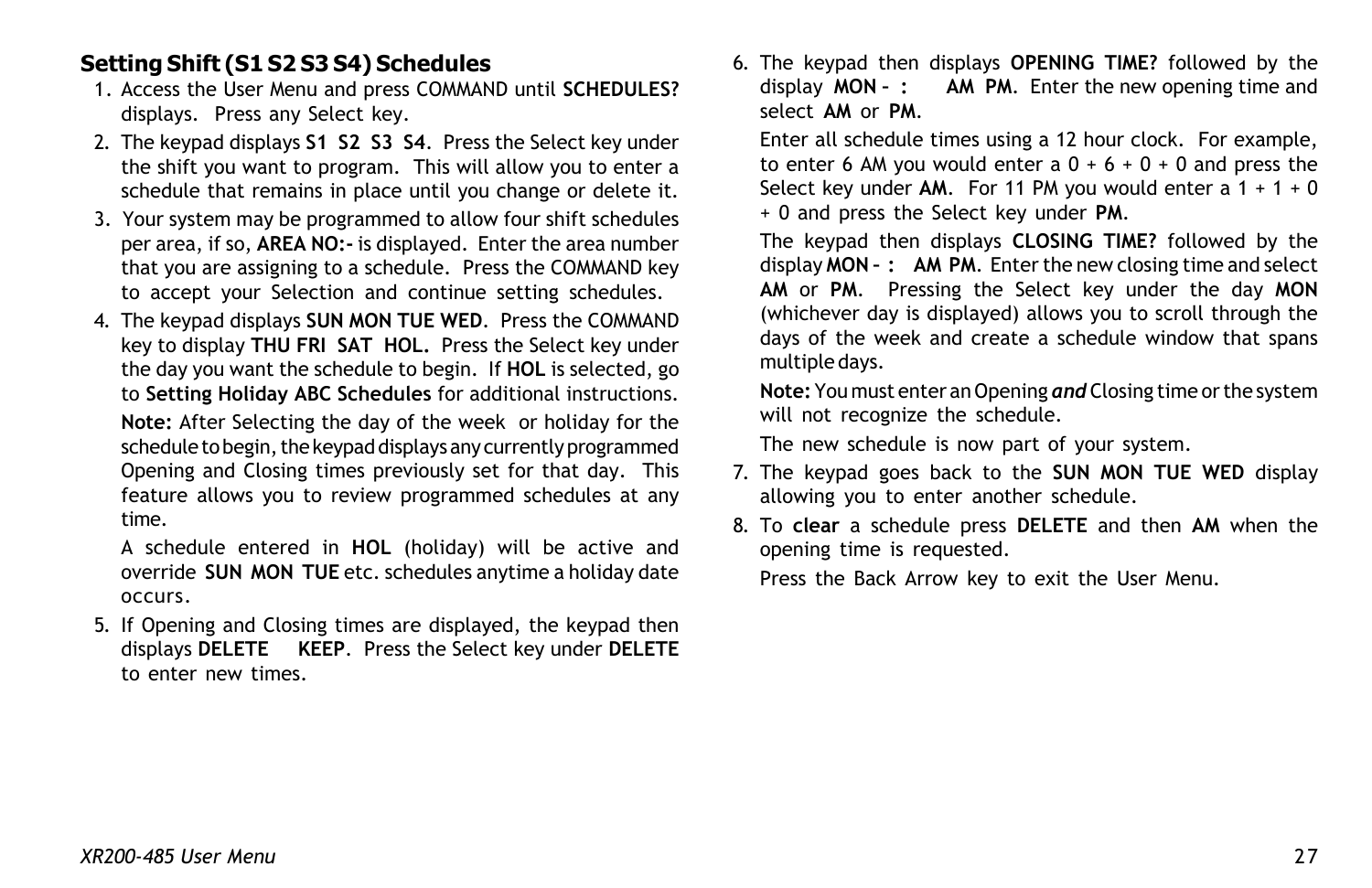## **Setting Output (OUT) and Door (DOOR) Schedules**

The Schedules function allows you to set up to 100 different scheduled times for relay outputs and door access relays connected to your system to turn ON and OFF automatically. The maximum number of schedules that can be assigned per door access relay or relay output is 8.

- 1. Access the User Menu.
- 2. Press COMMAND until **SCHEDULES?** displays.
- 3. After you have accessed the **SCHEDULES?** menu and the schedule options, **S1 S2 S3 S4**, have been displayed, press the COMMAND key once more and the display will change to **OUT DOOR HOL EXT**. Press the Select key under **OUT** or **DOOR**.
- 4. At the **OUTPUT NO:** or **DOOR NO:** display, enter the output number you want to program. Press the COMMAND key.

If adding a schedule and all 100 are currently in use, you will get an **OUT SCHEDS FULL** display. You must then delete an existing schedule.

- 5. The keypad displays **SCHEDULE NO: -**. Enter the schedule number (1 to 8) and press the COMMAND key.
- 6. The keypad displays **SUN MON TUE WED**. Press the COMMAND key to display **THU FRI SAT HOL**.
- 7. Press the Select key under the day you want to program. If you select **HOL** go to **Setting Holiday ABC Schedules** for more information.

**Note:** After Selecting the day of the week for the schedule to occur, the keypad displays any currently programmed ON OFF times previously set for that day. This feature allows you to review programmed schedules at any time.

- 8. If ON OFF times are displayed, the keypad then displays **DELETE KEEP**. Press the Select key under **DELETE** to enter new times.
- 9. The keypad then displays **ON TIME?.** This is followed by the  $display$   $\cdot$   $\cdot$  **AM PM.**

Enter a new relay ON time and Select **AM** or **PM**.

The display changes to **OFF TIME?.** This is followed by the display - : **AM PM.** 

Enter a new OFF time for the relay.

Enter all schedule times using a 12 hour clock. For example, to enter 6 AM you would enter a  $0 + 6 + 0 + 0$  and press the Select key under  $AM$ . For 11 PM you would enter a  $1 + 1 + 0$ + 0 and press the Select key under **PM**.

- 10. The keypad returns to the day of the week display allowing you to enter another Output or Door schedule. To exit the user menu or to go back to the **S1 S2 S3 S4** display, press the Back Arrow key.
- 11. To **clear** a schedule press **DELETE** and then **AM** when the opening time is requested.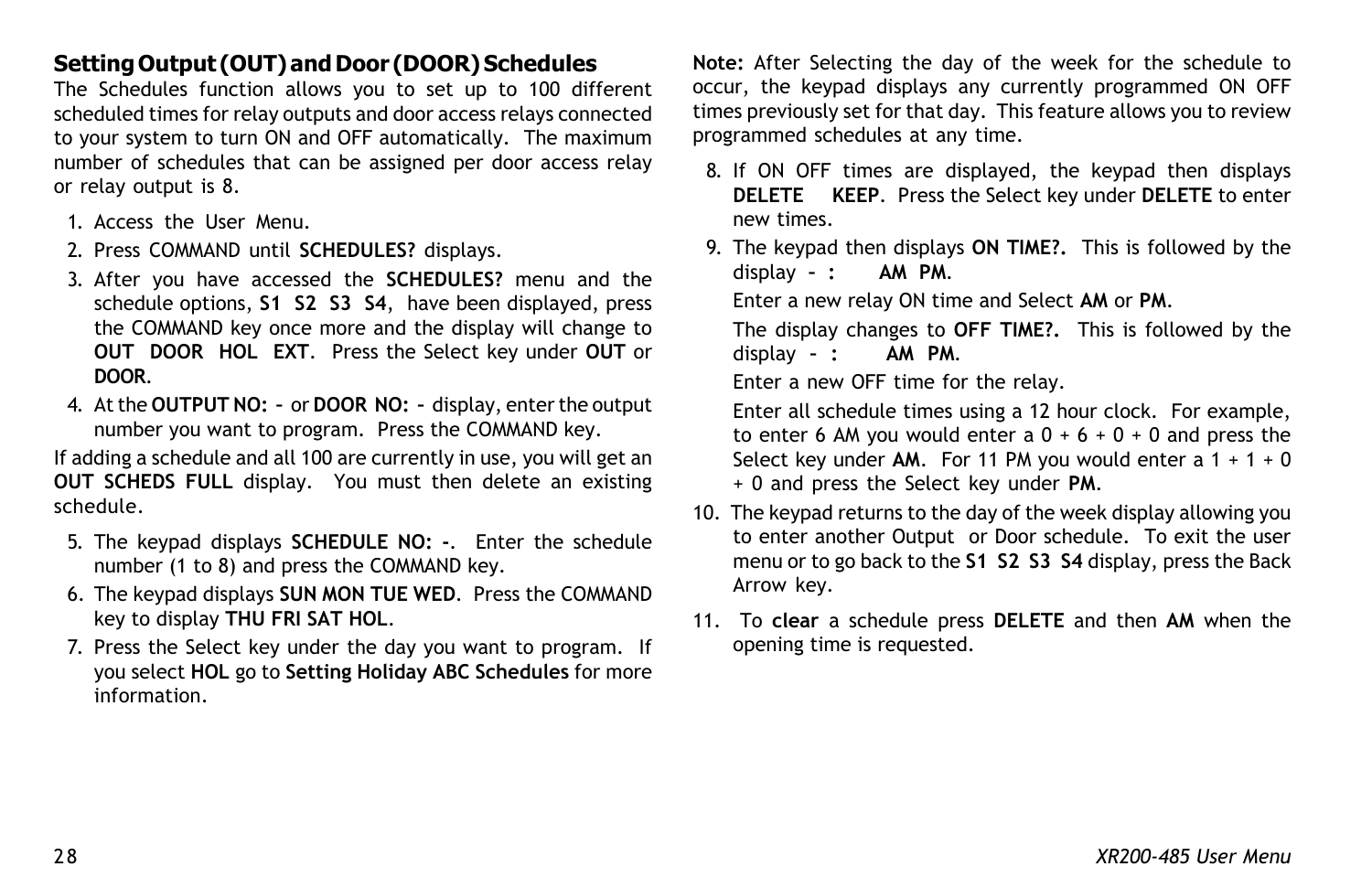## **Setting Holiday ABC Schedules for S1, S2, S3, S4, OUT, and DOOR Schedules**

Three Holiday schedules are available for each shift (**S1, S2, S3, S4**), each output relay (**OUT**), each door access relay (**DOOR**), and are available through their respective menu options. This allows a shift, output, or door to have three different schedules for holidays. For example, Holiday Schedule A for those holidays when the building stays closed, Holiday Schedule B for a day that only opens for a morning, etc. Also, Holiday Schedules can be used to cross multiple days. These schedules become active and supercede the current days schedule when a Holiday Date occurs. See **Setting Holiday Dates (HOL)**.

- 1. After you have accessed the **SCHEDULES?** menu and the schedule options, **S1 S2 S3 S4**, have been displayed, press the COMMAND key until the display changes to **SUN MON TUE WED**. Press the COMMAND key again to display **THU FRI SAT HOL**.
- 2. Press the Select key under **HOL**.
- 3. The keypad displays **HOL: A B C** . Press the Select key under **A** to set the first of three holiday schedules.

4. The keypad displays **A - : AM PM**.

**Note:** After Selecting the schedule, the keypad displays any current times previously set for that holiday. This feature allows you to review the programmed times.

- 5. If times are displayed, the keypad then displays **DELETE KEEP**. Press the Select key under **DELETE** to enter new times.
- 6. The keypad then displays **ON TIME? or OPENING TIME?.** This is followed by the display  $-$  :  $-$  **AM PM.** Enter a new time and select **AM** or **PM**.

The display changes to **OFF TIME? or CLOSING TIME?.** This is followed by the display  $\cdot$  : **AM PM.** 

Enter a new time.

Enter all schedule times using a 12 hour clock. For example, to enter 6 AM you would enter a  $0 + 6 + 0 + 0$  and press the Select key under  $AM$ . For 11 PM you would enter a  $1 + 1 + 0$ + 0 and press the Select key under **PM**.

- 7. The keypad returns to **HOL: A B C** allowing you to enter a **B** and/or **C** holiday schedule for the same shift (S1, S2, S3, or S4), Output or Door. Go back to step 3 to add additional holiday schedules.
- 8. To exit the user menu or to go back to the **S1 S2 S3 S4** display, press the Back Arrow key. To **clear** a schedule press **DELETE** and then **AM** when the opening time is requested.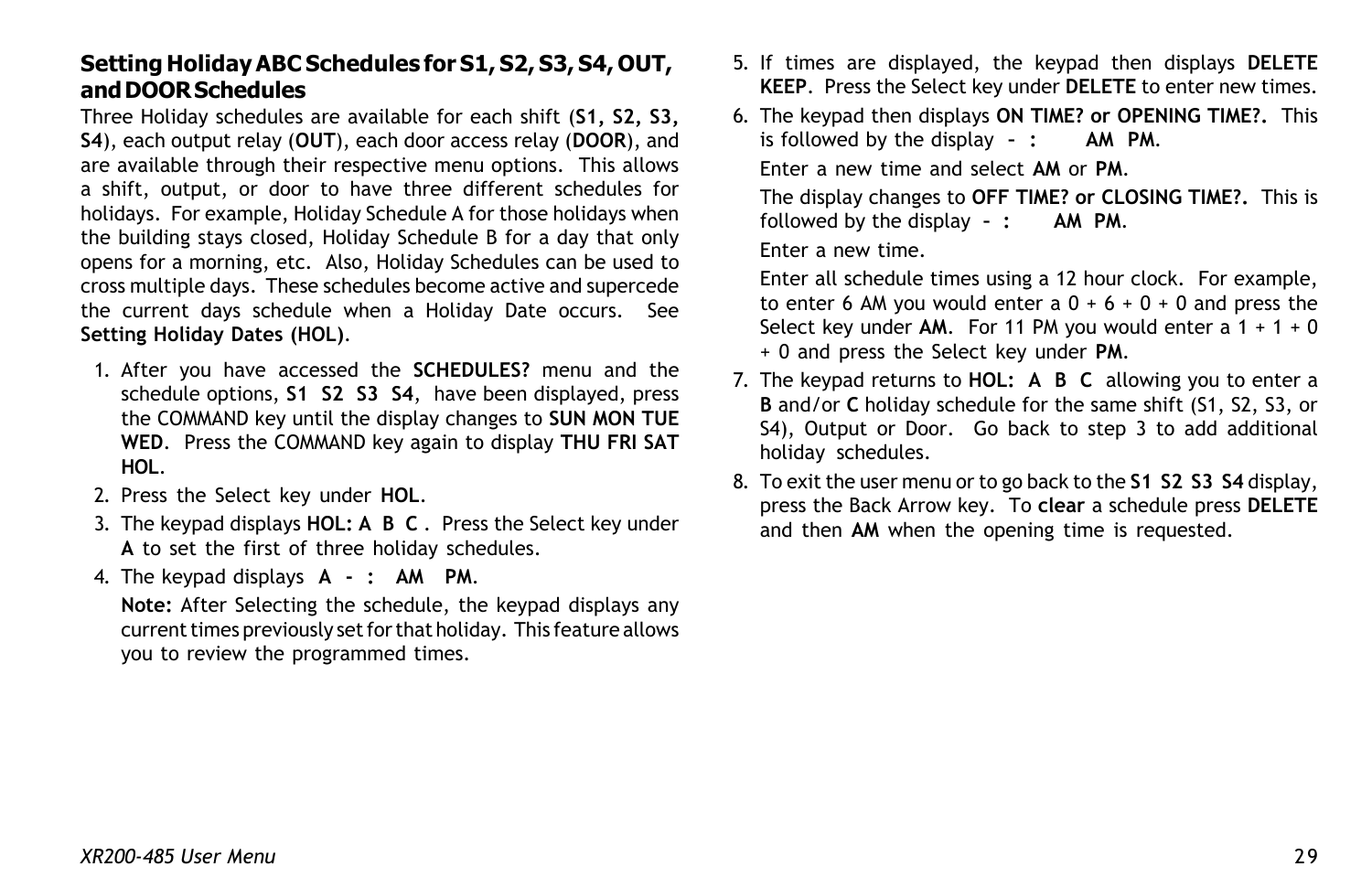## **Setting Holiday Dates (HOL)**

Setting Holiday Dates provides the system with dates in the year that the normal opening and closing schedules are not used and are superceded by one of the Holiday Schedules A or B or C. When the panel determines that it is a holiday, the Holiday Schedule supercede the current schedule for that day. Up to twenty different holiday dates can be entered.

- 1. After you have accessed the **SCHEDULES?** menu and the schedule options, **S1 S2 S3 S4**, have been displayed, press the COMMAND key once more and the display will change to **OUT DOOR HOL EXT**. Press the Select key under **HOL** to program Holiday dates.
- 2. The keypad display changes to **HOL: xx mm/dd A**. You can now enter the month and day for the first holiday. Press the Select key under **A** to change to HOL **B**. Pressing again changes to HOL **C**. *Example:* July fourth would be entered by pressing the 0704 keys. The keypad will display **HOL:1 07/ 04 B**.
- 3. To step to the next holiday number, press COMMAND. To clear a holiday press any top row key when the appropriate holiday number is displayed. Press the Back Arrow key when **HOL: 1** or the COMMAND key when **HOL: 20** is displayed to exit the menu.

**Note:** The Holiday Dates entered indicate the days of the year when the **HOL** schedules will be used. When entering holiday dates that are used for door or output holiday schedules, the date must be entered as a holiday date for all partitions that are available. For information on setting holiday schedules for Shift, Output, and Door, see **Setting Holiday ABC Schedules**.

## **Extending Schedules (EXT)**

Extending schedules **(EXT)** allows the Closing Check operation to be delayed until the new closing time expires. This allows the current shift schedule to ignore its closing time and not send a **LATE TO CLOSE** message to the central station. This function is designed to allow workers to stay later and does not extend door access authority. The extended schedule is erased when it expires.

- 1. After you have accessed the **SCHEDULES?** menu and the schedule options, **S1 S2 S3 S4**, have been displayed, press the COMMAND key once more and the display will change to **OUT DOOR HOL EXT**. Press the Select key under **EXT** to program Extended Schedules.
- 2. The keypad displays -: AM PM. Enter a time to extend the current Closing Check open period. Press COMMAND to exit the menu.

A shift may be extended up to 23 hours and 59 minutes from the time the extend function is performed.

To extend the system's schedule after the closing time has been reached:

- 1. Press any Select key. The keypad will display **ENTER CODE:-**.
- 2. Enter your code and press COMMAND. The system's schedule is automatically extended one hour.
- 3. The keypad then displays **-: AM PM**. You can enter a time to extend the schedule for greater than one hour. Press **AM** or **PM**.

**Note:** If the system is not armed by the scheduled closing time, a Late to Close report is sent to the central station. If the schedule is extended, a Schedule Change report is sent to the central station.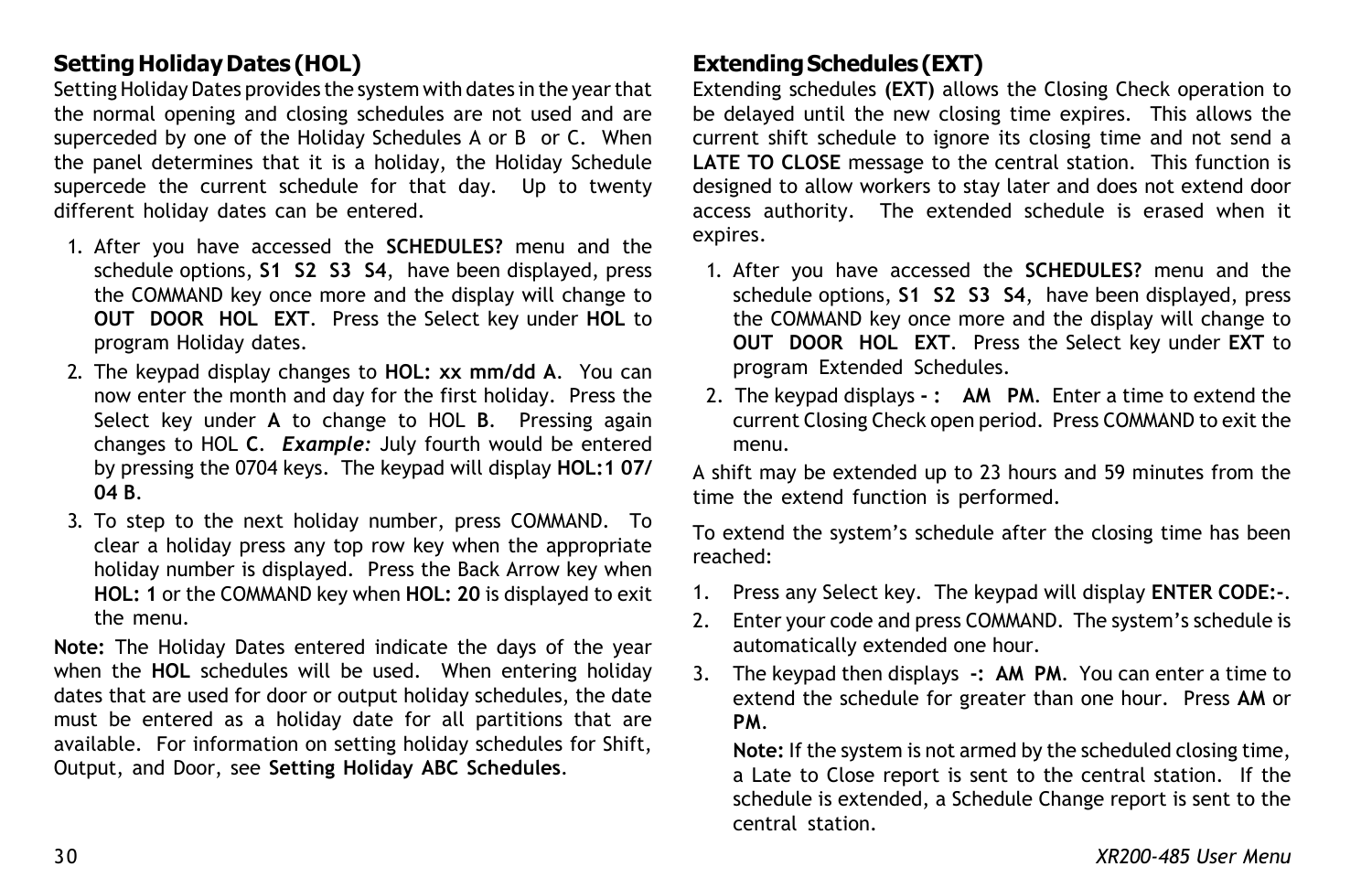## **Setting the Date and Time**

Allows you to change the current date and time displayed on the Security Command keypad and used by the system.

## **Setting the Systemís Date and Time**

- 1. Access the User Menu.
- 2. Press COMMAND until **TIME?** displays. Press any Select key.
- 3. The keypad displays the current day and time. Press the COMMAND key. The keypad displays the current date. Press the COMMAND key to make any changes.
- 4. The keypad displays **TIME DAY DATE**.
- 5. Press the Select key under **TIME** to change the time. The keypad displays - : AM PM. Enter the current time and select **AM** or **PM**. The display changes back to **TIME DAY DATE**.
- 6. Press the Select key under **DAY** to change the day of week. The keypad displays **SUN MON TUE WED**. If the current day of the week is not displayed, press the COMMAND key.
- 7. The keypad displays **THU FRI SAT**. Press the Select key under the correct day. You can use the Back Arrow key to toggle between the two day of the week displays.
- 8. Press the Select key under **DATE** to change the date. The keypad displays
	- **MONTH:-** Enter one or two digits for the month. Press COMMAND.
	- **DAY:-** Enter up to two digits for the day. Press COMMAND.
	- **YEAR:-** Enter up to two digits for the year. Press COMMAND.

The display returns to the **TIME DAY DATE** display.

Press the Back Arrow key to exit the User Menu.

## **Display Events**

Allows you to review up to 1000 past door accesses and 200 past system events. There are six event types:

**Zone Activity** - Zone alarms, troubles, and restorals.

**Opening and Closing** - Arming and disarming of the system.

**User Code** - Adding, deleting, and changing user codes.

**Schedule Changes** - Adding, deleting, and changing schedules.

**Door Access** - Each door access function used at a keypad.

**Supervisory** - Problems with the system's hardware components.

The system's memory holds a maximum of 1000 past door access events and 200 system events for 45 days. Any event older than 45 days is cleared automatically by the system. Also, once the full 1200 events are stored, any new event causes the oldest event to be cleared. See Appendix A for Display Events.

### *XR200-485 User Menu* 31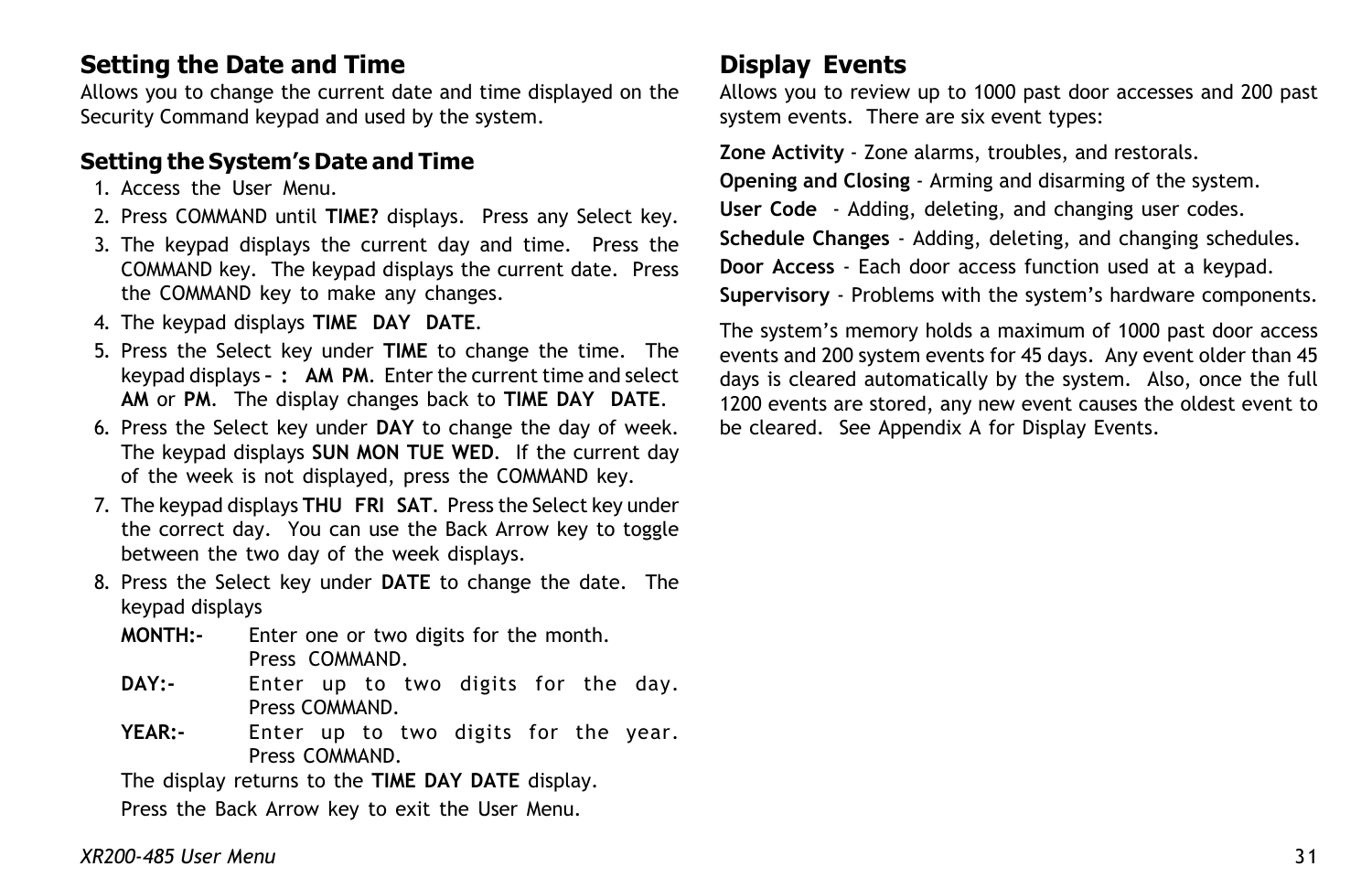## **Using the Display Events**

- 1. Access the User Menu.
- 2. Press the COMMAND key until **DISPLAY EVENTS?** displays. Press any Select key.
- 3. The keypad displays **FRST LST PRT SRT**. Select **FRST** (first) to view the oldest to newest events. Select **LST** (last) to view the newest to oldest events. If you select **FIRST**, use the COMMAND key to scroll up through the events. If you select **LAST**, use the Back Arrow key to scroll down through the events.

Select **SRT** to sort through the Display Events log and collect information specific to a user or system event.

Select **PRT** to print the complete Display Events log.

- 4. To use the Sort feature, press the Select key under **SRT**. The keypad displays **FRST DATE: 8/21**. Press any Select key and enter a 4-digit beginning date for the sort. Press COMMAND.
- 5. The keypad displays **LAST DATE: 10/17**. Press any Select key and enter a 4-digit ending date for the sort. Press COMMAND.
- 6. The keypad displays **USER NUMBER: -**. To sort events for a particular user, enter their user number or press COMMAND to sort for all users. To search for a user, press any Select key then use the COMMAND and Back Arrow keys to browse through the user names in the system. When the user you want is displayed, press any Select key then press COMMAND.

7. The keypad next displays five event types that you can include in the sort. Press the fourth Select key to display **YES** as the event type name is displayed on the keypad. Press COMMAND. The following are the five sort event types:

**ACCESSES** = door accesses granted.

**DOOR NUMBER** = leave blank for all doors.

**Note:** If accesses is selected **YES** then only Door Access **Granted** Events will be included in the sort.

**ZONE EVENTS** = zone alarms, troubles, and restorals.

**ARM/DISARM** = arming and disarming events.

**USER EVENTS** = adding, deleting, and changing user codes. **SUPERVISORY** <sup>=</sup> system hardware problems and door access denied events.

8. After the last event type is displayed, the keypad again displays **FRST LST PRT SRT.** You can now view or print the new sorted Display Events or press **SRT** for a new sort.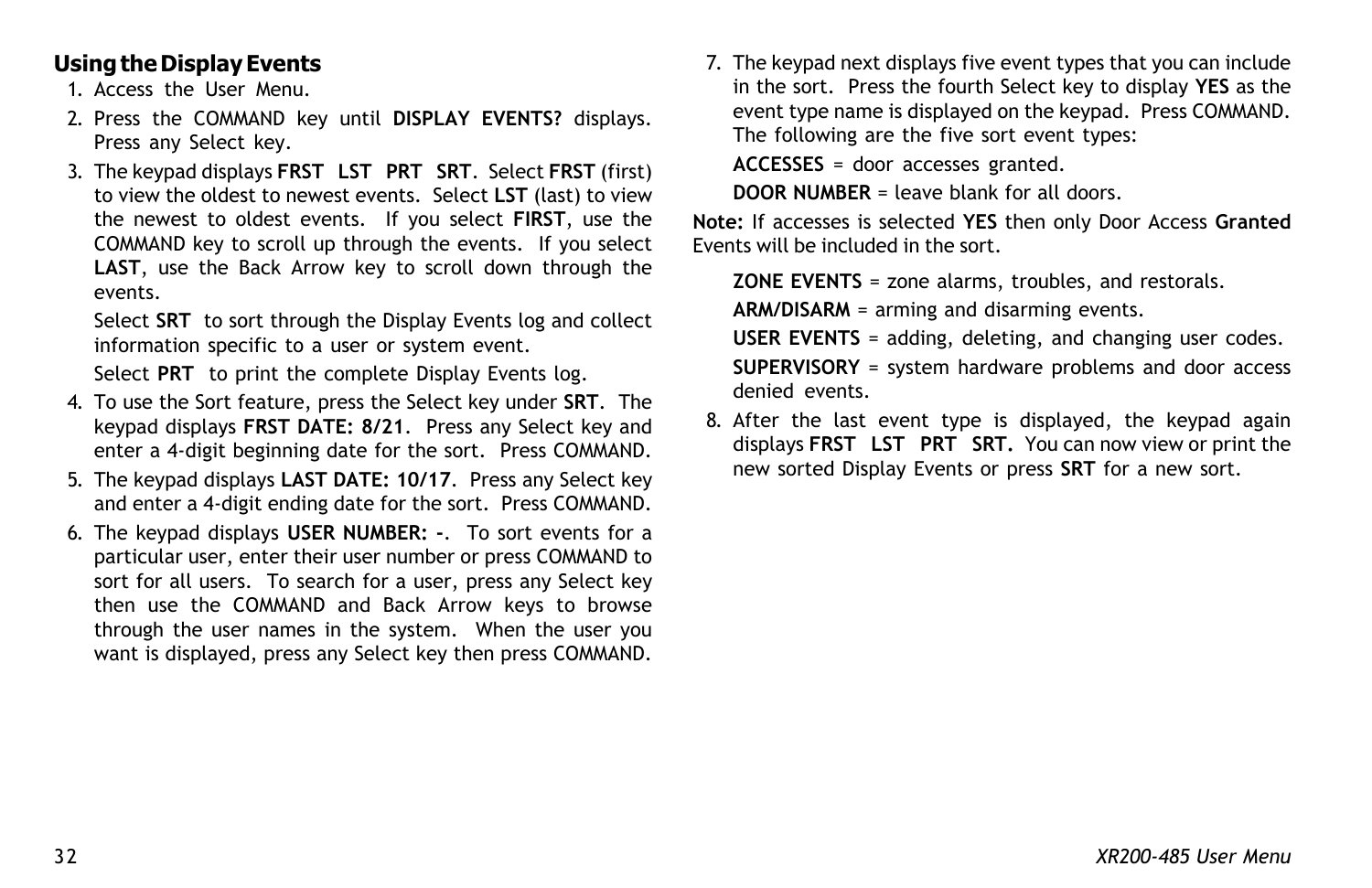## **Service Request**

Your user code profile may be programmed for Service Request. This feature of the User Menu allows you to just press any top row Select key while **SERVICE REQUEST?** is displayed and have the system automatically send a "Request for Service" message to the central station. The display changes to **REQUEST MADE** momentarily to confirm your request was sent.

## **Fire Drill**

Fire Drill is used to test the fire bells or fire horns in your system. The Fire Drill test turns on your system bell circuit, but does not send a message to the central station.

## **Starting a Fire Drill test**

- 1. Access the User Menu.
- 2. Press COMMAND until the **FIRE DRILL?** displays. Press any Select key.
- 3. The keypad displays **SURE? YES NO**.
- 4. Press the Select key under **YES** to start the Fire Drill test.

## **Ending a Fire Drill test**

- 1. Enter your code at the keypad and press COMMAND to end the Fire Drill.
- 2. The Fire Drill test will automatically end with an **ALARM SILENCE** or the programmed **Bell Cutoff** time.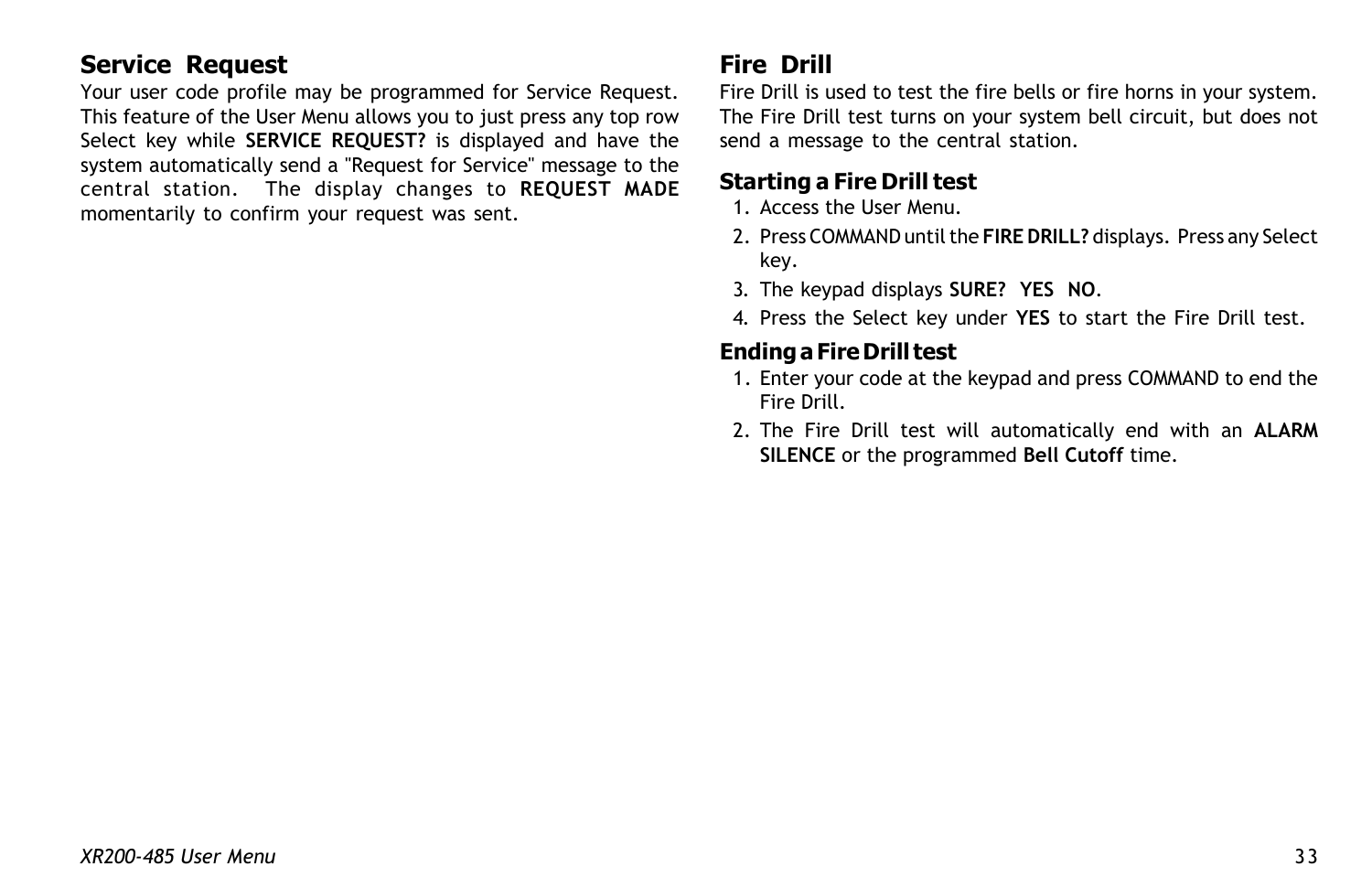## **XR200-485B Userís Guide Supplement**

This supplement is intended for use with the XR200-485B Access Control Interface Card and includes information about the additional features specific to the 485B.

## **Two Man Rule**

During an entry delay time, the keypad displays **ENTER CODE:**. If areas of your system are programmed for Two Man Rule, anytime a user enters a code to disarm a Two Man area or perform a door access, the keypad displays **2ND CODE: -** for 10 seconds. A second and different user code must be entered within that 10-second period. If you enter a second code that is the same as the first code, the keypad displays **INVALID CODE.** If you enter a second code that does not have the equivalent authorization as the first code, the keypad displays **TRY AGAIN.** If you do not enter the second code within the 10-second period, the display returns to normal.

## **Early Morning Ambush**

If your system is programmed for Early Morning Ambush, when an area is disarmed by a user code, an Ambush message will be sent to the central station unless you enter a second user code. This message is delayed by a programmed number of minutes to allow time for you to inspect the premises for intruders. (See the System Setup on the next page for the amount of time programmed for the Early Morning Ambush delay.) The second user code can be the same code or a different code entered from the Status List in the disarm menu. If the second user code is not entered before the Early Morning Ambush delay expires, a silent Ambush message is sent to the central station. The second user code must have authority to cancel the Early Morning Ambush operation.

## **System and Panic Zones Test**

System Test is used to test the system including battery, alarm bell or siren, and communication to a central station. Also, system test is used to test user panic zones. This allows you to test panic buttons for operation without sending a message to the central station. The System Test or Panic Zone Test function begins automatically as soon as you select it.

## **Using the System Test**

- 1. Access the User Menu.
- 2. Press COMMAND until **SYSTEM TEST?** displays.
- 3. Press any Select key. The keypad displays **SYSTEM PANICS.**
- 4. Press the Select key below **SYSTEM**.
- 5. The System Test begins automatically. The keypad displays:
	- a) **BELL SOUNDING** during a two second bell test
	- b) **BATTERY OKAY** or **BATTERY TRBL** to indicate the condition of the battery
- \* c) **TRANSMIT TEST** and **ATTEMPT NO : 1** during the transmit test
- d) **TRANSMIT OKAY** or **TRANSMIT FAILED** to show the results of the transmit test
- e) **TEST END** to indicate the System Test is complete.
- f) You can end the transmit test by pressing the Back Arrow key.
	- \* The transmit test does not operate on local systems.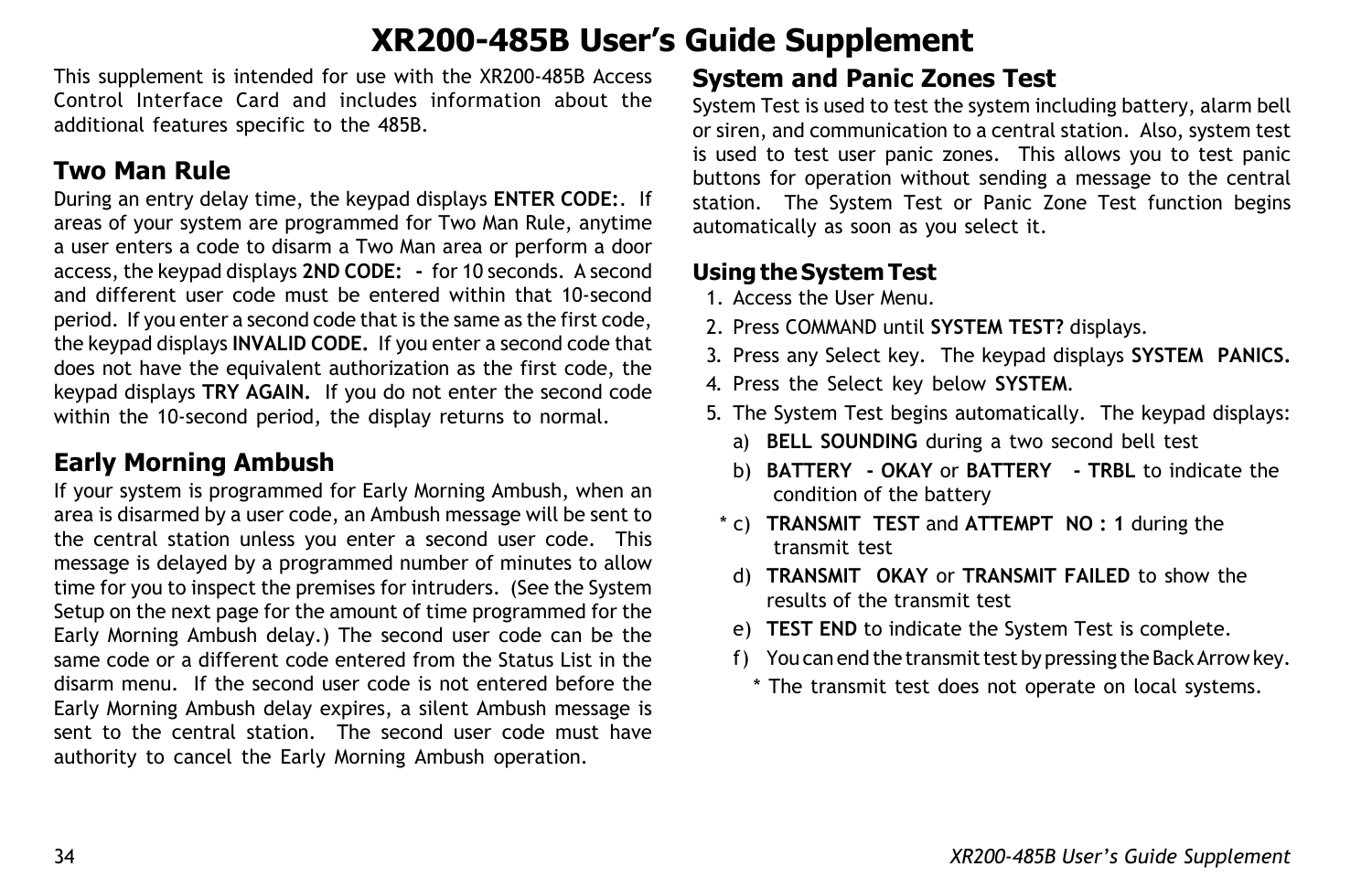## **Using the Panic Zone Test**

- 1. Access the User Menu.
- 2. Press COMMAND until **SYSTEM TEST?** displays.
- 3. Press any Select key. The keypad displays **SYSTEM PANICS.**
- 4. Press the Select key below **PANICS**.
- 5. The Panic Zone Test begins automatically and the keypad displays **TRIPS: END.**

During the Panic Zone Test, trip each panic zone (or button) on the system by pressing and holding the panic for 1 to 2 seconds.

**Note:** You do *NOT* have to hold the panic for 2 seconds in normal mode. You are only required to hold the panic during the Panic Zone Test because the zone takes a little extra time to report when the system is in test mode.

Each time you trip a panic zone, the display number increments and the keypad buzzer sounds for two seconds.

The number of panic zones tripped is constantly displayed until the test is ended or no panic zone activity has occurred for 20 minutes.

- 6. Press the Select key below **END** to stop the Panic Zone Test.
- 7. **PANIC TEST OKAY** is displayed when the Panic Zone Test is completed and all zones tested OK.
- 8. When the Panic Zone Test ends and a zone failed (did not trip) during the test, the keypad displays the zone name and number and the buzzer sounds for one second. Press the COMMAND key to display the next failed zone.

**Note:** During the Panic Zone Test, any zones that fail are not sent to the receiver or to the pager.

## **Testing your systemís burglary protection**

The System Test function should be a part of your weekly testing and should be followed by placing the burglary devices in Zone Monitor mode. This allows you to open and then close each protected door and window while listening for the keypad to beep confirming its operation. See Zone Monitor.

## **Bank Safe & Vault**

Areas of your system may be programmed for Bank Safe & Vault to prevent anyone from disarming an area outside of its scheduled open period. Any zones in the area cannot be bypassed or force armed at arming. This operation provides added security to safe and vault areas of your system. Also, zones assigned to bank safe and vault areas may not be bypassed at arming.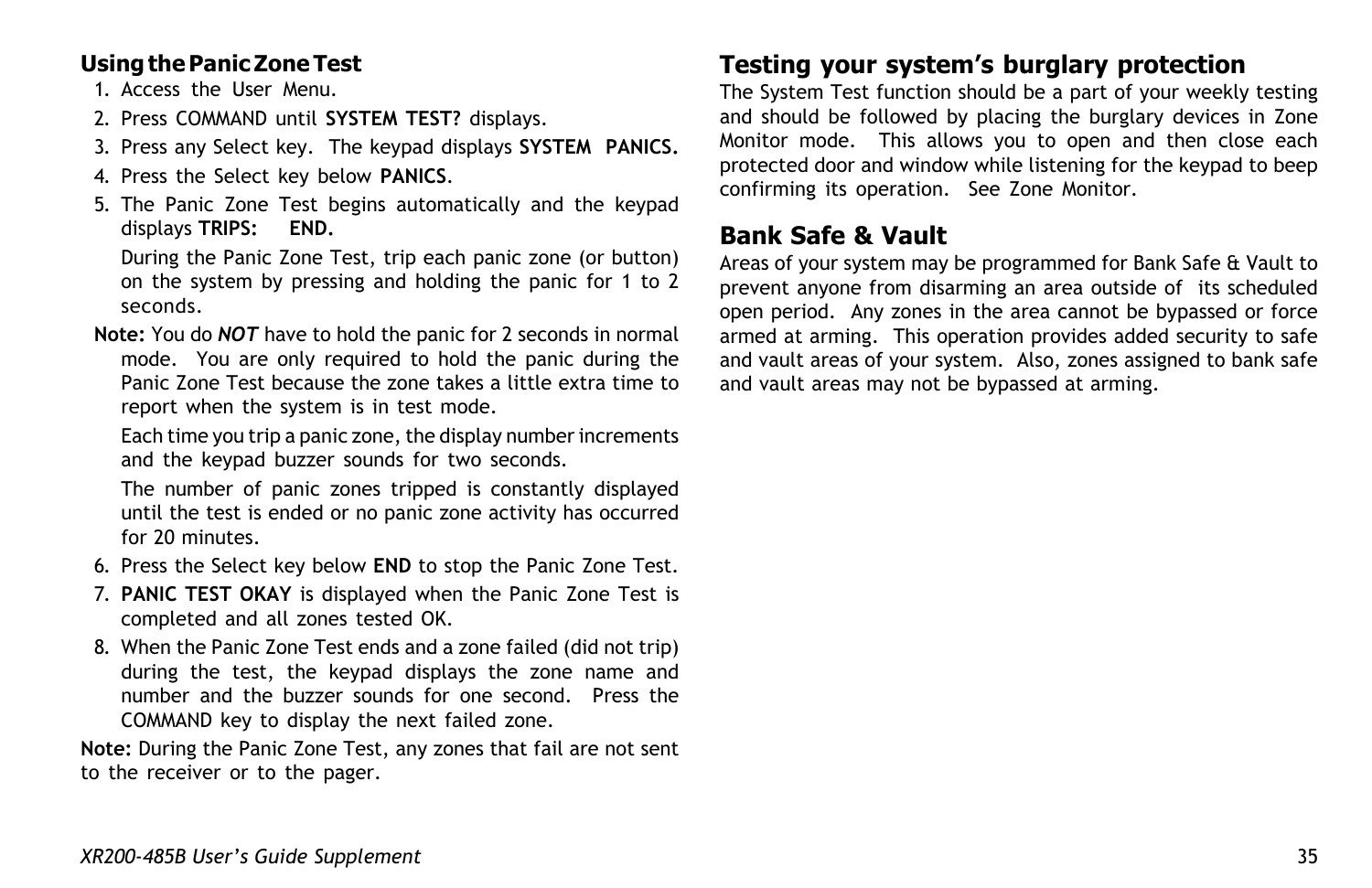## **System Setup**

## **System Setup Record**

We have provided this System Setup section to allow you to track the current and future status of the programmable options on your Security Command system. If you make changes to the system, you should update the information contained on these pages.

## **Your system is monitored by a central station.**

❏ Yes ❏ No

C/S Name: \_\_\_\_\_\_\_\_\_\_\_\_\_\_\_\_\_\_\_\_\_\_\_\_\_\_\_\_\_\_\_\_\_\_\_\_\_\_\_\_\_

Address: \_\_\_\_\_\_\_\_\_\_\_\_\_\_\_\_\_\_\_\_\_\_\_\_\_\_\_\_\_\_\_\_\_\_\_\_\_\_\_\_\_\_\_

City/State: \_\_\_\_\_\_\_\_\_\_\_\_\_\_\_\_\_\_\_\_\_\_\_\_\_\_\_\_\_\_\_\_\_\_\_\_\_\_\_\_\_\_

Emergency Phone: \_\_\_\_\_\_\_\_\_\_\_\_\_\_\_\_\_\_\_\_\_\_\_\_\_\_\_\_\_\_\_\_\_\_\_

Service Phone: \_\_\_\_\_\_\_\_\_\_\_\_\_\_\_\_\_\_\_\_\_\_\_\_\_\_\_\_\_\_\_\_\_\_\_\_\_\_

Service Manager: \_\_\_\_\_\_\_\_\_\_\_\_\_\_\_\_\_\_\_\_\_\_\_\_\_\_\_\_\_\_\_\_\_\_\_\_

**Your system sends Opening and Closing reports.**

❏ Yes ❏ No

**Your system sends Zone Bypass reports.**

❏ Yes ❏ No

## **Your system sends Ambush reports.**

❏ Yes ❏ No

## **485B System Setup Record**

This section allows you to track the status of the XR200-485B programmable options on your Security Command system.

**Your system is programmed for Two Man Rule and requires a second user code to be entered when disarming an area, or for door access.**

❏ Yes ❏ No

**Your system is programmed for Early Morning Ambush and requires a second user code to be entered to prevent an Ambush message from being sent to the central station.**

❏ Yes ❏ No

Amount of time to enter second user code for the Early Morning Ambush delay:

Early Morning Ambush delay **Early Morning** Ambush delay

**Your area # \_\_\_\_ is programmed for Bank Safe & Vault to prevent anyone from disarming outside of the scheduled open period.**

❏ Yes ❏ No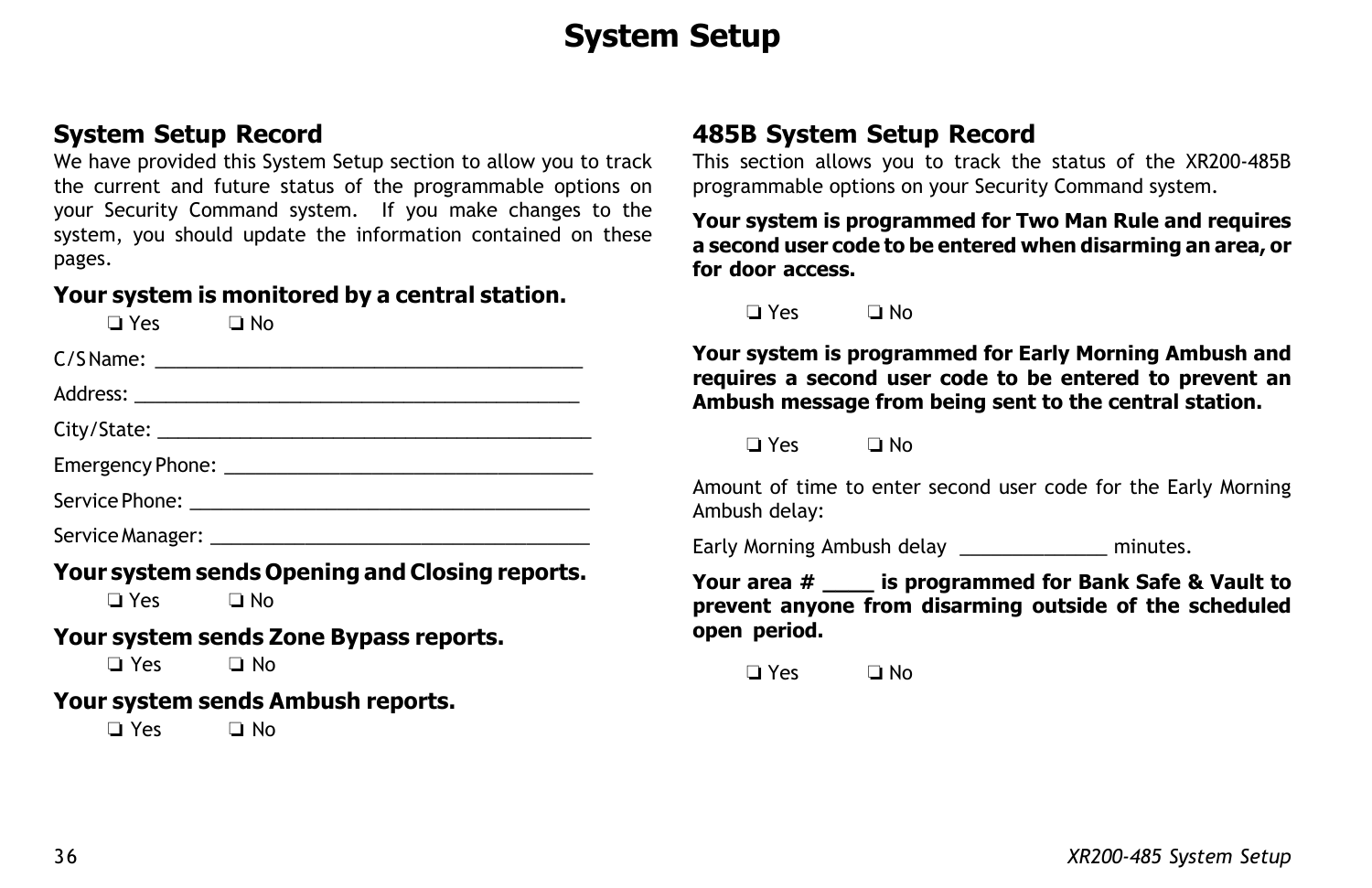### **Security Command Keypad Record Device # Name Area**

| 1              |                                                                            | 12345678 |
|----------------|----------------------------------------------------------------------------|----------|
| $\overline{2}$ | the control of the control of the control of the control of the control of | 12345678 |
| 3              |                                                                            | 12345678 |
| 4              |                                                                            | 12345678 |
| 5              |                                                                            | 12345678 |
| 6              |                                                                            | 12345678 |
| 7              |                                                                            | 12345678 |
| 8              |                                                                            | 12345678 |
| 9              |                                                                            | 12345678 |
| 10             |                                                                            | 12345678 |
| 11             |                                                                            | 12345678 |
| 12             |                                                                            | 12345678 |
| 13             |                                                                            | 12345678 |
| 14             |                                                                            | 12345678 |
| 15             |                                                                            | 12345678 |
| 16             |                                                                            | 12345678 |
|                |                                                                            |          |

### **Which keypads display System Status?**

| $\Box$ 1 & 9 | □ 2 & 10 | $\Box$ 3 & 11 | $\square$ 4&12 $\square$ 5&13 |  |
|--------------|----------|---------------|-------------------------------|--|
| □ 6 & 14     | □ 7 & 15 | □ 8 & 16      | $\Box$ N/A                    |  |

## **Which keypads display Armed Status?**

| $\Box 1 \& 9$ | □ 2 & 10                          | $\Box$ 3 & 11 | $\Box$ 4 & 12 $\Box$ 5 & 13 |  |
|---------------|-----------------------------------|---------------|-----------------------------|--|
|               | $\square$ 6 & 14 $\square$ 7 & 15 | □8 & 16       | $\Box$ N/A                  |  |

## **Which keypads provide Door Access reports?**

| $\Box$ 1 & 9 | $\Box$ 2 & 10 | $\Box$ 3 & 11 | $\square$ 4 & 12 $\square$ 5 & 13 |  |
|--------------|---------------|---------------|-----------------------------------|--|
| □ 6 & 14     | □ 7 & 15      | $\Box$ 8 & 16 | $\Box$ N/A                        |  |

## **Area Names and Numbers Record**

8

Your system may be divided into eight separate areas, each area can have a name or description that displays at the keypad. This can help you easily track events when they occur elsewhere in your system.

### **Area Name** 1  $\mathcal{L}_\text{max}$  and  $\mathcal{L}_\text{max}$  and  $\mathcal{L}_\text{max}$  and  $\mathcal{L}_\text{max}$  and  $\mathcal{L}_\text{max}$ 2 \_\_\_\_\_\_\_\_\_\_\_\_\_\_\_\_\_\_\_\_\_\_\_\_\_\_\_\_\_\_\_\_\_\_\_\_\_\_\_\_\_\_\_ 3  $\mathcal{L}_\text{max}$  and  $\mathcal{L}_\text{max}$  and  $\mathcal{L}_\text{max}$  and  $\mathcal{L}_\text{max}$  and  $\mathcal{L}_\text{max}$ 4 \_\_\_\_\_\_\_\_\_\_\_\_\_\_\_\_\_\_\_\_\_\_\_\_\_\_\_\_\_\_\_\_\_\_\_\_\_\_\_\_\_\_\_ 5  $\mathcal{L}_\text{max}$  and the contract of the contract of the contract of the contract of the contract of the contract of the contract of the contract of the contract of the contract of the contract of the contract of the contrac 6  $\frac{1}{2}$  ,  $\frac{1}{2}$  ,  $\frac{1}{2}$  ,  $\frac{1}{2}$  ,  $\frac{1}{2}$  ,  $\frac{1}{2}$  ,  $\frac{1}{2}$  ,  $\frac{1}{2}$  ,  $\frac{1}{2}$  ,  $\frac{1}{2}$  ,  $\frac{1}{2}$  ,  $\frac{1}{2}$  ,  $\frac{1}{2}$  ,  $\frac{1}{2}$  ,  $\frac{1}{2}$  ,  $\frac{1}{2}$  ,  $\frac{1}{2}$  ,  $\frac{1}{2}$  ,  $\frac{1$ 7 \_\_\_\_\_\_\_\_\_\_\_\_\_\_\_\_\_\_\_\_\_\_\_\_\_\_\_\_\_\_\_\_\_\_\_\_\_\_\_\_\_\_\_

**Suggestion: Photocopy this page before using.**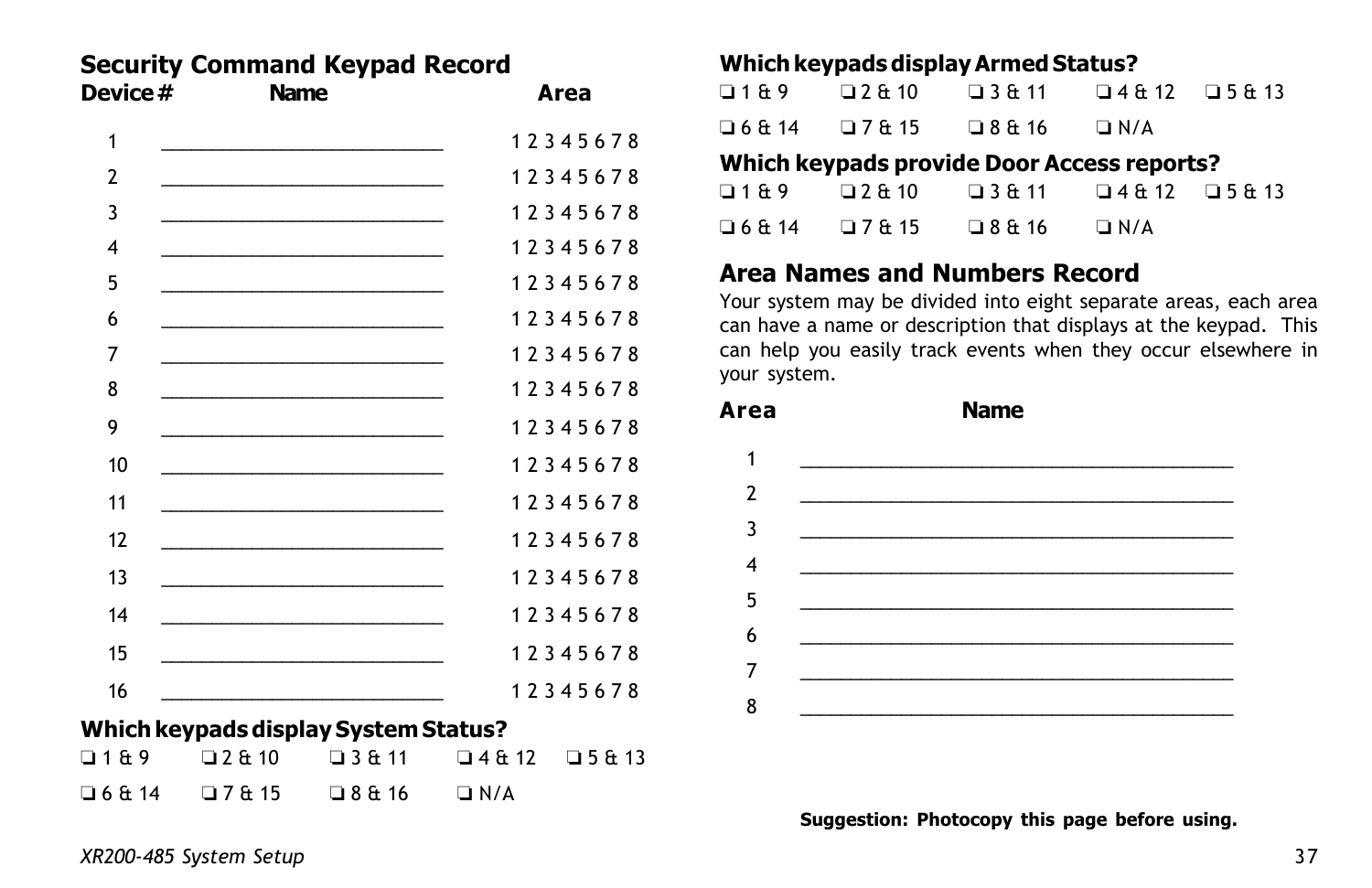|           | Suggestion: Photocopy this page before using.          |                    |                       |                        |            |                               |                            |                |             |              |                               |             |               |                         |      |                |                 |            | <b>Extend Schedules</b> | Temp User Code | Shift/Time Access |
|-----------|--------------------------------------------------------|--------------------|-----------------------|------------------------|------------|-------------------------------|----------------------------|----------------|-------------|--------------|-------------------------------|-------------|---------------|-------------------------|------|----------------|-----------------|------------|-------------------------|----------------|-------------------|
| Profile # | <b>Profile Name</b><br>1 2 3 4 5 6 7 8 1 2 3 4 5 6 7 8 | Arm/Disarm<br>Area | <b>Access</b><br>Area | <b>Output</b><br>Group | Arm/Disarm | Alarm Silence<br>Sensor Reset | Armed Areas<br>Door Access | Outputs On/Off | Zone Status | Bypass Zones | System Status<br>Zone Monitor | System Test | User Profiles | User Codes<br>Schedules | Time | Display Events | Service Request | Fire Drill |                         | Anti-pass Back |                   |
|           | 1234567812345678                                       |                    |                       |                        |            |                               |                            |                |             |              |                               |             |               |                         |      |                |                 |            |                         |                | 1234A             |
|           |                                                        |                    |                       |                        |            |                               |                            |                |             |              |                               |             |               |                         |      |                |                 |            |                         |                | 1234A             |
|           |                                                        |                    |                       |                        |            |                               |                            |                |             |              |                               |             |               |                         |      |                |                 |            |                         |                | 1234A             |
|           |                                                        |                    |                       |                        |            |                               |                            |                |             |              |                               |             |               |                         |      |                |                 |            |                         |                | 1234A             |
|           |                                                        |                    |                       |                        |            |                               |                            |                |             |              |                               |             |               |                         |      |                |                 |            |                         |                | 1234A             |
|           |                                                        |                    |                       |                        |            |                               |                            |                |             |              |                               |             |               |                         |      |                |                 |            |                         |                | 1234A             |
|           |                                                        |                    |                       |                        |            |                               |                            |                |             |              |                               |             |               |                         |      |                |                 |            |                         |                | 1234A             |
|           |                                                        |                    |                       |                        |            |                               |                            |                |             |              |                               |             |               |                         |      |                |                 |            |                         |                | 1234A             |
|           |                                                        |                    |                       |                        |            |                               |                            |                |             |              |                               |             |               |                         |      |                |                 |            |                         |                | 1234A             |
|           |                                                        |                    |                       |                        |            |                               |                            |                |             |              |                               |             |               |                         |      |                |                 |            |                         |                | 1234A             |
|           |                                                        |                    |                       |                        |            |                               |                            |                |             |              |                               |             |               |                         |      |                |                 |            |                         |                | 1234A             |
|           |                                                        |                    |                       |                        |            |                               |                            |                |             |              |                               |             |               |                         |      |                |                 |            |                         |                | 1234A             |
|           |                                                        |                    |                       |                        |            |                               |                            |                |             |              |                               |             |               |                         |      |                |                 |            |                         |                | 1234A             |
|           |                                                        |                    |                       |                        |            |                               |                            |                |             |              |                               |             |               |                         |      |                |                 |            |                         |                | 1234A             |
|           |                                                        |                    |                       |                        |            |                               |                            |                |             |              |                               |             |               |                         |      |                |                 |            |                         |                | 1234A             |
|           |                                                        |                    |                       |                        |            |                               |                            |                |             |              |                               |             |               |                         |      |                |                 |            |                         |                | 1234A             |
|           |                                                        |                    |                       |                        |            |                               |                            |                |             |              |                               |             |               |                         |      |                |                 |            |                         |                | 1234A             |
|           |                                                        |                    |                       |                        |            |                               |                            |                |             |              |                               |             |               |                         |      |                |                 |            |                         |                | 1234A             |
|           |                                                        |                    |                       |                        |            |                               |                            |                |             |              |                               |             |               |                         |      |                |                 |            |                         |                | 1234A             |
|           |                                                        |                    |                       |                        |            |                               |                            |                |             |              |                               |             |               |                         |      |                |                 |            |                         |                | 1234A             |
|           |                                                        | 1234567812345678   |                       |                        |            |                               |                            |                |             |              |                               |             |               |                         |      |                |                 |            |                         |                |                   |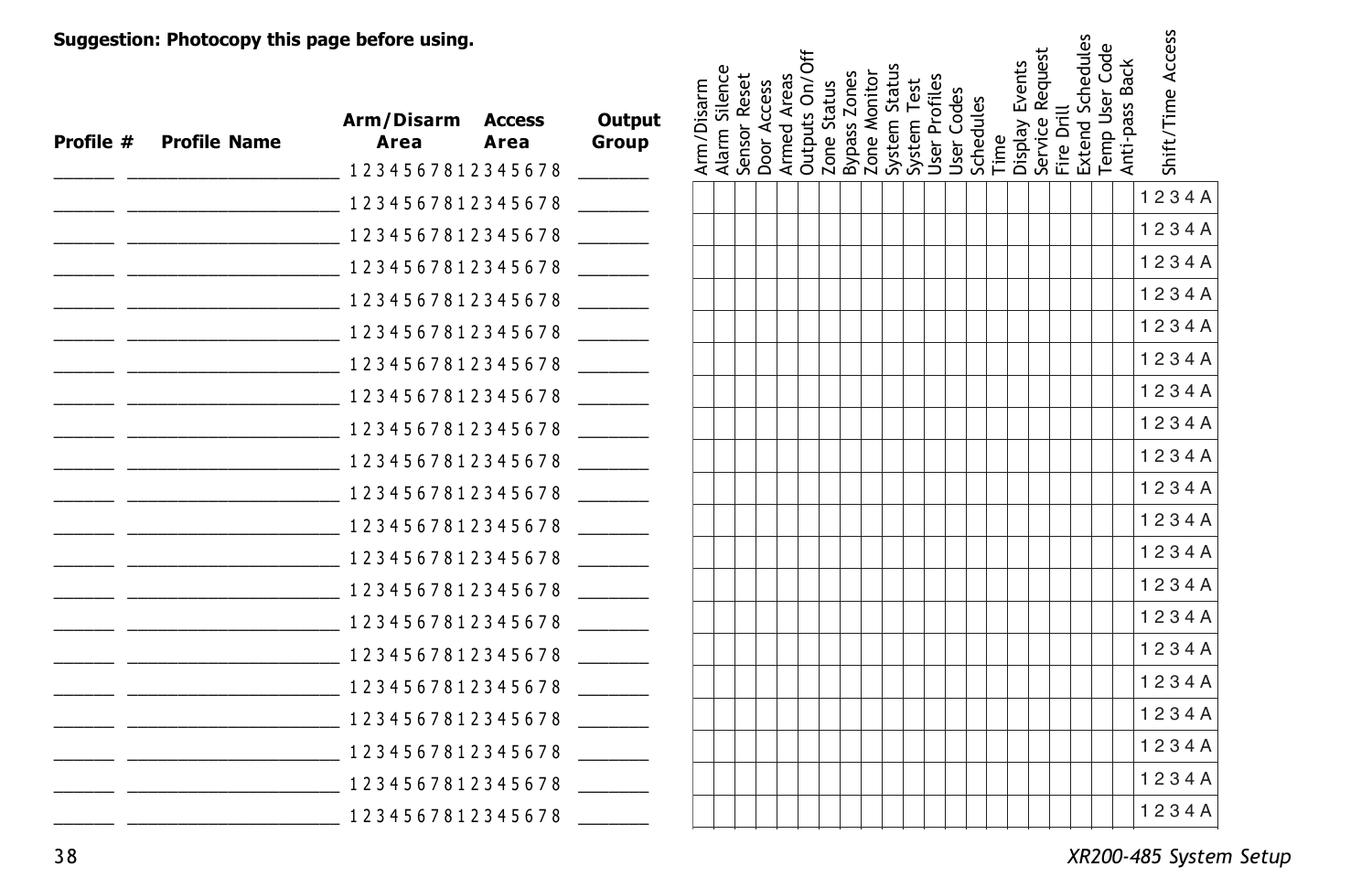## **User Codes Record**

Depending on how your system is programmed, you may have 200 to 999 user codes available. As you add new users or change current users' codes, you can keep track of their profile number in the system. Use the following table to track custom user codes in your system.

| User # | <b>User Name</b> | Profile # | User # | <b>User Name</b> | Profile # |
|--------|------------------|-----------|--------|------------------|-----------|
|        |                  |           |        |                  |           |
|        |                  |           |        |                  |           |
|        |                  |           |        |                  |           |
|        |                  |           |        |                  |           |
|        |                  |           |        |                  |           |
|        |                  |           |        |                  |           |
|        |                  |           |        |                  |           |
|        |                  |           |        |                  |           |
|        |                  |           |        |                  |           |
|        |                  |           |        |                  |           |
|        |                  |           |        |                  |           |
|        |                  |           |        |                  |           |
|        |                  |           |        |                  |           |
|        |                  |           |        |                  |           |
|        |                  |           |        |                  |           |
|        |                  |           |        |                  |           |
|        |                  |           |        |                  |           |
|        |                  |           |        |                  |           |
|        |                  |           |        |                  |           |
|        |                  |           |        |                  |           |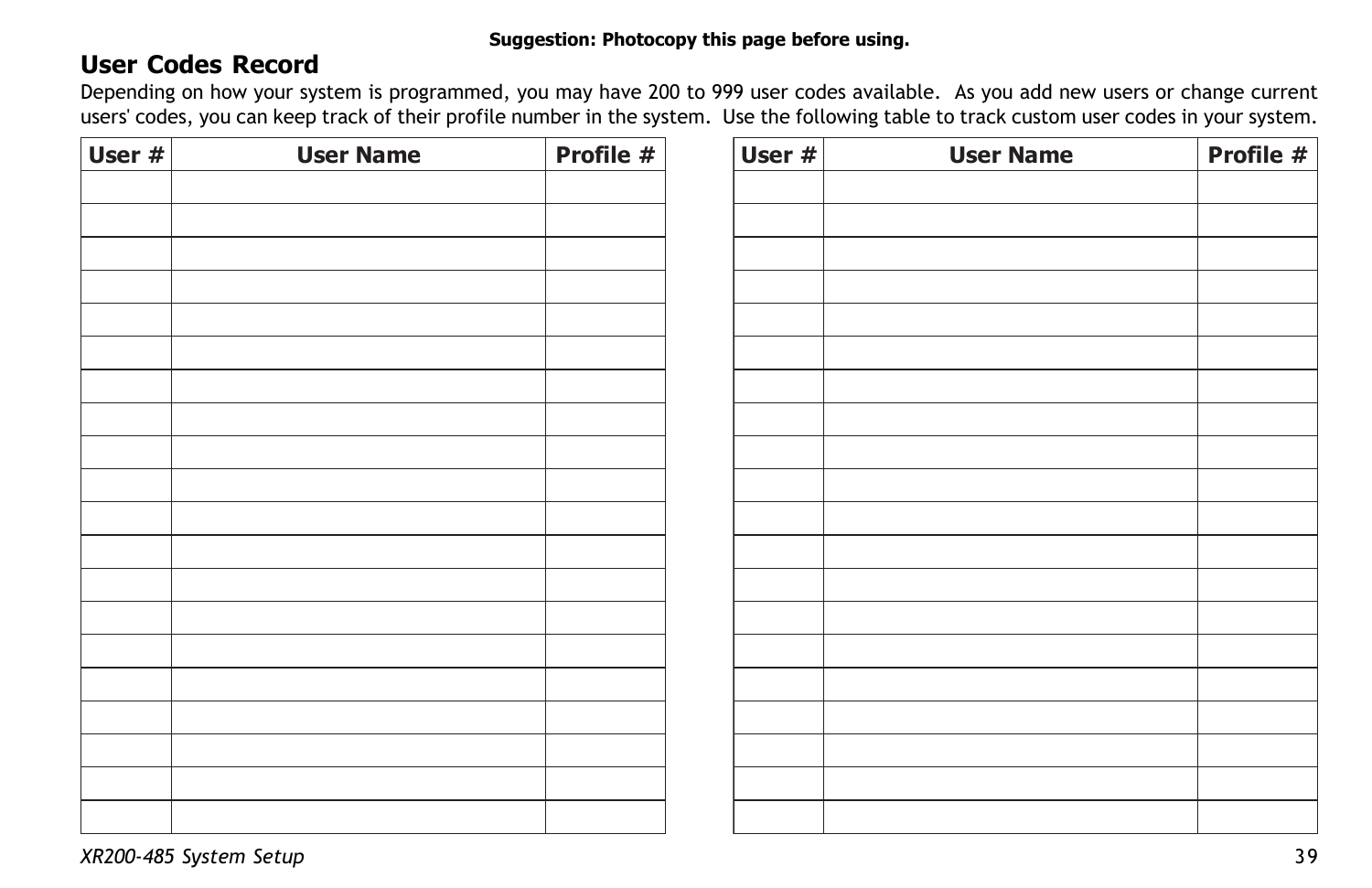## **Schedules Record**

| <b>Schedule</b>       | <b>Area Name</b> | <b>Status</b> | <b>SUN</b>                 | <b>MON</b>                                                     | <b>TUE</b>                                                     | <b>WED</b>                                   | <b>THU</b>                              | <b>FRI</b>            | <b>SAT</b>            | <b>HOL A</b>          | <b>HOL B</b>            | HOL C                     |
|-----------------------|------------------|---------------|----------------------------|----------------------------------------------------------------|----------------------------------------------------------------|----------------------------------------------|-----------------------------------------|-----------------------|-----------------------|-----------------------|-------------------------|---------------------------|
| S1 S2 S3 S4<br>Area # |                  | Open<br>Close | $\_ M$<br>$\_ M$           | M<br>$\_ M$                                                    | $\_ M$<br>$\_ M$                                               | M<br>$\_ M$                                  | M<br>M                                  | $\_ M$<br>$\_ M$      | M<br>$\_ M$           | $\_ M$<br>$\_ M$      | $\_ M$<br>$\_$ M        | $\_$ M $\_$<br>$\_ M$     |
| S1 S2 S3 S4<br>Area # |                  | Open<br>Close | $\_ M$<br>$\_ M$           | $\_$ M $\,$<br>$\_ M$                                          | $\_$ M $\,$<br>$\_ M$                                          | $\_$ M $\hspace{0.1mm}$<br>$\_$ M $\,$       | $\_$ M<br>$\_ M$                        | $\_ M$<br>$\_ M$      | $\_$ M $\_$<br>$\_ M$ | $\_ M$<br>$\_ M$      | $\_$ M $\,$<br>$\_ M$   | $\_ M$<br>$\_ M$          |
| S1 S2 S3 S4<br>Area # |                  | Open<br>Close | $\_ M$<br>$\_ M$           | $\_ M$<br>$\_ M$                                               | $\_ M$<br>$\_ M$                                               | $\_ M$<br>$\_ M$                             | M<br>M                                  | $\_ M$<br>$\_ M$      | M<br>$\_$ M           | $\_ M$<br>$\_ M$      | $\_ M$<br>$\_$ M        | $\_ M$<br>$\_ M$          |
| S1 S2 S3 S4<br>Area # |                  | Open<br>Close | $\_$ M $\,$<br>$\_ M$      | M<br>$\overline{\phantom{0}}$<br>$\_ M$                        | $\_ M$<br>$\_ M$                                               | $\_$ M $\_$<br>$\_$ M $\,$                   | M<br>$\overline{\phantom{0}}$<br>$\_ M$ | M<br>$\_ M$           | M<br>$\_ M$           | $\_ M$<br>$\_$ M $\,$ | $\_$ M $\,$<br>$\_ M$   | $\_ M$<br>$\_ M$          |
| S1 S2 S3 S4<br>Area # |                  | Open<br>Close | $\_ M$<br>$\_ M$           | M<br>$\overline{\phantom{a}}$<br>M                             | $\_ M$<br>M                                                    | M<br>$\_ M$                                  | M<br>M                                  | M<br>$\_ M$           | M<br>$\_ M$           | $\_ M$<br>$\_ M$      | $\_ M$<br>$\_$ M        | $-M$<br>$\_M$             |
| S1 S2 S3 S4<br>Area # |                  | Open<br>Close | $\_$ M $\,$<br>$\_ M$      | M<br>$\overline{\phantom{m}}$<br>$\_ M$                        | $\_$ M $\,$<br>$\_$ M                                          | M<br>$\overline{\phantom{0}}$<br>$\_ M$      | M<br>$\overline{\phantom{0}}$<br>M<br>- | $\_ M$<br>$\_$ M      | M<br>-<br>$\_ M$      | $\_ M$<br>$\_$ M      | $\_$ M $\,$<br>$\_ M$   | $-\overline{M}$<br>$\_ M$ |
| S1 S2 S3 S4<br>Area # |                  | Open<br>Close | $\_ M$<br>$\_ M$           | M<br>M                                                         | $\_ M$<br>M                                                    | M<br>$\_$ M                                  | M<br>M                                  | M<br>$\_$ M           | M<br>M                | $\_ M$<br>$\_$ M      | M<br>$\_$ M             | $\_ M$<br>$\_M$           |
| S1 S2 S3 S4<br>Area # |                  | Open<br>Close | $\_ M$<br>$\_ M$           | M<br>$\overline{\phantom{0}}$<br>$\_ M$                        | M<br>$\_$ M $\,$                                               | M<br>$\overline{\phantom{0}}$<br>$\_$ M $\,$ | M<br>M<br>-                             | M<br>$\_ M$           | M<br>$\_$ M $\_$      | $\_ M$<br>$\_ M$      | $\_$ M $\,$<br>$\_$ M   | $\_$ M $\_$<br>$\_M$      |
| S1 S2 S3 S4<br>Area # |                  | Open<br>Close | $\_ M$<br>$\_ M$           | M<br>$\overline{\phantom{0}}$<br>$\_ M$                        | $\_ M$<br>$\_ M$                                               | $\_ M$<br>$\_ M$                             | M<br>M                                  | $\_ M$<br>$\_ M$      | $\_ M$<br>M           | $\_ M$<br>$\_ M$      | $\_ M$<br>$\_ M$        | $\_ M$<br>$\_M$           |
| S1 S2 S3 S4<br>Area # |                  | Open<br>Close | $\_$ M $\,$<br>$\_$ M $\_$ | M<br>M<br>$\overline{\phantom{0}}$                             | $\_ M$<br>M<br>$\overline{\phantom{0}}$                        | $\_ M$<br>$\_$ M $\_$                        | M<br>M<br>$\overline{\phantom{0}}$      | $\_ M$<br>$\_$ M $\,$ | M<br>M<br>-           | $\_ M$<br>$\_ M$      | $\_ M$<br>$-M$          | $-M$<br>$\_M$             |
| Door #<br>Output #    |                  | Open<br>Close | $\_ M$<br>$\_ M$           | M<br>÷.<br>M<br>$-$                                            | $\_ M$<br>$\_ M$                                               | $\_ M$<br>$\_$ M $\,$                        | M<br>M                                  | M<br>$\_ M$           | M<br>$\_ M$           | $\_ M$<br>$\_ M$      | $\_ M$<br>$\_ M$        | $\_ M$<br>$\_M$           |
| Door #<br>Output #    |                  | Open<br>Close | $\_ M$<br>$\_$ M $\_$      | M<br>$\overline{\phantom{0}}$<br>M<br>$\overline{\phantom{0}}$ | M<br>$\overline{\phantom{0}}$<br>M<br>$\overline{\phantom{0}}$ | $\_ M$<br>$\_ M$                             | M<br>M                                  | M<br>$\_$ M $\,$      | M<br>M                | $\_ M$<br>$\_$ M $\,$ | $\_ M$<br>$\_ M$        | $\_ M$<br>$\_M$           |
| Door #<br>Output #    |                  | Open<br>Close | $\_ M$<br>$\_ M$           | M<br>$\overline{\phantom{0}}$<br>$\_ M$                        | $\_ M$<br>$\_ M$                                               | $\_ M$<br>$\_ M$                             | M<br>$\_ M$                             | $\_ M$<br>$\_ M$      | M<br>$\_ M$           | $\_ M$<br>$\_ M$      | $\_$ M $\,$<br>$\_ M$   | $\_$ M $\_$<br>$\_ M$     |
| Door #<br>Output #    |                  | Open<br>Close | $\_ M$<br>$\_M$            | M<br>$\_ M$                                                    | $\_ M$<br>$\_ M$                                               | M<br>$\_ M$                                  | M<br>$\_$ M $\,$                        | M<br>$\_$ M $\,$      | M<br>$\_ M$           | $\_ M$<br>$\_$ M $\,$ | M<br>$=$ M <sub>1</sub> | $-M$<br>$\_ M$            |
| Door #<br>Output #    |                  | Open<br>Close | $\_ M$<br>$\_$ M $\,$      | M<br>$\overline{\phantom{0}}$<br>$\_ M$                        | $\_ M$<br>$\_ M$                                               | $\_ M$<br>$\_ M$                             | M<br>$\_$ M $\,$                        | $\_ M$<br>$\_ M$      | $\_ M$<br>$\_ M$      | $\_ M$<br>$\_ M$      | $\_ M$<br>$\_ M$        | $\_$ M $\_$<br>$\_ M$     |
| Door #<br>Output #    |                  | Open<br>Close | $\_ M$<br>M                | M<br>-<br>M                                                    | $\_ M$<br>M                                                    | $\_ M$<br>M                                  | M<br>Μ                                  | $\_ M$<br>M           | M<br>M                | $\_ M$<br>M           | $\_ M$<br>M             | $\_ M$<br>$\_ M$          |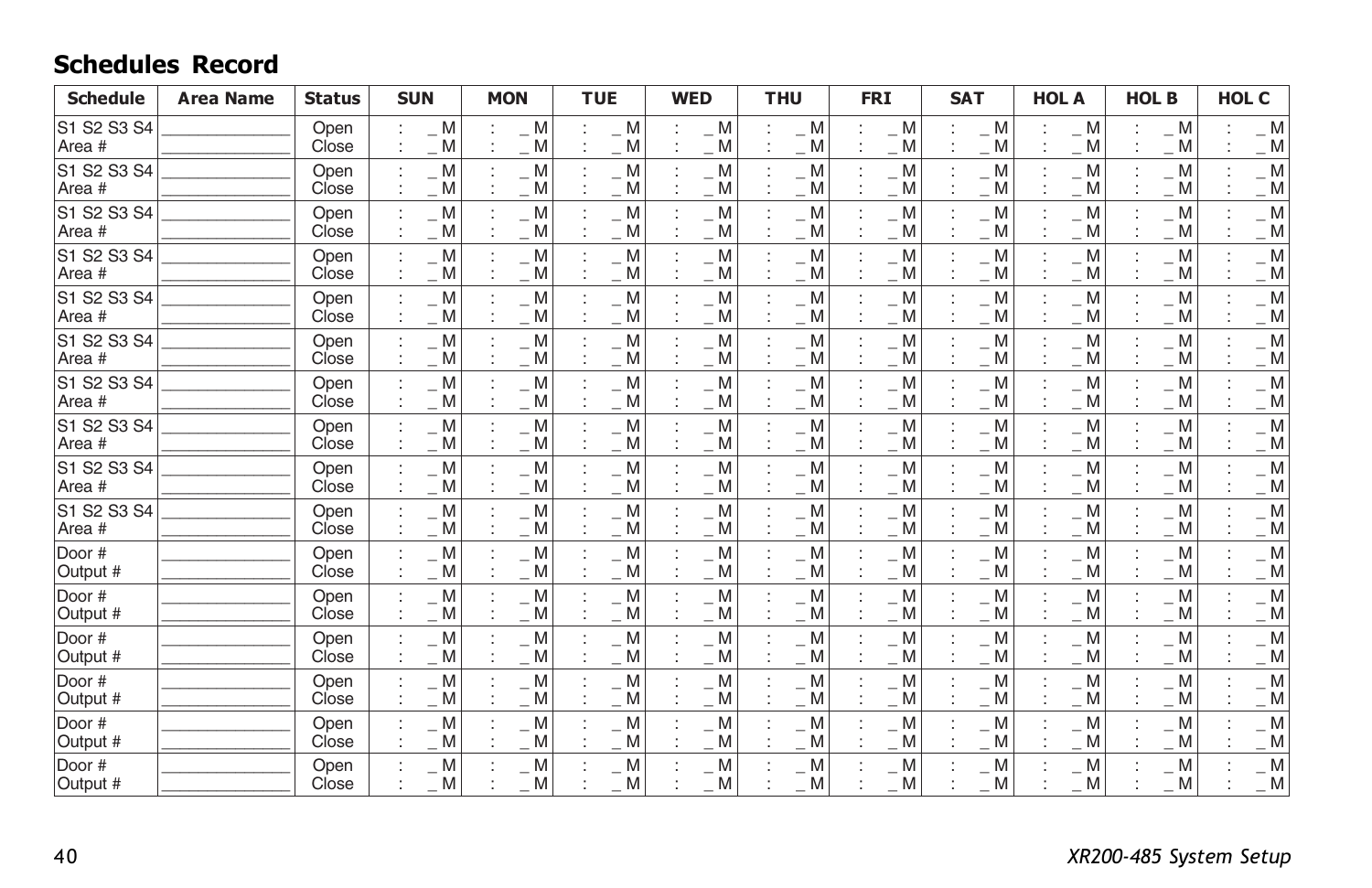## **Holiday Date Record**

Your system has up to 20 holiday dates available that supercede all regular scheduled times for that day.

| #   | <b>Date</b> (mm/dd) | <b>HOL</b> (circle one) |                         |
|-----|---------------------|-------------------------|-------------------------|
| 1.  |                     | A or B or C             | Output #                |
| 2.  |                     | A or B or C             |                         |
| 3.  |                     | A or B or C             |                         |
| 4.  |                     | A or B or C             |                         |
| 5.  |                     | A or B or C             |                         |
| 6.  |                     | A or B or C             |                         |
| 7.  |                     | A or B or C             |                         |
| 8.  |                     | A or B or C             |                         |
| 9.  |                     | A or B or C             |                         |
| 10. |                     | A or B or C             |                         |
| 11. |                     | A or B or C             |                         |
| 12. |                     | A or B or C             |                         |
| 13. |                     | A or B or C             |                         |
| 14. |                     | A or B or C             |                         |
| 15. |                     | A or B or C             |                         |
| 16. |                     | A or B or C             |                         |
| 17. |                     | A or B or C             |                         |
| 18. |                     | A or B or C             |                         |
| 19. |                     | A or B or C             | Use the Ou              |
| 20. |                     | A or B or C             | Schedules or<br>relays. |
|     |                     |                         |                         |

\_\_\_\_\_\_\_\_\_\_\_ \_\_\_\_\_\_\_\_\_\_\_\_\_\_\_\_\_\_\_\_\_\_\_\_\_\_\_\_\_\_\_\_ \_\_\_\_\_\_\_\_\_\_\_ \_\_\_\_\_\_\_\_\_\_\_\_\_\_\_\_\_\_\_\_\_\_\_\_\_\_\_\_\_\_\_\_ \_\_\_\_\_\_\_\_\_\_\_ \_\_\_\_\_\_\_\_\_\_\_\_\_\_\_\_\_\_\_\_\_\_\_\_\_\_\_\_\_\_\_\_ \_\_\_\_\_\_\_\_\_\_\_ \_\_\_\_\_\_\_\_\_\_\_\_\_\_\_\_\_\_\_\_\_\_\_\_\_\_\_\_\_\_\_\_ \_\_\_\_\_\_\_\_\_\_\_ \_\_\_\_\_\_\_\_\_\_\_\_\_\_\_\_\_\_\_\_\_\_\_\_\_\_\_\_\_\_\_\_ \_\_\_\_\_\_\_\_\_\_\_ \_\_\_\_\_\_\_\_\_\_\_\_\_\_\_\_\_\_\_\_\_\_\_\_\_\_\_\_\_\_\_\_ \_\_\_\_\_\_\_\_\_\_\_ \_\_\_\_\_\_\_\_\_\_\_\_\_\_\_\_\_\_\_\_\_\_\_\_\_\_\_\_\_\_\_\_

tput number in the User Menu when setting Output r using the Outputs ON OFF option to manually toggle the

*XR200-485 System Setup* 41

## **Output Relay Record**

Your system has \_\_\_\_ output relays that are used to control various functions within the building or access around its perimeter. Below is a list of the devices they control.

**Output Name**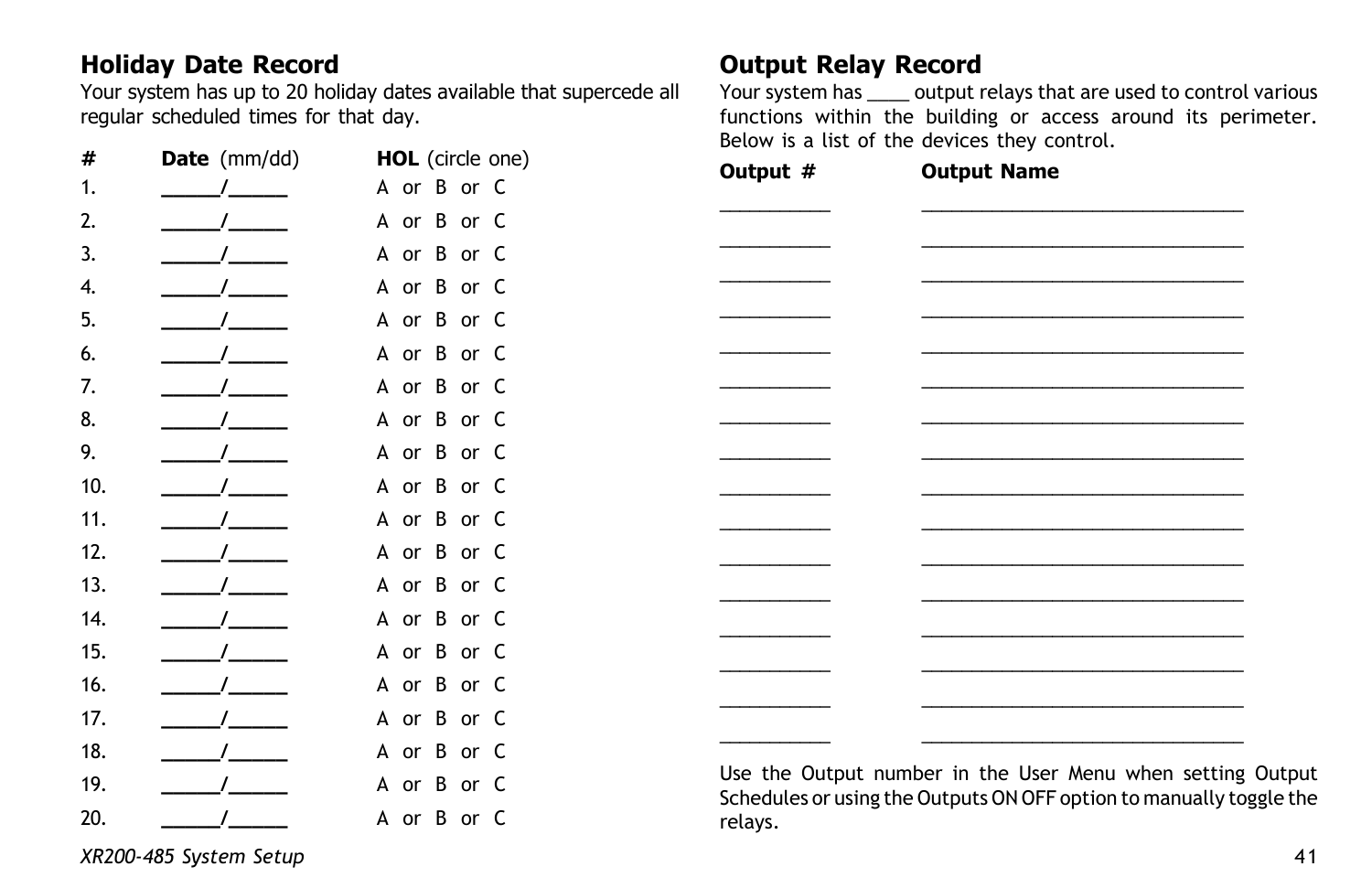## **About the Display Events Section**

This section of the user's guide shows the User's Guide Display Events items for both 16-character (single line) and 32-character keypad displays. While in the Display Events function, use the COMMAND and Back Arrow keys to go forward or backward through the list of events.

To view more information about each display, press the Select key as directed in the explanations below. Remember that the Select keys are numbered from left to right for the purpose of this manual. The actual Select keys on your keypad will not be numbered or labeled.

## **Arming and Disarming Event Displays**

This displays any arming or disarming of system areas.

**16-Character Display Description**

**ARM 3 12 1017** Area 3 was armed by user 12 on Oct. 17. Press the second Select key, under 3, for the area name, the third key for the user name, or the fourth key for the time the arming occurred.

### **32-Character Display Description**

**ARM 5:10P 10/ 17** The area was armed at 5:10 PM.

 **WAREHOUSE** Press any Select key to display the area number and user number, and then any Select key to display the user name.

**Arming Event Types** - There are 2 event type you may see here: **ARM** - User armed the system **DIS** - User disarmed the system

## **Appendix A**

## **Zone Event Displays**

This displays alarms, troubles, and other events that could occur on your protection zones.

**16-Character Display Description**

**2 BURG ALR 1017** A burglary alarm occurred on zone 2. Press the fourth Select key for the time the alarm occurred.

## **32-Character Display Description**

**ALR 10: 23P 10/17** An alarm occurred at 10:23 PM on **BASEMENT DOOR** Oct. 17. Press any Select key to see the zone number and zone type.

**Zone Type** - There are 7 possible zone types you may see here.

| <b>FIRE</b> Fire        | <b>PANC</b> Panic         | <b>BURG</b> - Burglary |
|-------------------------|---------------------------|------------------------|
| <b>EMRG</b> - Emergency | <b>SUPV</b> - Supervisory |                        |
| AUX1 - Auxiliary 1      | AUX2 - Auxiliary 2        |                        |

| <b>Event Types</b> - There are 7 event type you may see here: |                                                             |                      |  |  |  |  |  |
|---------------------------------------------------------------|-------------------------------------------------------------|----------------------|--|--|--|--|--|
| <b>ALR</b> - Alarm                                            | <b>TBL</b> Trouble                                          | <b>RST</b> - Restore |  |  |  |  |  |
|                                                               | <b>LOW</b> - Low battery MIS - Missing wireless transmitter |                      |  |  |  |  |  |
| SVC - Service smoke detector<br><b>FLT</b> - Zone Fault       |                                                             |                      |  |  |  |  |  |
| Note: LOW and MIS are for wireless systems only.              |                                                             |                      |  |  |  |  |  |

## 42 *XR200-485 Appendix A*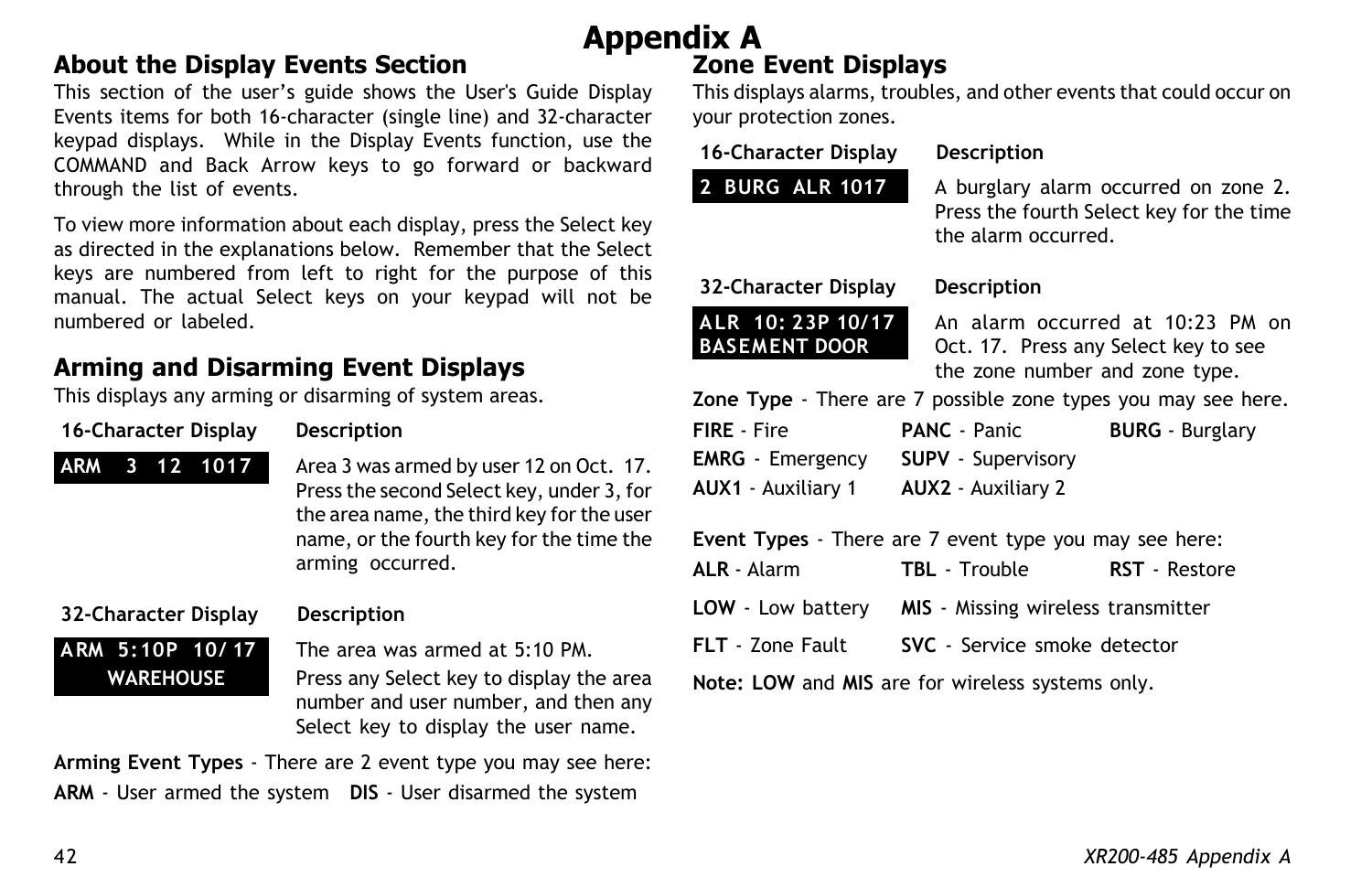## **User Code Change Event Displays**

This displays any addition, deletion, or change to a user code.

## **16-Character Display Description**

**12 ADD 19 1017** User 12 added user 19 on Oct. 17. Press the *right* Select key for the time this occurred.

# **32-Character Display Description**

**ADD 11: 41A 10 /17** User 19 added by user 12 at 11:41 AM. **US:19 BY US:12** Press the Select key under either user (US:) number for the user name.

**User Code Event Types** - There are 3 event type you may see here:

**ADD** - User added **DEL** - User deleted

**CHG** - User code or authority level has been changed.

## **Supervisory Event Displays**

This displays the date and time of an automatic test report.

## **16-Character Display Description**

**AUTO RECALL 1017** The test report was sent on Oct. 17.

**32-Character Display Description**



**MSG 11: 58P 10 / 17** The test report was sent to the **AUTO RECALL** central station at the date and time shown.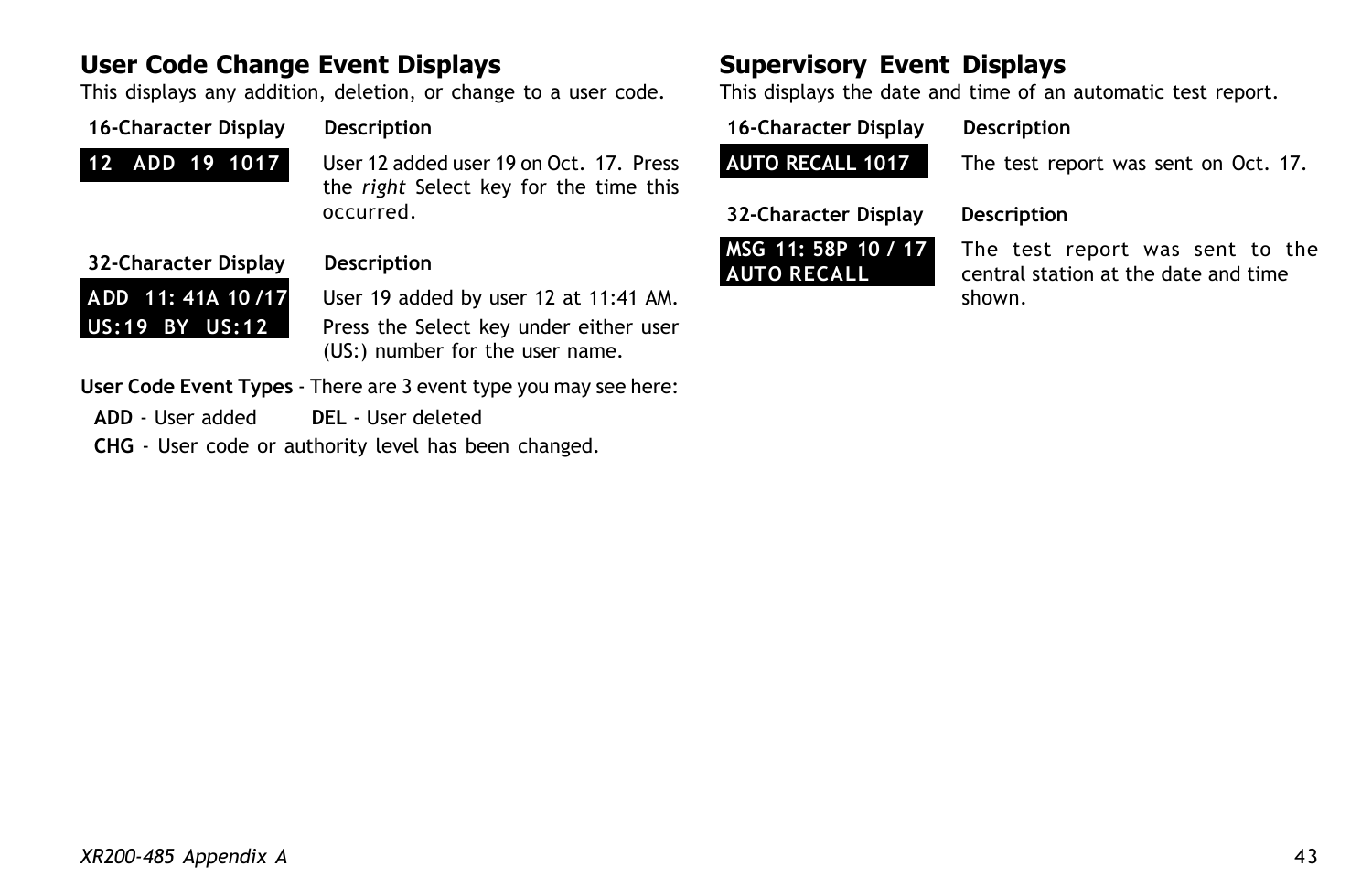## **System Monitor Event Displays**

This displays any problems with the system's AC power, battery, or phone line(s) or any opening of a tampered panel box.

| 16-Character Display  |  |  |
|-----------------------|--|--|
| <b>POWER TBL 1017</b> |  |  |

### **16-Character Display Description**

An AC failure occurred on Oct. 17. Press the fourth Select key for the time.

### **32-Character Display Description**

**POWER** on Oct. 17.

**TBL 11:41A 10/17** An AC failure occurred at 11:41 AM

**System Monitor Event Types** - There are 2 event types:

**TBL** - Trouble **RST** - Restore

- **System Monitor Event Names** There are 5 system monitors:
- **POWER** AC power to panel **BATTERY** On panel

**LINE 1** - Phone line number 1

**LINE 2** - Phone line number 2 **TAMPER** - On panel box

## **Door Access Event Displays**

This displays the keypad address where a Door Access occurred and the user number of the person granted access.

### **16-Character Display Description**

**DOOR 3 024 1017** Door (keypad) #3 was accessed by user 24 on Oct. 17. Press the second Select key to display the reason that access was denied. Press the third to display the user name and the fourth Select key for the time of occurrence.

## **32-Character Display Description**

**ACC 5:18P 10/17 3 USER:024**

Door (keypad) #3 was accessed by user 24 at 5:18 PM on Oct. 17. Press the first Select key to display Door name where to access occurred. Press the second Select key to display the reason that access was denied. Press the third Select key for the name of the device, or the fourth key for the user name.

### **About Door Access**

Door Access is a feature available on certain Security Command keypads that contain a built-in door releasing relay and proximity readers. When power for an electric door strike or magnetic lock is connected to the relay's contacts, only users entering a valid user code can release the lock and gain access to the area.

The Display Events feature logs the user number and name of the person granted access, the date and time, and from which keypad they entered their code.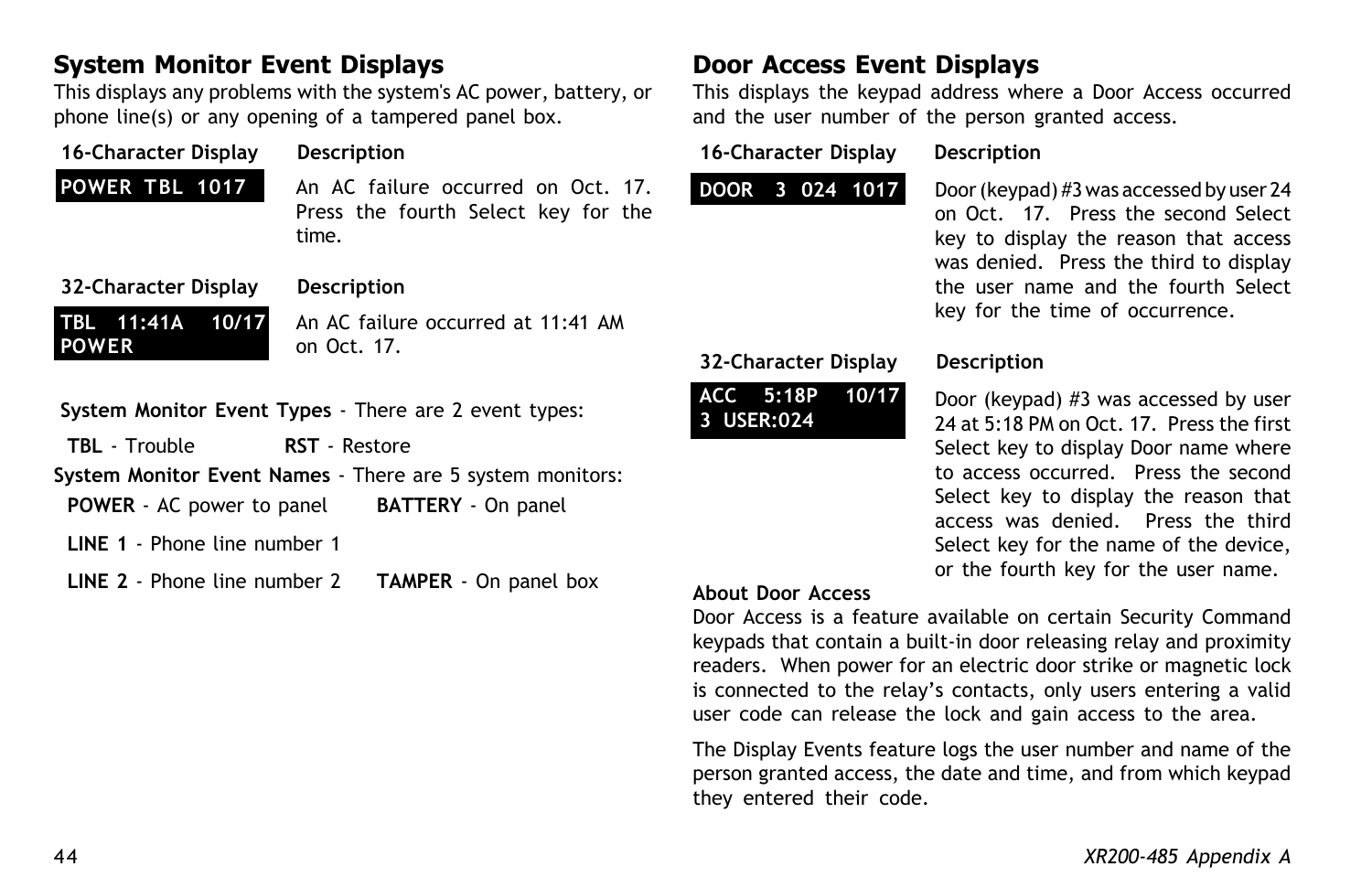## **Schedule Change Event Displays**

This displays Changes made to the system's schedules.

## **16-Character Display Description**

**S1 MON 024 1017** S1 schedule for Monday was changed by user 24 on Oct. 17. Press the fourth Select key for the time of occurrence or the third Select key for the user name.

## **32-Character Display Description**

**S1** 9:41A 10/17 S1 schedule for Monday was SCH **USER:024** changed by user 24 at 9:41 AM on Oct. 17.

**Schedule Types** - There are 5 possible schedule types:

| S1 S2 S3 S4 - Standard  OUT - Output  DOOR - Door |  |  |
|---------------------------------------------------|--|--|
|---------------------------------------------------|--|--|

**HOL** - Holiday **EXT** - Extend

**MON** - This is the day of the week in which the schedule change occurred. The days are displayed using three letters. Press the first Select key to display the scheduled Opening time and once again for the scheduled Closing time.

**024** - User number of the person who made the change. Press the third Select key (the Select key under 024) to display the user's name.

## **Zone Bypass Event Displays**

This displays the bypassing of system zones.

## **16-Character Display Description**

**26 BYPS 12 1017** Zone 26 bypassed by user 12. Press the first Select key for the zone name and the fourth Select key for the time.

## **32-Character Display Description**

**BYP 5:18P 10/17** The east window zone was bypassed. **EAST WINDOW** Press a Select key for the zone number and user number. Press again for the user name.

**Bypass Event Types** - There are 3 event types:

**BYP** - Bypass **RST** - Restore **FRC** - Force Arm

**Note:** You may sometimes see the user as **SWG**. This is short for Swinger Bypass which is an automatic function that allows the system to bypass a zone.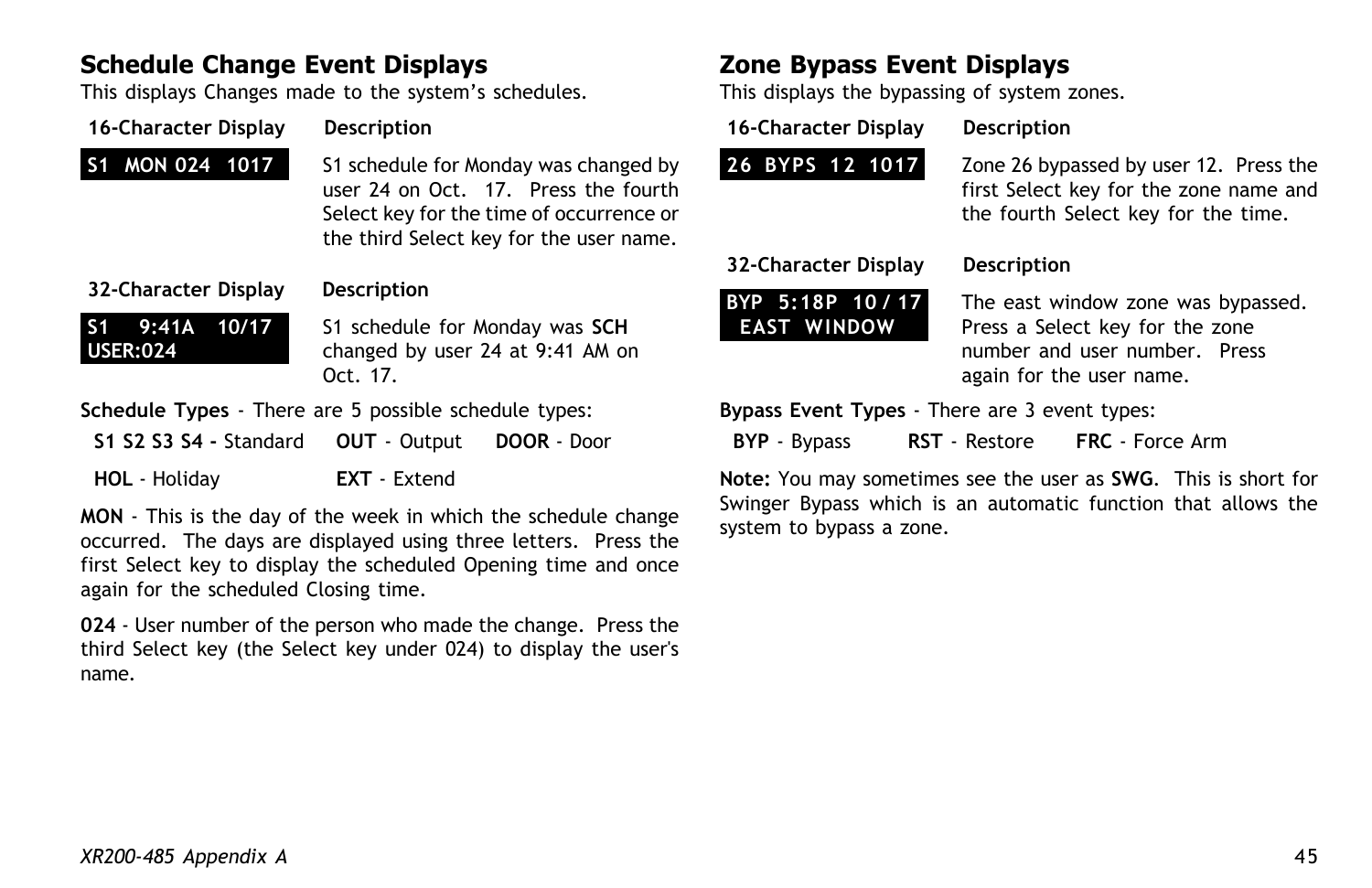## **Outputs On/Off Browser**

## **Appendix B**

## **Zone Status Browser**

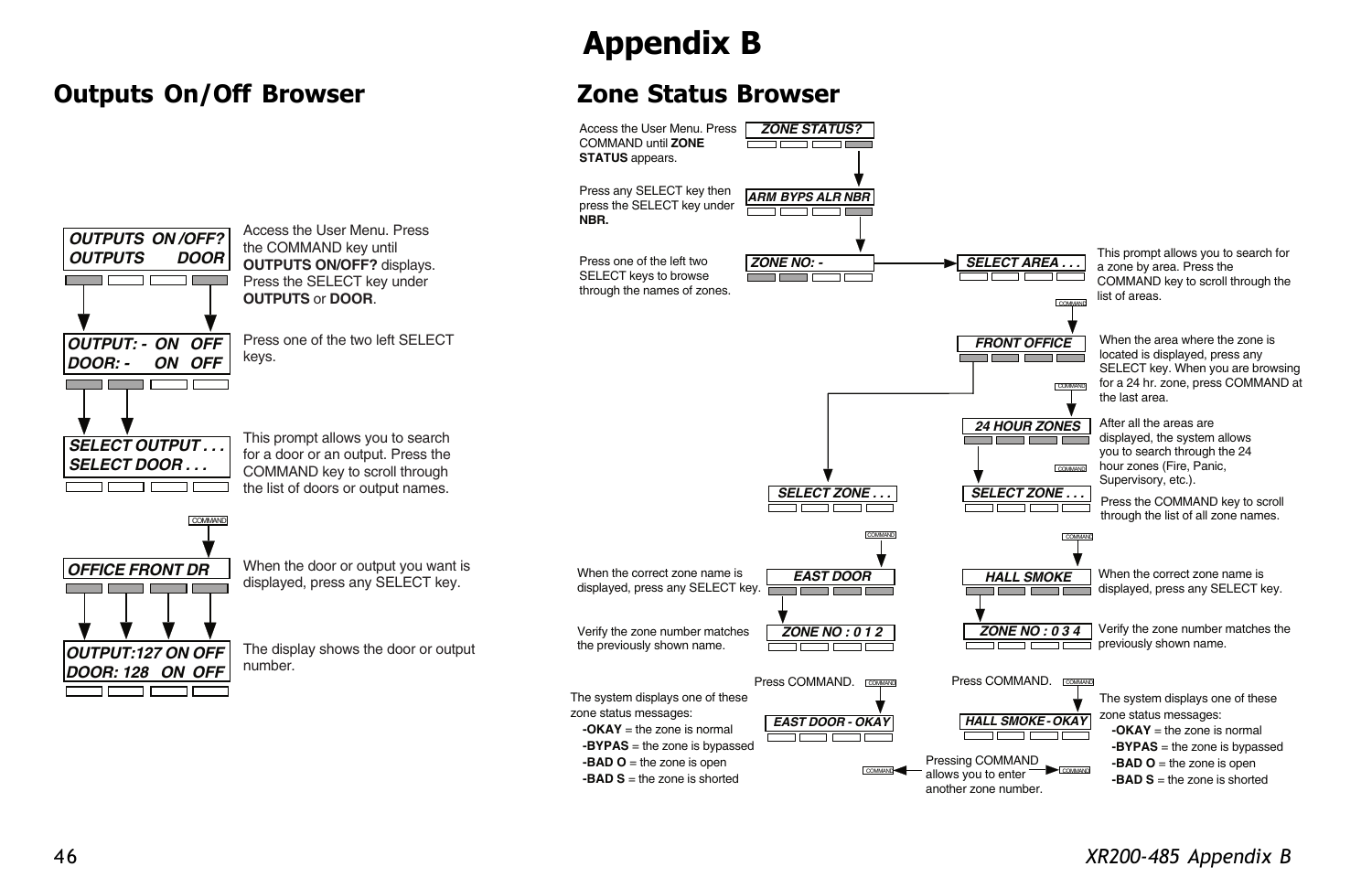## **Bypass Zones Browser Zone Monitor Browser**

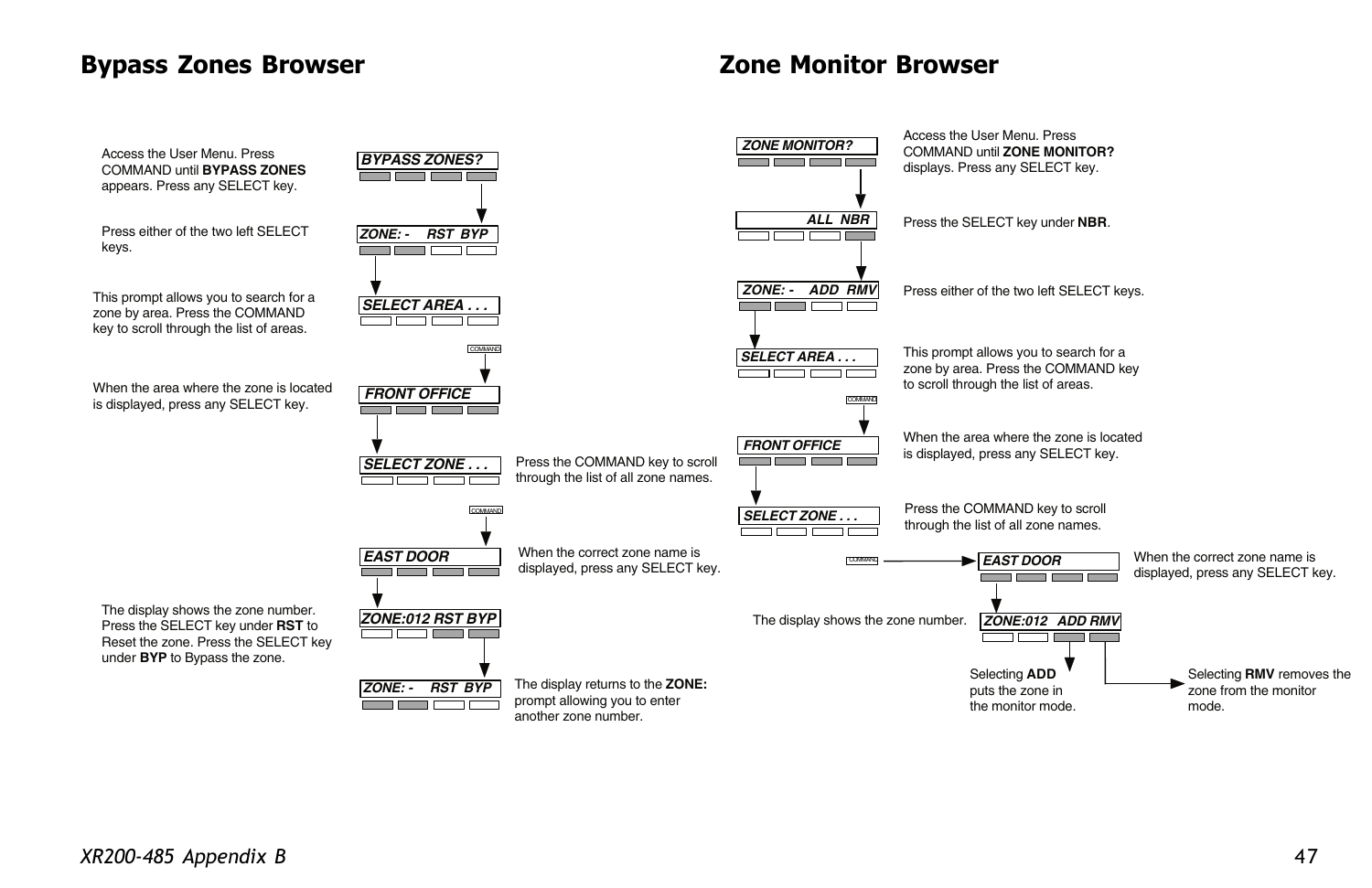## **Add User Profiles Browser Delete User Profiles Browser**

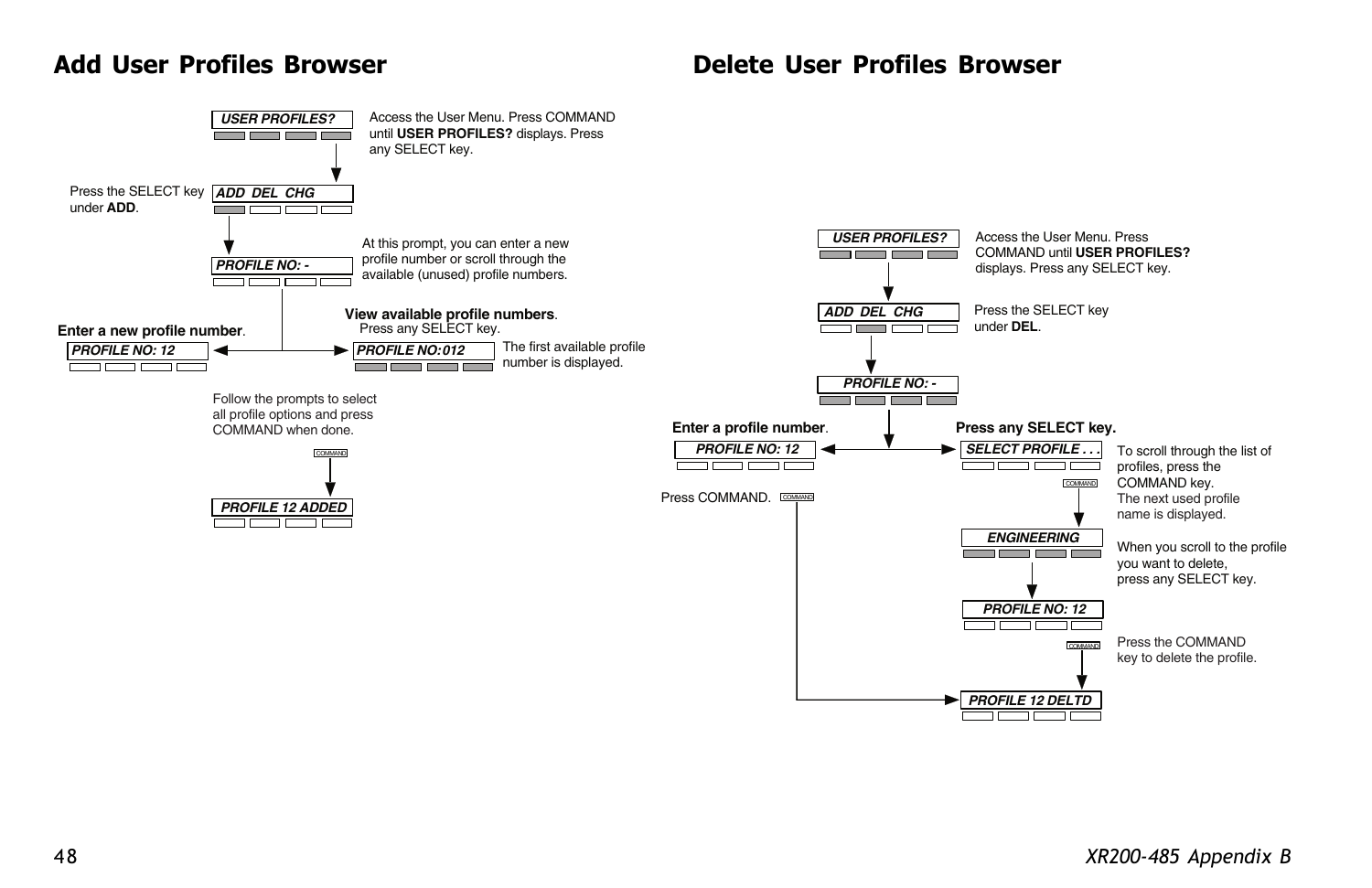## **Change User Profiles Browser Add User Codes Browser**

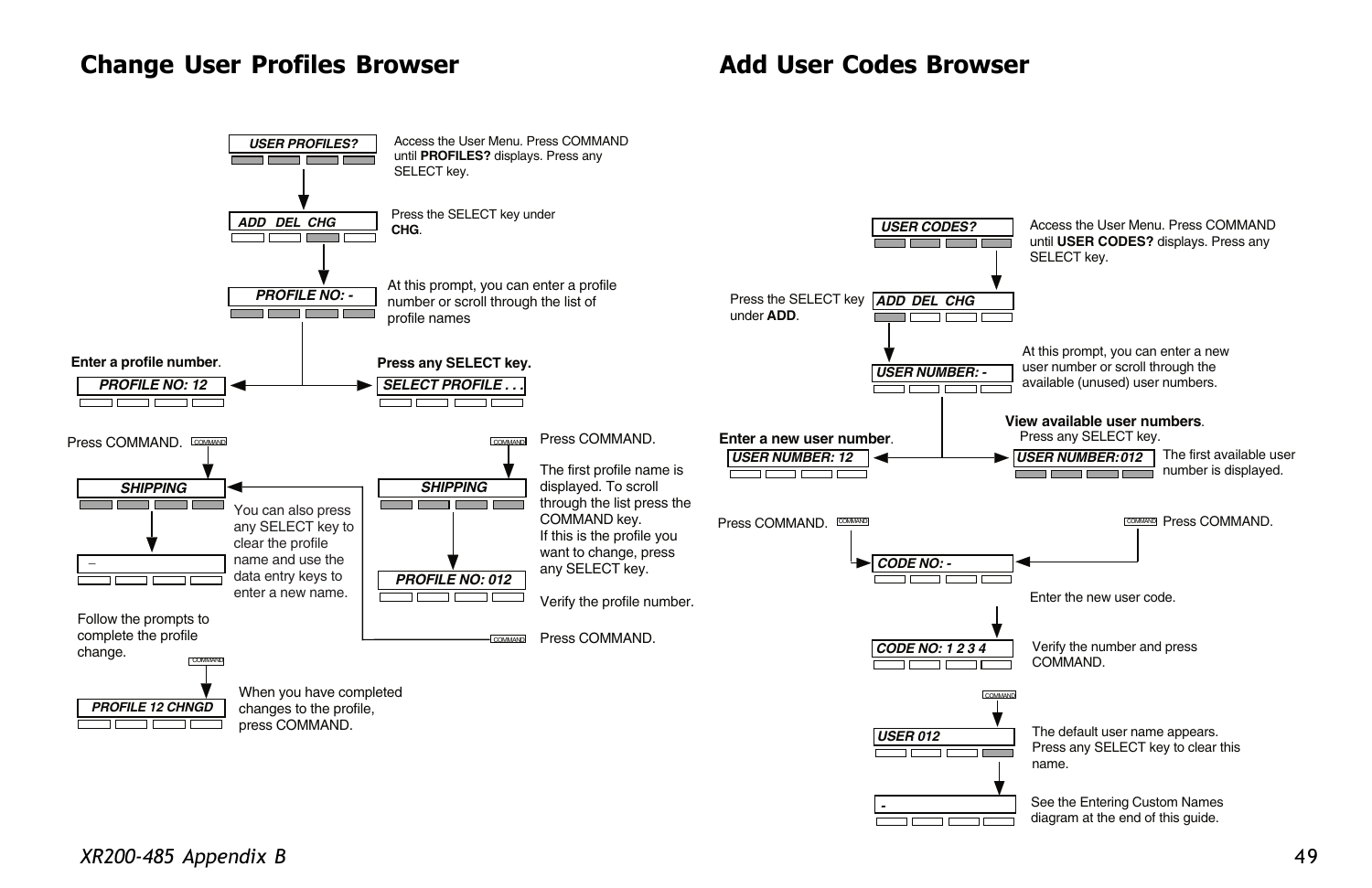## **Delete User Codes Browser Change User Codes Browser**



### 50 *XR200-485 Appendix B*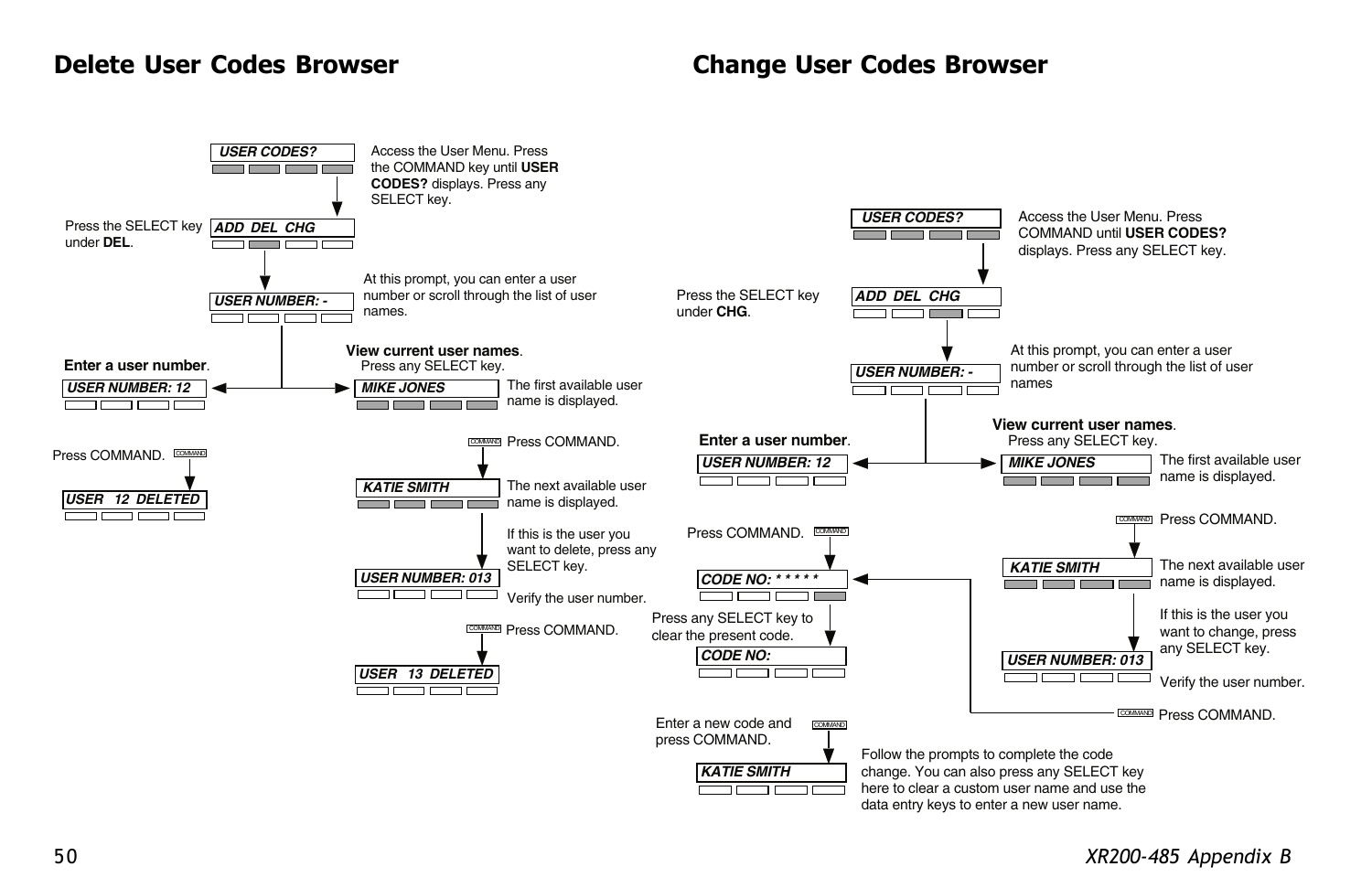## **Output Groups Browser Entering User Names**

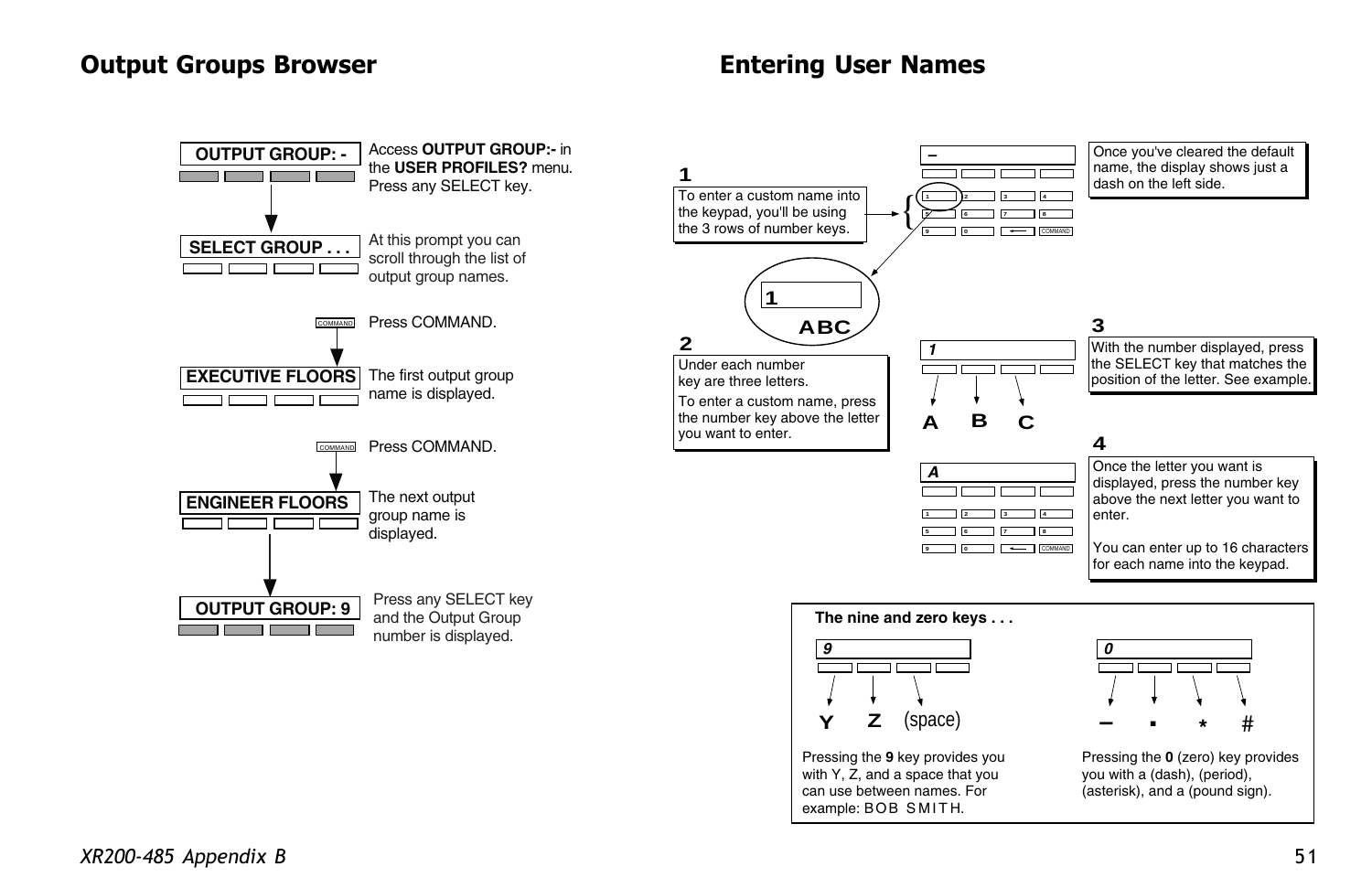## **Appendix C**

## **Easy Entry™ User's Guide**

## **DOOR STRIKE**

From the Status List, present your card to the reader. Once it is validated by the system, the Door Strike relay activates. If you are entering an armed area which you are assigned, accessing the area will automatically cause it to be disarmed.



While the keypad is in the Status List, present your access card. The relay activates momentarily during which you must open the door. Once you open

the door, you have 30 seconds to exit and close the door before the zone 2 Soft-Shunt expires.

### **ARMING AND DISARMING AN AREA SYSTEM**

Press Command. The keypad displays **ARM DISARM**. Press the Select key under either option. The keypad displays **ENTER CODE: -**. Present your card to the reader. Once it is validated by the system, all areas accessible by you arm or disarm automatically. Select **NO** to arm or disarm individual



areas. Select **YES**, or simply wait, and the keypad will automatically arm or disarm all areas for which you are authorized.

## **DISARMING WITH ENTRY DELAY**

Once the protected door is opened and the entry delay starts, the keypad displays **ENTER CODE: -**. Present your card to the reader. Once it is validated, the system disarms all areas accessible by you. Area systems provide a delay to allow selected areas only to be disarmed. See Arming and Disarming above.

## **USING THE ACCESS READER FOR USER MENU ACCESS**

You can also use a card reader to access the User Menu when the **MENU? NO YES** display is shown and a code is requested.

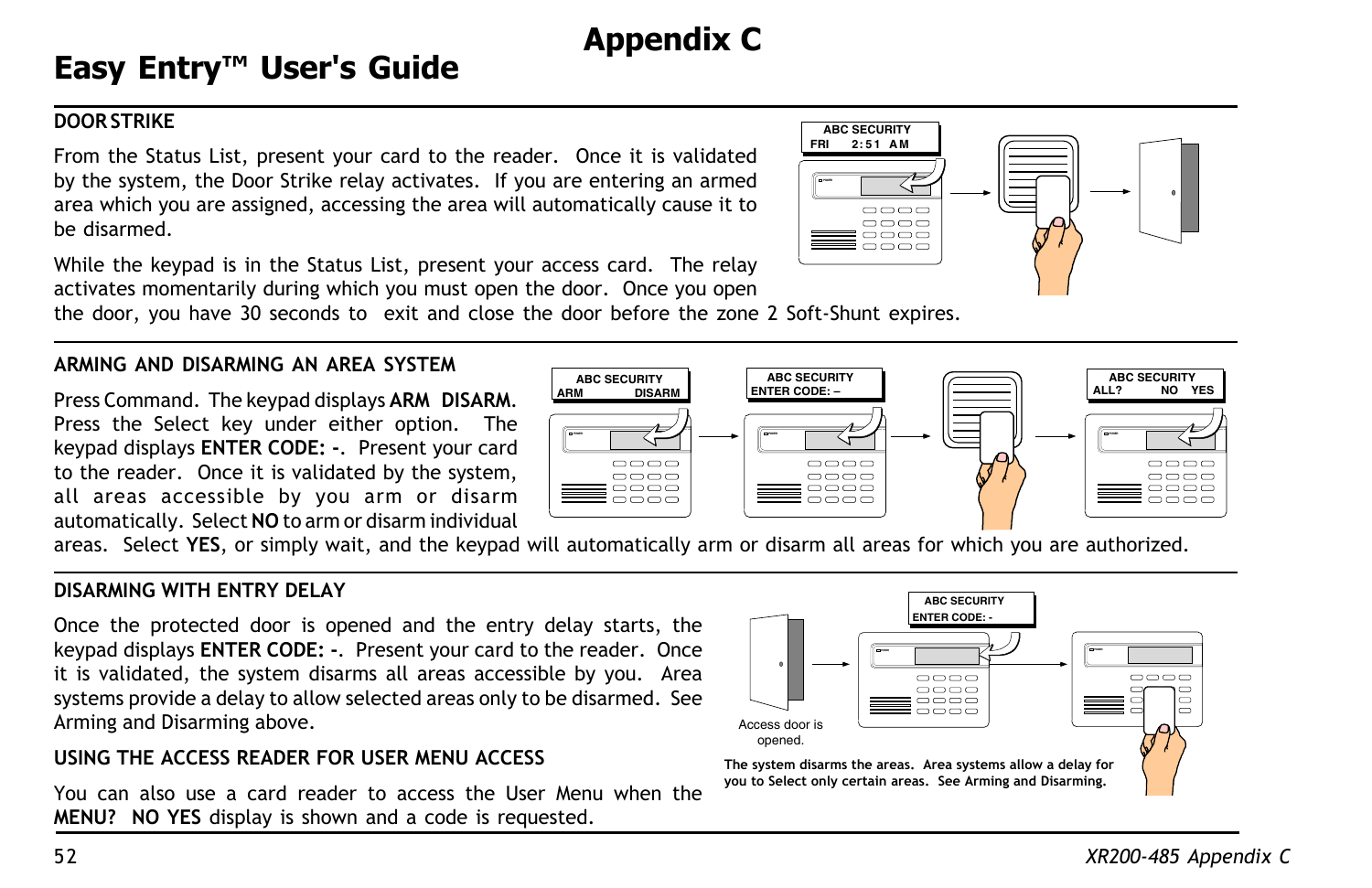## **Pager Direct™ User's Guide**

Pager Direct uses the reporting capability of your security system to dial your pager number and send reports much like someone sending you a pager message. You can receive reports of alarms, troubles, or armings and disarmings of the system and know at a glance the status of your system.

| <b>Area Names</b>                                                                                                      |      |  | <b>Area Names</b>                                  |                        |      |
|------------------------------------------------------------------------------------------------------------------------|------|--|----------------------------------------------------|------------------------|------|
| List your system's area names and numbers below:                                                                       |      |  | List your system's area names and numbers below:   |                        |      |
| Name<br>Area<br><b>Example 2</b>                                                                                       | Name |  | Area Name Area                                     |                        | Name |
|                                                                                                                        |      |  | $1 \hspace{2.5cm} 3 \hspace{2.5cm}$                |                        |      |
| <u> 2008 - Paris Paris III de la Paris de la Paris Paris II de la Paris Paris II de la Paris III de la Paris III d</u> |      |  | $2$ $4$ $-$                                        |                        |      |
| Service Department Phone: ________________________                                                                     |      |  | Service Department Phone: ________________________ |                        |      |
|                                                                                                                        |      |  |                                                    |                        |      |
|                                                                                                                        | Fold |  |                                                    |                        |      |
| <b>Pager Direct™</b>                                                                                                   |      |  |                                                    | Pager Direct™          |      |
|                                                                                                                        |      |  |                                                    |                        |      |
| <b>Security Command Numeric Paging</b>                                                                                 |      |  | <b>Security Command Alphanumeric Paging</b>        |                        |      |
| Cut along dotted lines                                                                                                 |      |  |                                                    | Cut along dotted lines |      |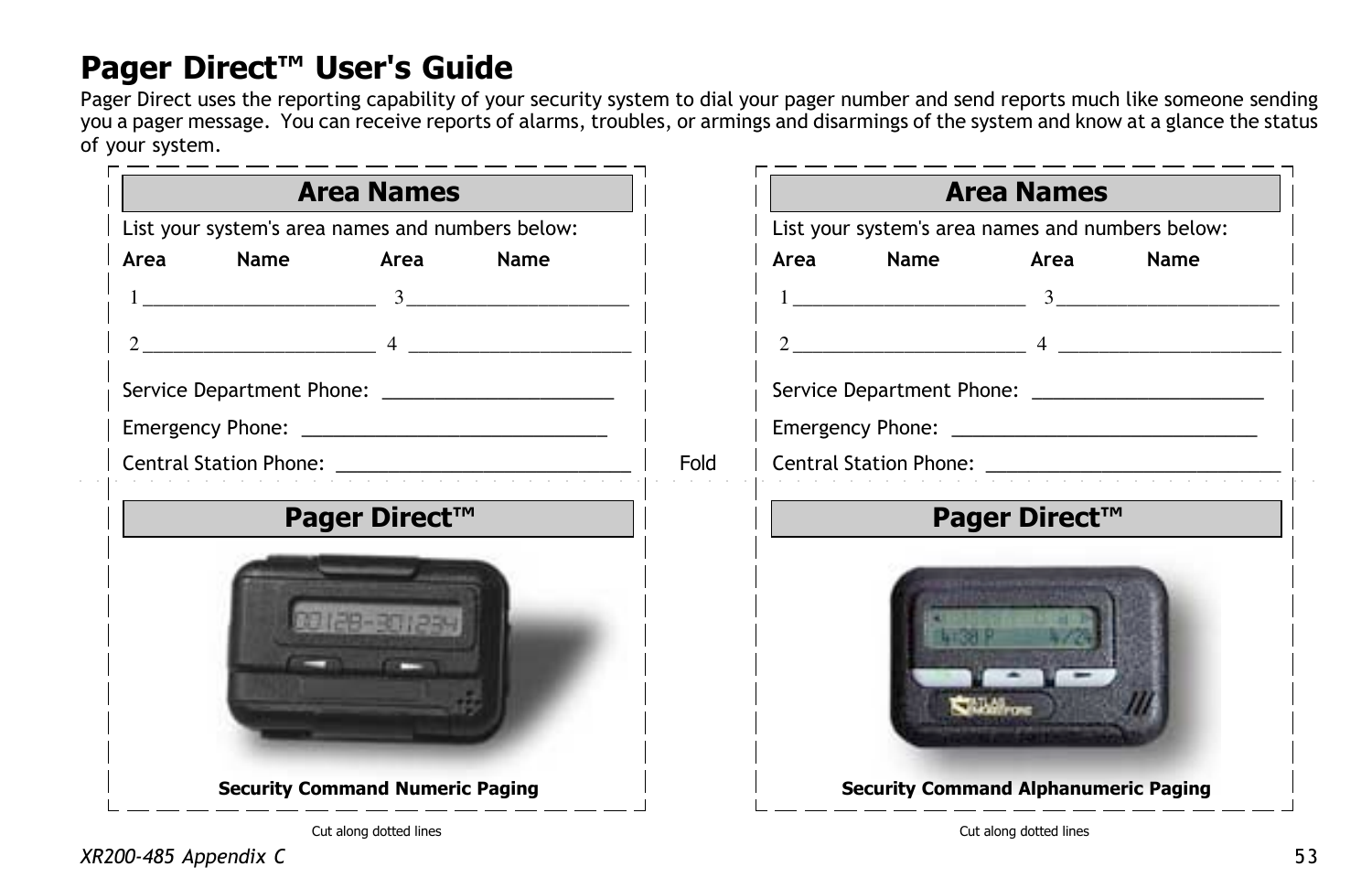## **Alphanumeric Pager Display Numeric Pager Display**

### **Account Number**

Whenever the system sends a message to your pager, it will always send the account number first to identify itself. After the account, you will see the following messages:

## **Typical Zone Event Display Description**

20002 001 NORTHWEST DOORS BURG \*ALARM\* SHIPPING

Account Zone Zone Name Zone Type Event Area Name

Zone Types - BURG, FIRE, SUPV (Supervisory), PANC (Panic), EMRG (Emergency), AUX1, or AUX2

Events - ALARM or TROUBLE

## **Typical Arming/Disarming Display Description**

20002 ARMED 0016 01 EAST WAREHOUSE

Account Event User # Area # Area Name

Events - ARMED or DISARMED

## **Typical System Event Display Description**

20002 LATE TO CLOSE

Account Event

Events - LATE TO CLOSE (The system was not armed at its scheduled closing time) ALARM CANCELLED (An alarm has been cancelled by an authorized user)

### **Security Command Alphanumeric Paging Security Command Numeric Paging**





This number has been programmed into your Security Command system as an identifier. Whenever the system sends a message to your pager, it will always send the account number first to identify itself.

### **Message ID**

This is always a single digit, 1 to 7, that describes the message.

- **1** = Zone Alarm **5** = Late to Close
- **2** = Zone Trouble **6** = User Check-in
- **3** = Area(s) Arming **7** = Local Message
- **4** = Area(s) Disarming

## **Zone, Area, or User Number**

If this message is for a zone, the 1- to 3-digit zone number is displayed. If this message is for areas that are being armed or disarmed, the area numbers are shown in sequential order. Example: 1 2 4.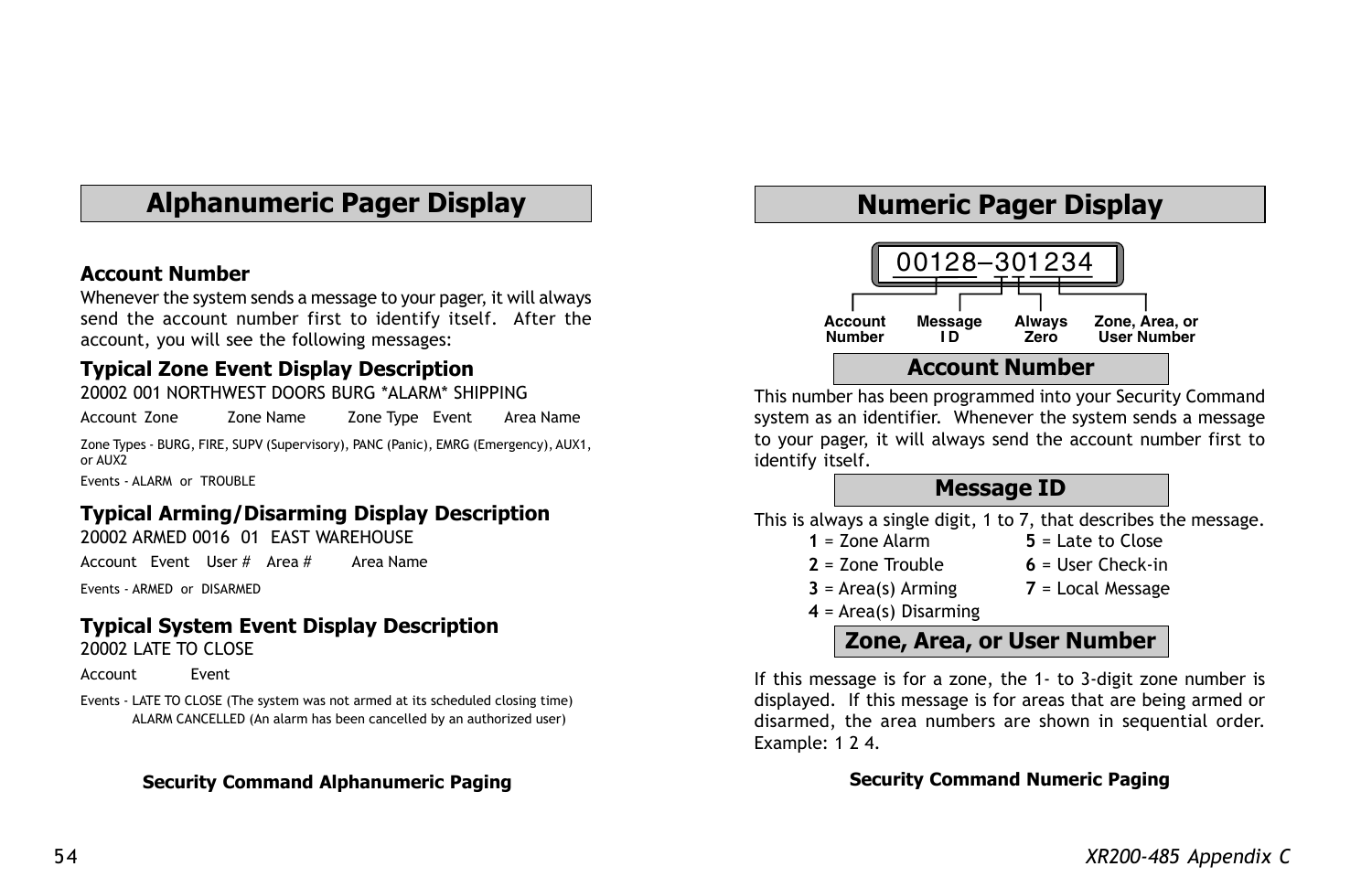## **FA113 User's Guide**

These instructions guide you through the operation of your system using the FA113 Wireless Keychain Remote. The FA113 uses the audible output capability of the Security Command keypad to sound confirmation tones. It is recommended that you use the FA113 within hearing distance of these keypads.

## **Disarming the System**

1. Press the **OFF** button once. The Security Command keypads emit a single two second beep to confirm the disarming.

## **Arming an Area System**

1. Press the **ON** button once to arm the following areas:

 $1.$   $2.$ 3. \_\_\_\_\_\_\_\_\_\_\_\_\_\_\_\_\_\_\_ 4. \_\_\_\_\_\_\_\_\_\_\_\_\_\_\_\_\_\_\_

The Security Command keypads emit a single beep to confirm the arming.

## **Disarming an Area System**

1. Press the **OFF** button once to disarm the above areas. The keypads emit a single beep to confirm the disarming.

## **Using the ALERT Buttons**

Pressing the two **ALERT** buttons simultaneously sends a Panic alarm to the panel. If your system is monitored by a central station, the proper authorities will be notified of the alarm.

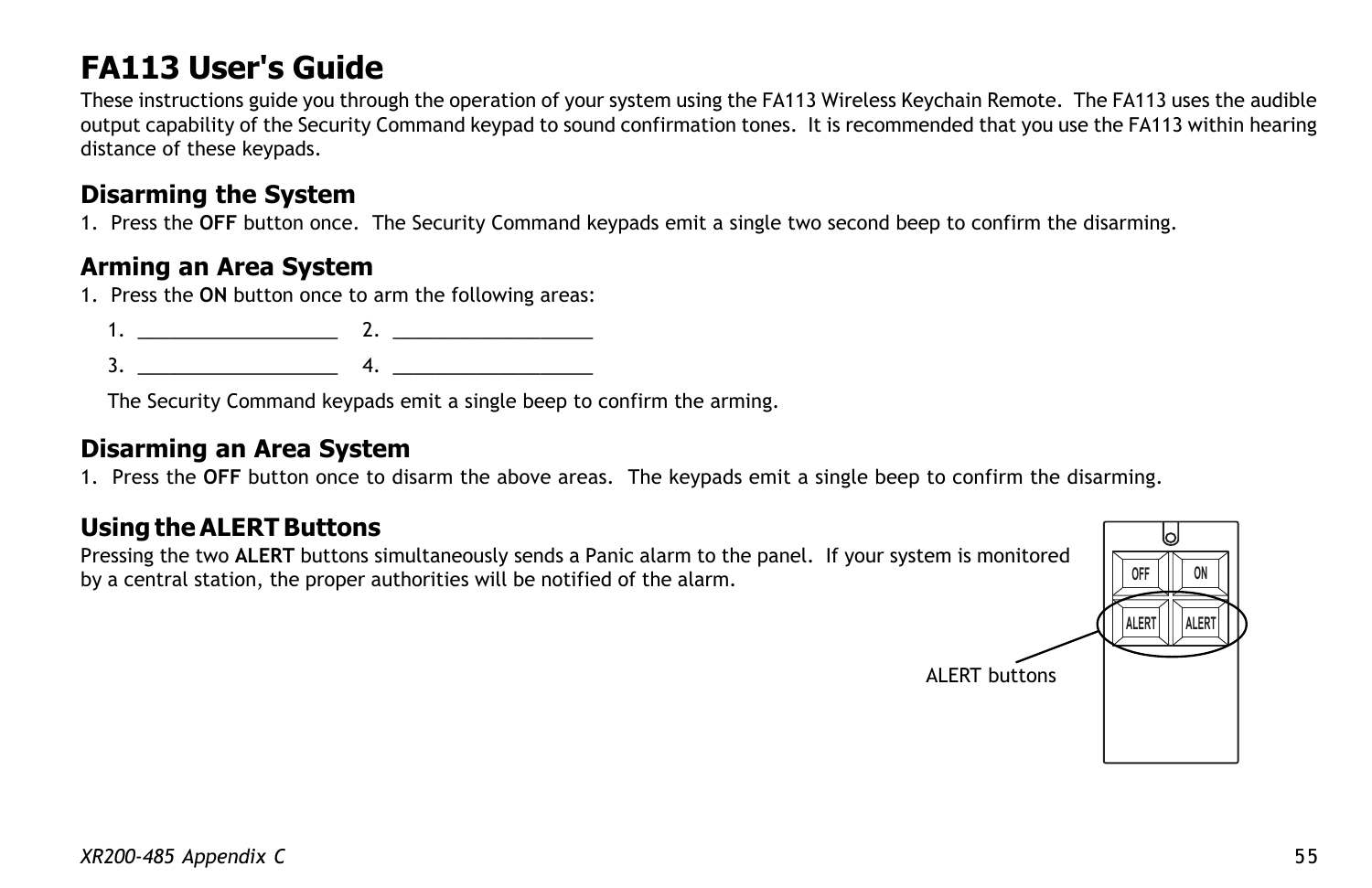## **Frequently asked questions**

This section attempts to answer questions you might have regarding the operation of your Security Command system.

**Q**. If I bypass an exit delay door when I arm the system, will I get an alarm if I come through it later?

**A**. You will not get an alarm from the door because it is bypassed, but if you also walk through a motion detector or other armed door inside the premises you will get an alarm.

**Q**. When I arm or disarm my Area system, I get **ALL? NO YES** displayed. Does this mean all areas in the system?

**A**. Choosing **YES** arms or disarms all areas that are authorized for your user code.

**Q**. How do I create a schedule that starts at 8:00 am on Monday and ends at 5:00 PM on Friday.

**A**. In the days of the week display, select **MON** (Monday). For the **OPENING TIME?**, enter 0 + 8 + 0 + 0 AM. For the **CLOSING TIME?**, at the  $MON -$ : AM PM display press the Select key under  $MON$ ; this scrolls through the days of the week. Stop at the day you want the schedule to end. Next, enter  $0 + 5 + 0 + 0$  PM into the FRI  $-$ : AM **PM** closing time display. Press COMMAND. Press the Back Arrow key to exit the User Menu.

This sets the opening time to 8:00 am Monday and the closing time to 5:00 PM Friday. You can substitute any other day or time in this example.

**Q**. What do I do if I want to be in the building past the scheduled closing (arming) time?

**A**. If your system is programmed for closing check, the keypad emits a steady tone prior to the system arming. During this tone, pressing any Select key displays **ENTER CODE:** . Enter your user code and press COMMAND.

The keypad now displays the enter time display  $-$  : AM PM. Enter in the new time you want the system to arm and press COMMAND. The time you enter may extend past midnight by pressing the **AM** key after the appropriate time has been entered.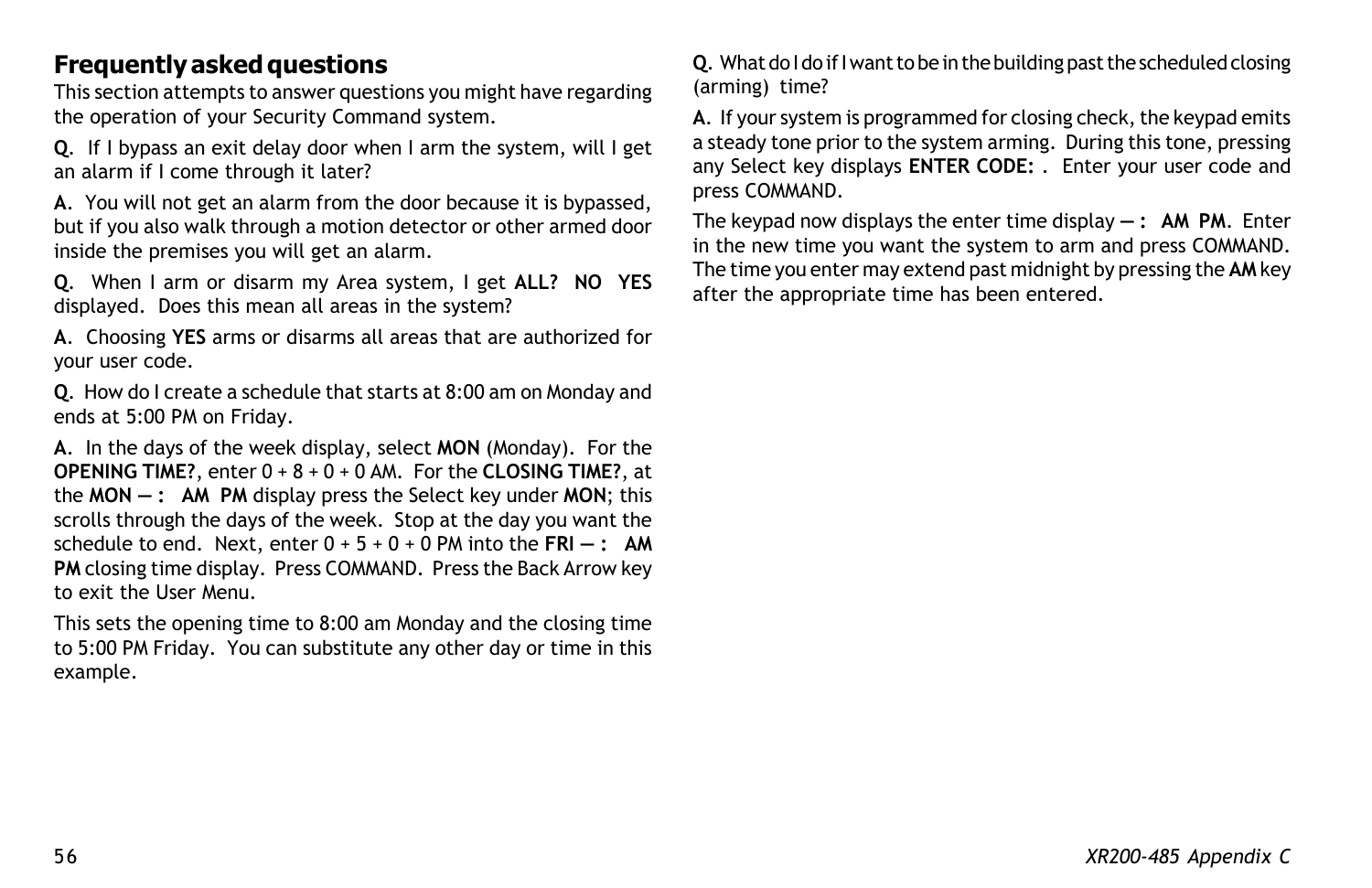## **Appendix D**

## **Common Keypad Displays**

Listed below are several keypad messages you may see on the display. Follow the instructions in the Possible Solutions column to correct the problem. In many cases, you will need to call a service person to correct the problem.

| <b>Message</b>         | <b>Meaning</b>                                                                            | <b>Possible Solutions</b>                                                                                                                                                                                          |
|------------------------|-------------------------------------------------------------------------------------------|--------------------------------------------------------------------------------------------------------------------------------------------------------------------------------------------------------------------|
| Invalid Area           | The user has attempted a door access for an area                                          | Assign the user acces to this area if desired; otherwise the user                                                                                                                                                  |
|                        | they are not assigned.                                                                    | cannot access the area.                                                                                                                                                                                            |
| <b>Invalid Code</b>    | The user code you have entered is not recognized by<br>the system.                        | Check the user code and try again.                                                                                                                                                                                 |
| <b>Invalid Level</b>   | The code you have used does not have the authority<br>level to access the desired option. | Check the user level to see is you have the correct level set for the<br>code. Remember that you can only grant a user authority if you have<br>the same authority or greater: You can't give what you don't have. |
| <b>Invalid Profile</b> | A user has attempted a function that is outside of the<br>assigned profile.               | Check the user's profile settings.                                                                                                                                                                                 |
| Invalid Time           | A user code assigned to a specific schedule has<br>entered outside of the valid schedule. | See Schedules and User Codes.                                                                                                                                                                                      |
| Enter 2nd Code         | The area you are attempting to disarm or access is a<br>Two Man area.                     | A second and different user must enter a valid user code.                                                                                                                                                          |
| Closing Time           | The schedule has expired but the area has not been<br>larmed.                             | Users still on the premises are reminded to arm the system or extend<br>the schedule to a later time.                                                                                                              |
| Late to Close          | The system was not armed at its scheduled closing<br>time.                                | Users still on the premises are reminded to arm the system or extend<br>the schedule to a later time.                                                                                                              |
|                        | A user assigned the anti-pass back option has                                             | The user must exit the area through the proper door. If not possible,                                                                                                                                              |
| Failed to Exit         | attempted to re-enter an area which they did not exit                                     | your system administrator should select the Forgive option in the User                                                                                                                                             |
|                        | properly.                                                                                 | Codes menu option.                                                                                                                                                                                                 |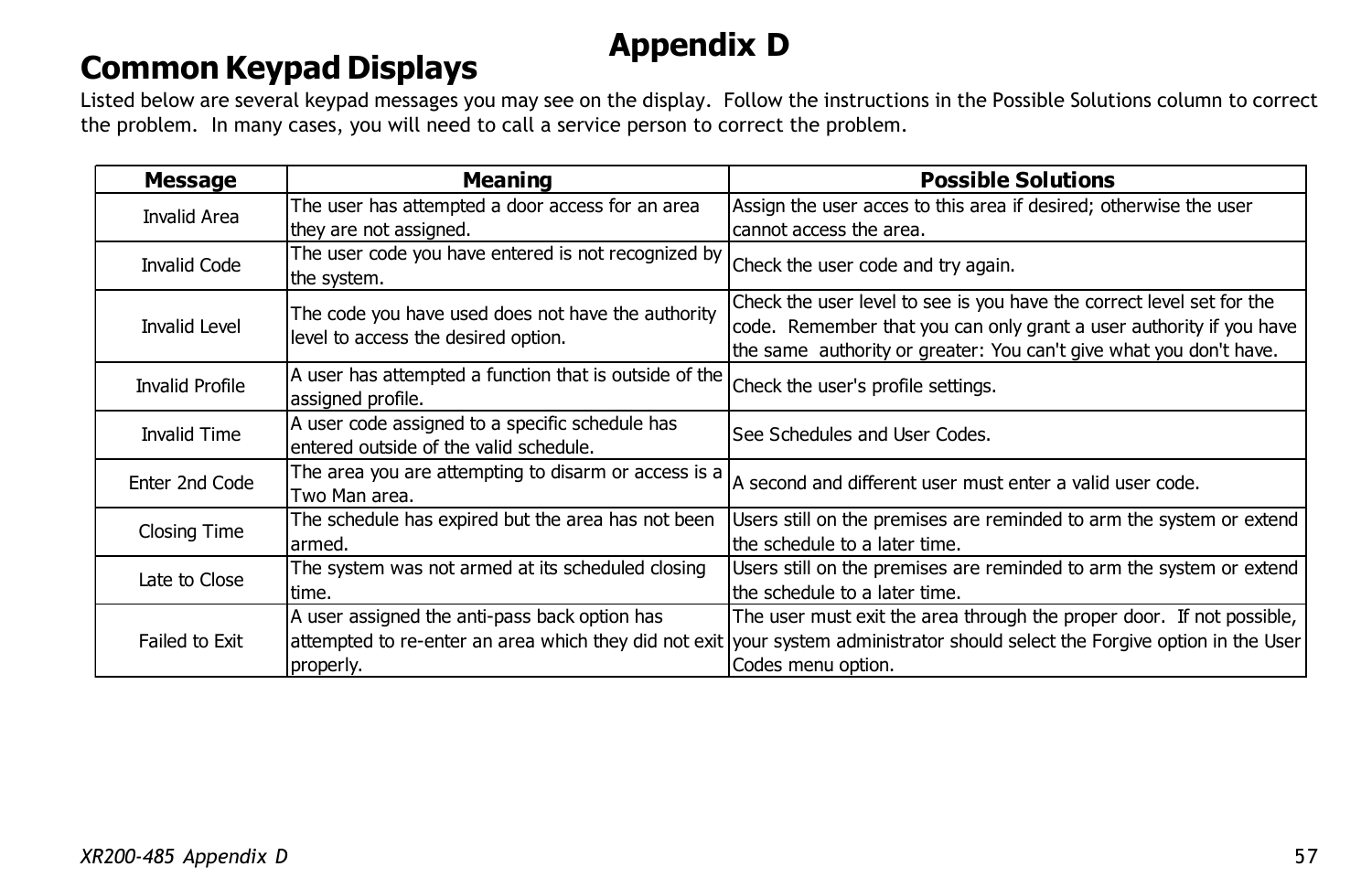## **Common Keypad Displays** Continued

| <b>Message</b>          | Meaning                                             | <b>Possible Solutions</b>    |  |  |
|-------------------------|-----------------------------------------------------|------------------------------|--|--|
| <b>AC Trouble</b>       | The system is not getting proper power.             | Contact your representative. |  |  |
| <b>Battery Trouble</b>  | Battery is either low or missing.                   | Contact your representative. |  |  |
| Phone Line 1 Trouble    | The panel is looking for phone jack supervision.    | Contact your representative. |  |  |
| System Trouble or       | There is a problem with one or more of the          | Contact your representative. |  |  |
| Service Required        | components in the system.                           |                              |  |  |
| System Busy             | The system is performing another task with a higher | Contact your representative. |  |  |
|                         | priority.                                           |                              |  |  |
|                         | No supervised device on bus                         | Contact your representative. |  |  |
| 4-Wire Bus Trouble      | Low Voltage or an open yellow wire                  | Contact your representative. |  |  |
|                         | Two devices on same address                         | Contact your representative. |  |  |
| <b>Transmit Trouble</b> | The panel has attempted to communicate with the     | Contact your representative. |  |  |
|                         | central station 3 times and has not succeeded.      |                              |  |  |
| <b>Transmit Fail</b>    | The panel has attempted to communicate with the     | Contact your representative. |  |  |
|                         | central station 10 times and has not succeeded.     |                              |  |  |
| <b>Wireless Trouble</b> | The wireless receiver is not communicating with the | Contact your representative. |  |  |
|                         | 472 Hard-Wire-Less Card.                            |                              |  |  |
| Non-Polled Address      | The device is not set to STD (standard) or FIRE in  |                              |  |  |
|                         | Device Setup of programming.                        | Contact your representative. |  |  |